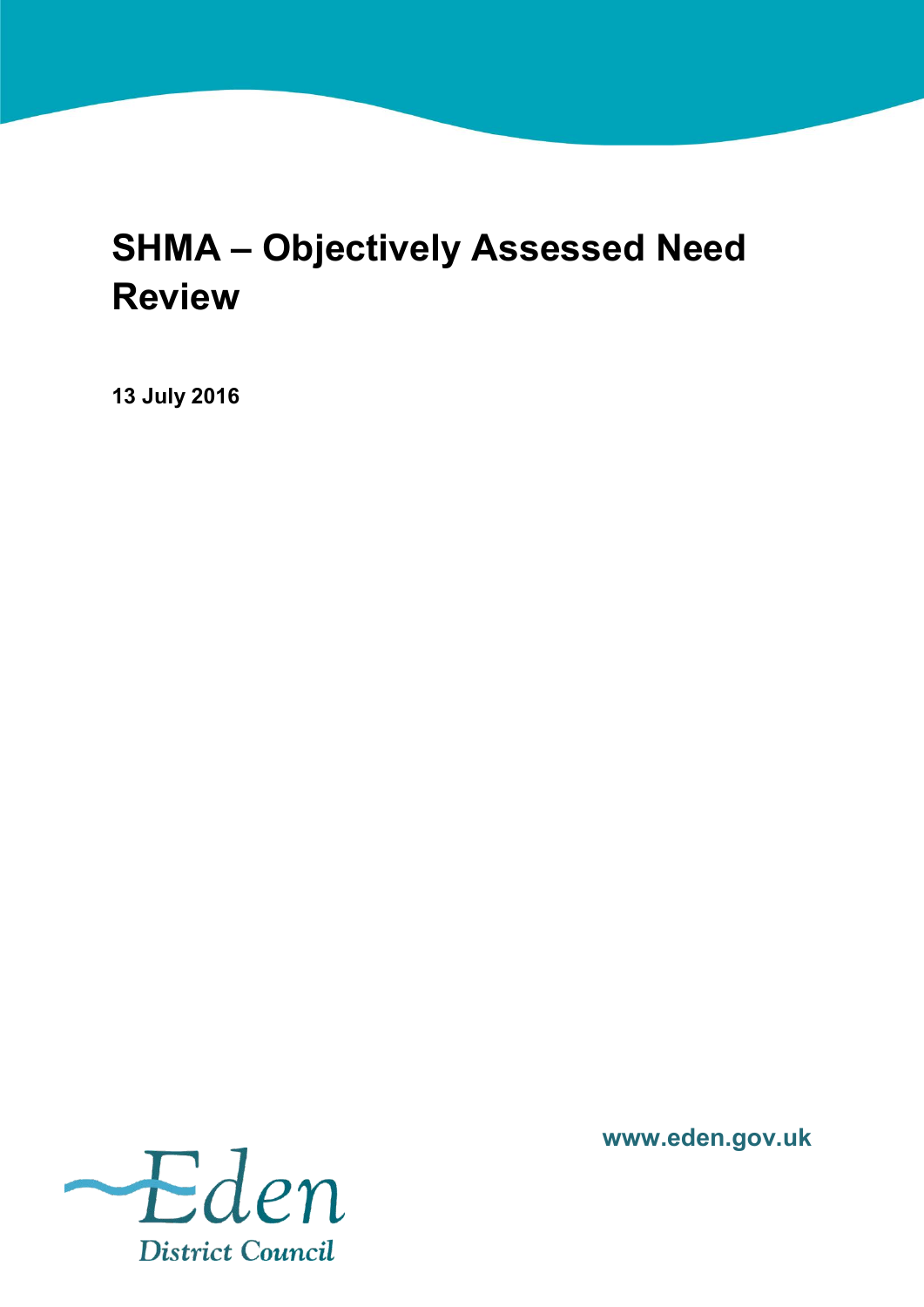# **Contents**<br>SHMA - Objectively

| 1.0  |                                                                                                                                                                                                                                               |  |
|------|-----------------------------------------------------------------------------------------------------------------------------------------------------------------------------------------------------------------------------------------------|--|
| 2.0  |                                                                                                                                                                                                                                               |  |
| 3.0  | Does the Council agree with Barton Willmore's assessment of household                                                                                                                                                                         |  |
| 4.0  |                                                                                                                                                                                                                                               |  |
| 5.0  | EDC Conclusions - Demographic and Economic OAN  17                                                                                                                                                                                            |  |
| 6.0  |                                                                                                                                                                                                                                               |  |
| 7.0  |                                                                                                                                                                                                                                               |  |
| 8.0  | The 10% uplift applied to the demographic OAN should be removed from the                                                                                                                                                                      |  |
| 9.0  | The Inspector advised that the Council should ensure that its employment<br>forecasts are justified. The Inspector pointed out that this section of the OAN<br>assessment has the most potential for variation between given methodologies 22 |  |
| 10.0 | The Inspector asked the Council to provide a 'policy off' OAN  22                                                                                                                                                                             |  |
| 11.0 | The Inspector asked the Council to demonstrate that the OAN would                                                                                                                                                                             |  |
| 12.0 | The Inspector indicated that the Council must be able to demonstrate that                                                                                                                                                                     |  |
|      |                                                                                                                                                                                                                                               |  |
|      |                                                                                                                                                                                                                                               |  |



**www.eden.gov.uk**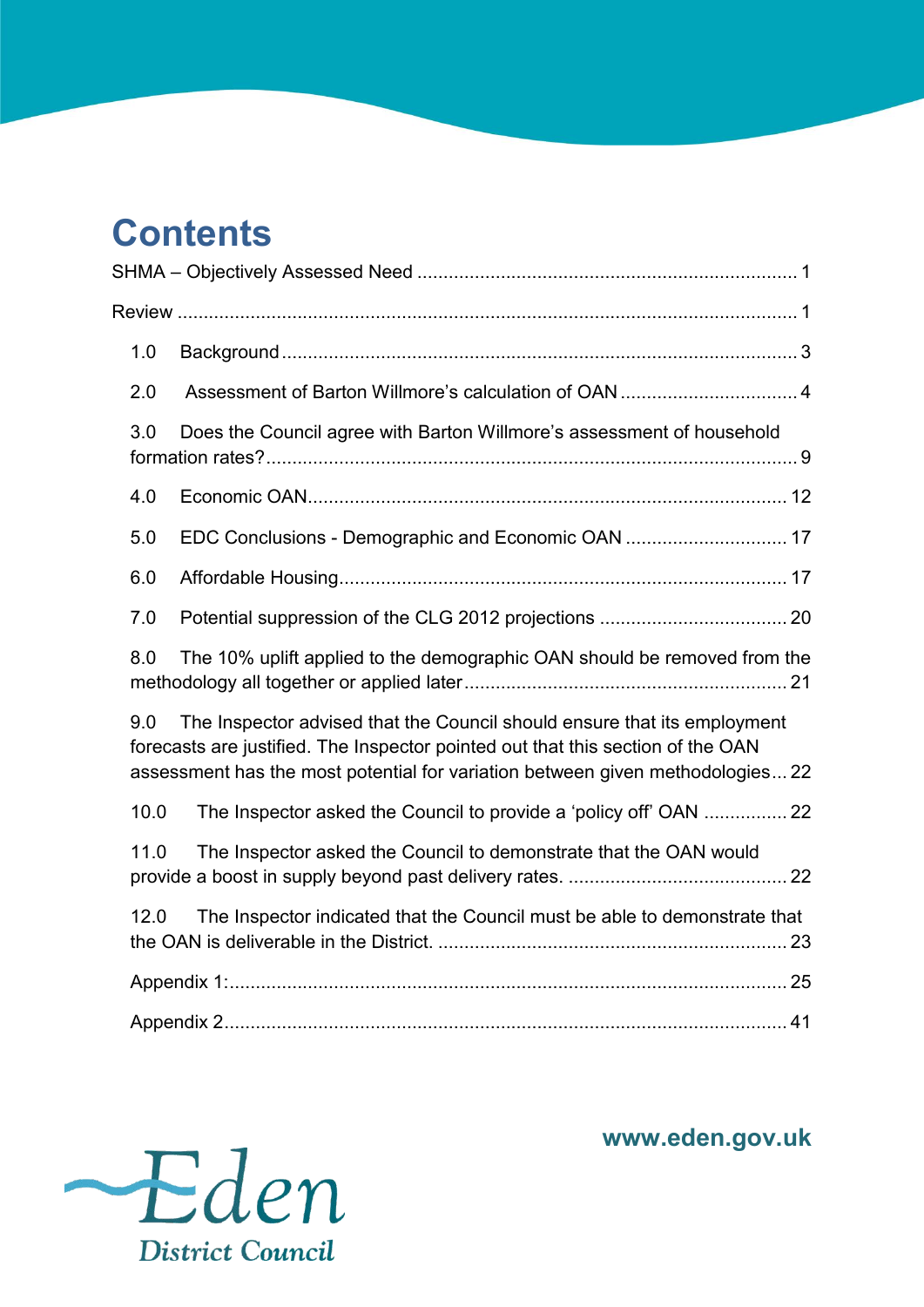#### <span id="page-2-0"></span>**1.0 Background**

- 1.1 Following the Local Plan hearings that took place between the  $9<sup>th</sup>$  of May 2016 and the  $12<sup>th</sup>$  of May 2016 the Inspector raised a number of issues regarding the methodology used by the Council to calculate its Objectively Assessed Need (OAN).
- 1.2 The OAN is assessed within the Council's Strategic Housing Market Assessment (SHMA). It represents the overall demand for new housing regardless of any planning constraints on development across the Local Plan Period running from 2014 to 2032. It is used as the basis for determining the housing target for the District, which is set out in Local Plan Policy LS2 – Housing Targets and Distribution. It is therefore essential to ensure that the OAN is robust and transparent in its assessment of housing need.
- 1.3 There is no overriding national methodology for how an OAN assessment should be carried out beyond the principles set out in national policy. As such by applying different methodologies and assumptions it is possible to end up with different OAN figures that are 'correct' as long as their methodology is rational. It is therefore possible to argue for either higher or lower housing targets.
- 1.4 The aim of the Council's OAN assessment was to establish a fit for purpose OAN based on clear 'workings out'. The Council's SHMA was intended to do just this.
- 1.5 During the hearings session it became apparent that the Inspector had a number of concerns regarding the methodology used by the Council to determine its OAN.
- 1.6 In addition an alternative OAN methodology was put forward by Barton Willmore (acting on behalf of Story Homes). This alternative assessment was based on different data sources and procedural assumptions. As a result these alternative OAN figures were higher than contained within the Submission Draft Local Plan (SD001).
- 1.7 In response to the outcome of the hearings and the round up session held on the  $12<sup>th</sup>$  of May the Inspector advised that the Council should seek to address the issues raised, which are as follows:
	- 1. Assessment of Barton Willmore's alternative OAN assessment, followed by a decision of whether the Council agrees with what is being suggested. `The Inspector also encouraged the Council to advocate our approach if we did not feel that Barton Willmore's assessment was suitable.
	- 2. The Inspector considered that the Communities and Local Government 2012 projections, which are used as baseline data by the Council in its assessment of the OAN for the District, are insufficient on their own due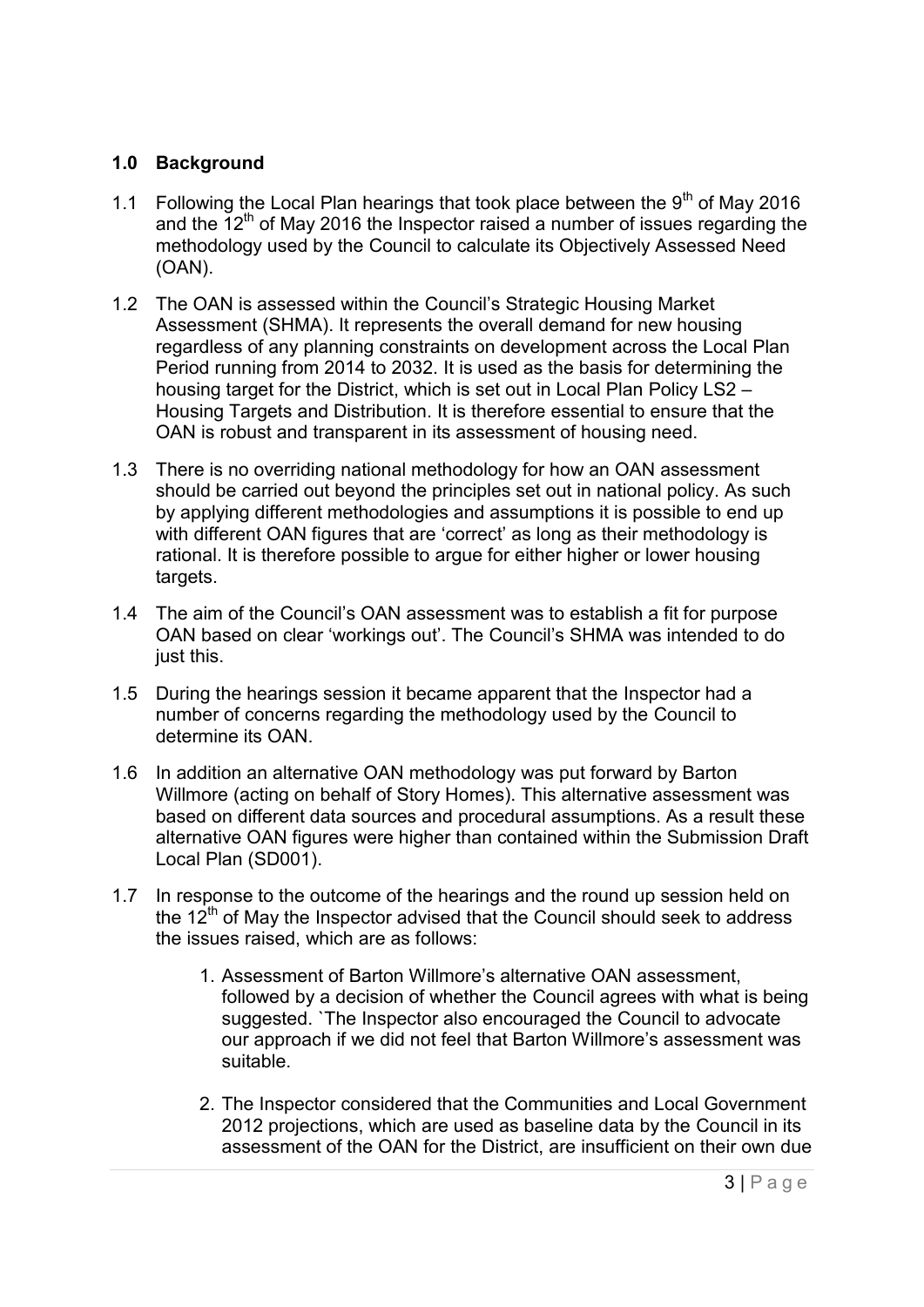to potentially supressed household formation rates as a result of the recession.

- 3. The Inspector considered that the 10% uplift to take account of market signals applied by the Council early in its assessment of the OAN should either be removed all together from the calculations or moved to a later part of the assessment.
- 4. The Inspector advised that the Council should reassess its employment forecasts. This is the portion of the OAN assessment with the most range in terms of what approach is correct. The Council was advised to ensure that it could provide a complete explanation of the methodology.
- 5. The Council was asked to provide a 'policy off' figure for its OAN, as this is not explicitly stated in the SHMA.
- 6. The Inspector advised that the Council may wish to apply a 'policy on' approach.
- 7. The Inspector asked the Council to confirm/ demonstrate that the OAN will boost supply beyond past delivery rates.
- 8. The Inspector indicated that any OAN must be deliverable.

#### <span id="page-3-0"></span>**2.0 Assessment of Barton Willmore's calculation of OAN**

- 2.1 Prior the hearing sessions of the  $9<sup>th</sup>$  of May to the 12<sup>th</sup> May 2016 Barton Willmore (on behalf of Story Homes) put forward their own alternative OAN assessment. This was provided because Barton Willmore does not consider the OAN figure of 3,600 additional dwellings between 2014 and 2032 to be representative of a Full Objectively Assessed Need. Consequently they have produced an alternative assessment of OAN for the District.
- 2.2 Planning Practice Guidance<sup>1</sup> makes it clear that there is no one methodology for assessing OAN. Instead it states that a methodology should be prepared, which must be transparent. The Council considers that the SHMA methodology complies with both PAS guidance and with the guidance set out in the PPG in that it transparently demonstrates how each stage in the OAN process is reached.
- 2.3 Guidance provided by both PAS and the PPG indicates that there are multiple ways by which different OAN figures can be reached without one being definitively correct. Therefore a decision on whether an OAN is correct does not necessarily indicate that an alternative OAN is not also correct.

 1 (PPG, ID: 2a-500)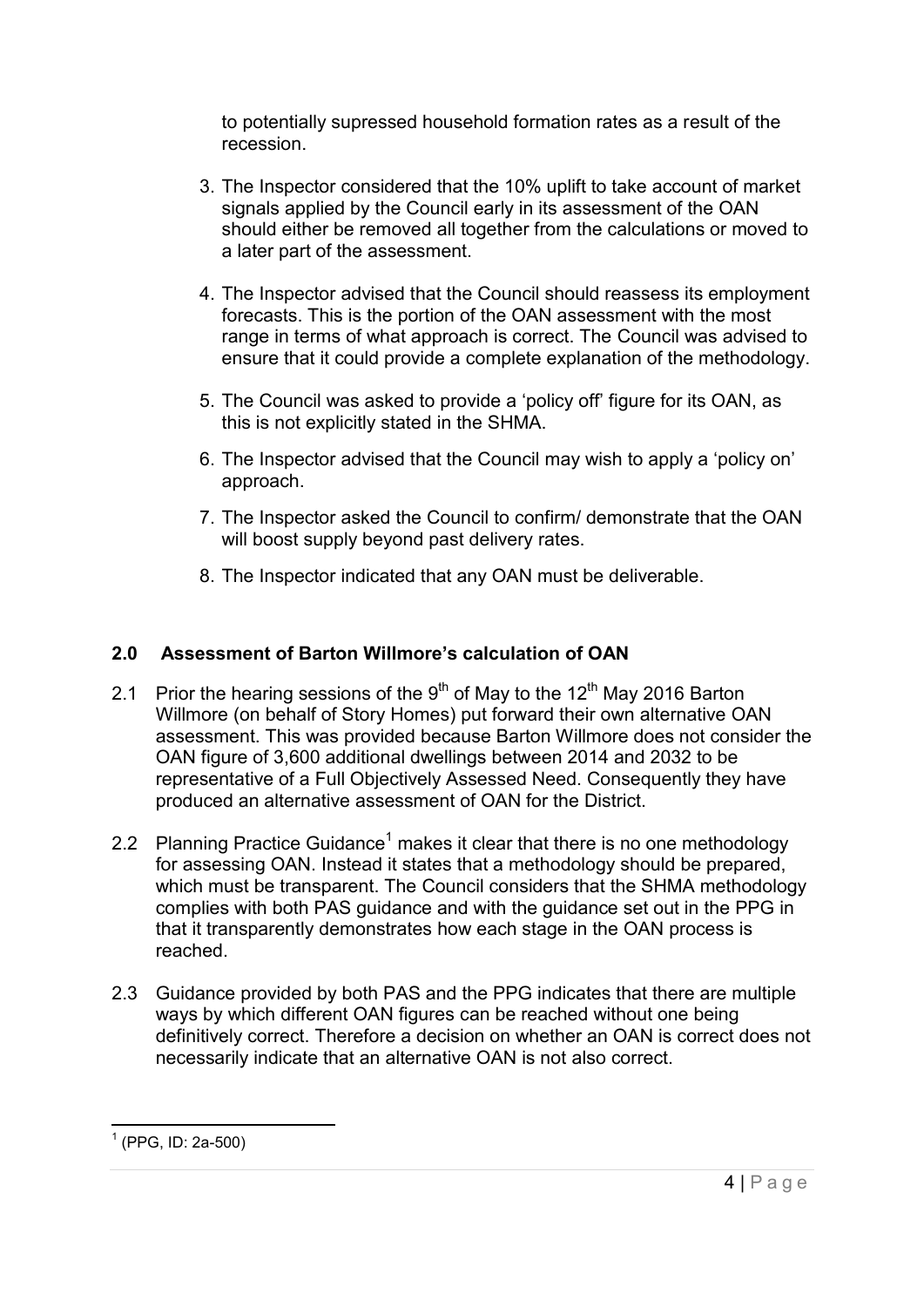- 2.4 The Inspector has advised that the Council should assess the alternative OAN produced by Barton Willmore and comment on whether we agree with its assessment or not, and if not that we should seek to justify our own approach. In order to facilitate this decision we have broken down the alternative OAN assessment provided by Barton Willmore into its individual stages (based on the information provided as part of Barton Willmore's assessment $^2$  ). We then address the methodological points on which Barton Willmore's assessment departs from our own.
- 2.5 An explanation of the Council's OAN is set out in Appendix 1 and a breakdown of Barton Willmore's alternative OAN is set out in Appendix 2.
- 2.6 The assessment carried out by Barton Willmore utilises the same starting point as the Council in determining its OAN. This is **110 households per annum**  (based on 2012 CLG projections).
- 2.7 The next stage in the process in Barton Willmore's assessment is to uplift the figure of 110 household per annum. Barton Willmore applies a figure of 9.54%. This is based on CLG 2014 figures and Council tax base whereas the Council bases its assessment on the 2011 Census. This explains the slight difference of 2 dwellings per annum (dpa) in the two starting points.
- 2.8 The next stage in the OAN assessment process is to assess the demographic OAN. There are three ways in which Barton Willmore's methodology differs from the Council's.
	- 1.) The 2012 Sub National Population Projections are replaced with a figure based on the 2012 SNPP and long term migration trends.
	- 2.) CLG 2012 based household formation rates are adjusted to account for what Barton Willmore considers to be supressed household formation rates for 25-44 year olds.
	- 3.) Barton Willmore does not apply the 10% uplift to address market signals $^3$  at this stage.
	- 2.9 Looking at Barton Willmore's assessment of household formation they opine that the 2012 based household formation rates have been supressed by the recession. To compensate for this they adjust the rate of formation for 25-44 year olds, which is the group they consider to be most affected by the recession in terms of their ability to form households. The adjustment is based on an average of three sensitivity tests which look at three approaches to 'amend' the household formation rates;

 2 Eden Local Plan 2014-2032 – Examination Library (EL2.006d)

 $^3$  PAS Guidance, Objectively Assessed Need and Housing Targets; Technical advice note, paragraph 7.19.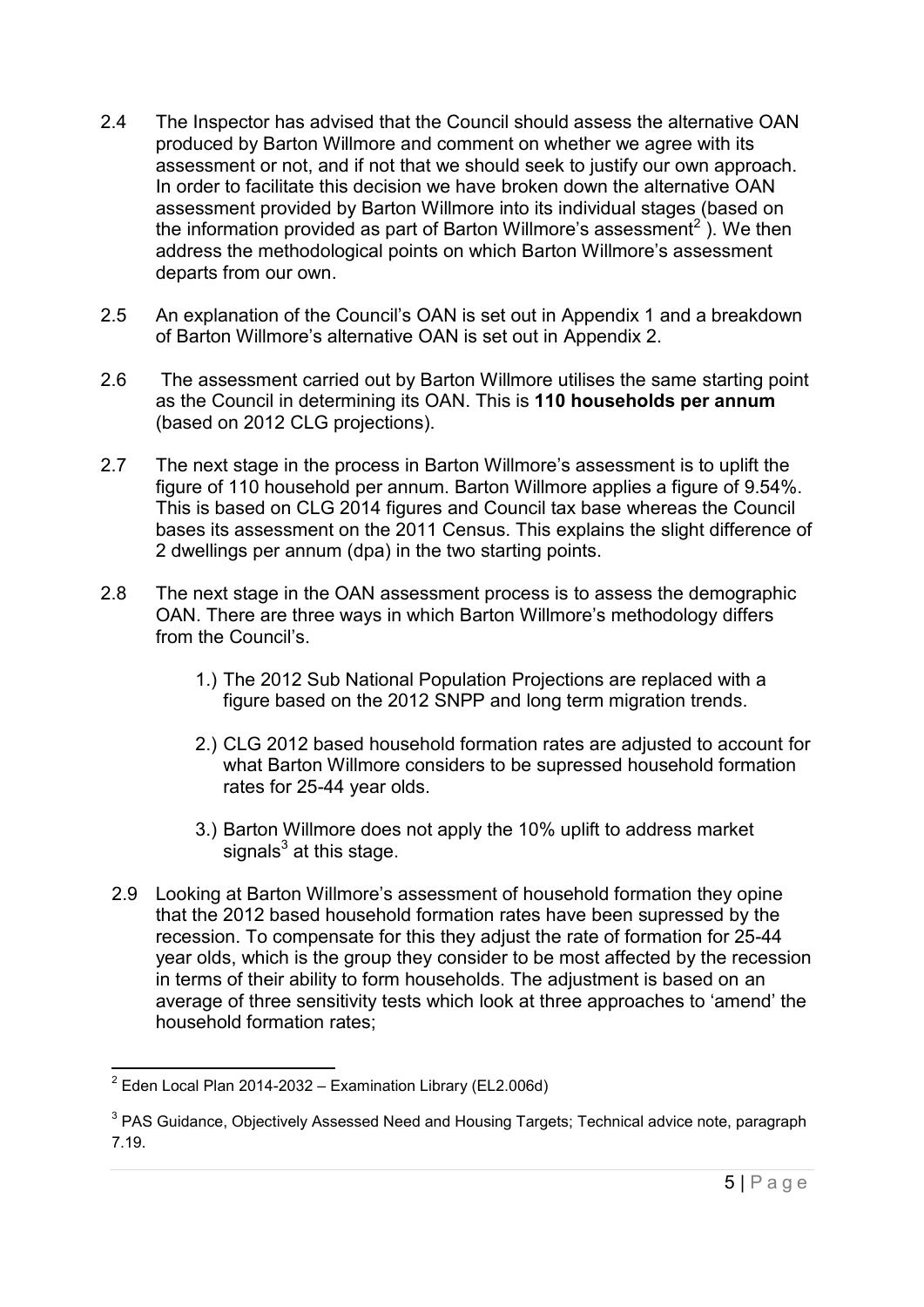- A full return to 2008 based household formation rates
- A gradual return to 2008 rates so that by 2032 they represent 50% of projected growth in the original 2008 rates
- A gradual full return to 2001 household rates for males and females only where 2012 rates are projected to decline below 2001 rates (in Eden's case this applied to males between 25 and 34 years).
- 2.10 Based on these three approaches applied to the POPGROUP model Barton Willmore's demographic OAN figure is raised from 122 to a range of 122-131 dpa. This is an increase of 0-9 dpa.
- 2.11 Looking at Barton Willmore's population projections, they opine that the 2012 SNPP used by the Council in its assessment of demographic OAN are constrained because they represent a period of recession in which migration rates were lower than they would otherwise have been and therefore population growth projected in the SNPPs is correspondingly lower as well.
- 2.12 Barton Willmore applies a sensitivity test to produce alternative migration trends in comparison to those used to produce the 2012-based Sub National Population Projections. The sensitivity test considers migration over a more recent five year period (2009-2014) and a longer term 10 year period (2004- 2014). This test then looks at two different methods for considering alternative migration trends.
	- 1.) A 'counts' based approach based on the average net migration count per year, by age and gender, for each migration flow (in and out) over a given period;
	- 2.) A 'rates' based approach- based on the average migrant count per year divided by the reference population, by age and gender for each migration flow over a given period. The reference population is taken to be the UK population minus District population for in flows and District population for out flows.
- 2.13 Barton Willmore indicates that of the two approaches they prefer the rates based approach.
- 2.14 The result of this rates based approach is to increase the demographic housing need by a 26 dpa, in addition to the increase generated by their uplift for suppressed household formation rates. This takes the demographic OAN figure to between 148 and 157 dpa.
- 2.15 The first issue raised by Barton Willmore is that the CLG 2012 population projections are lower than the previous 2008 projections as a result of the recession.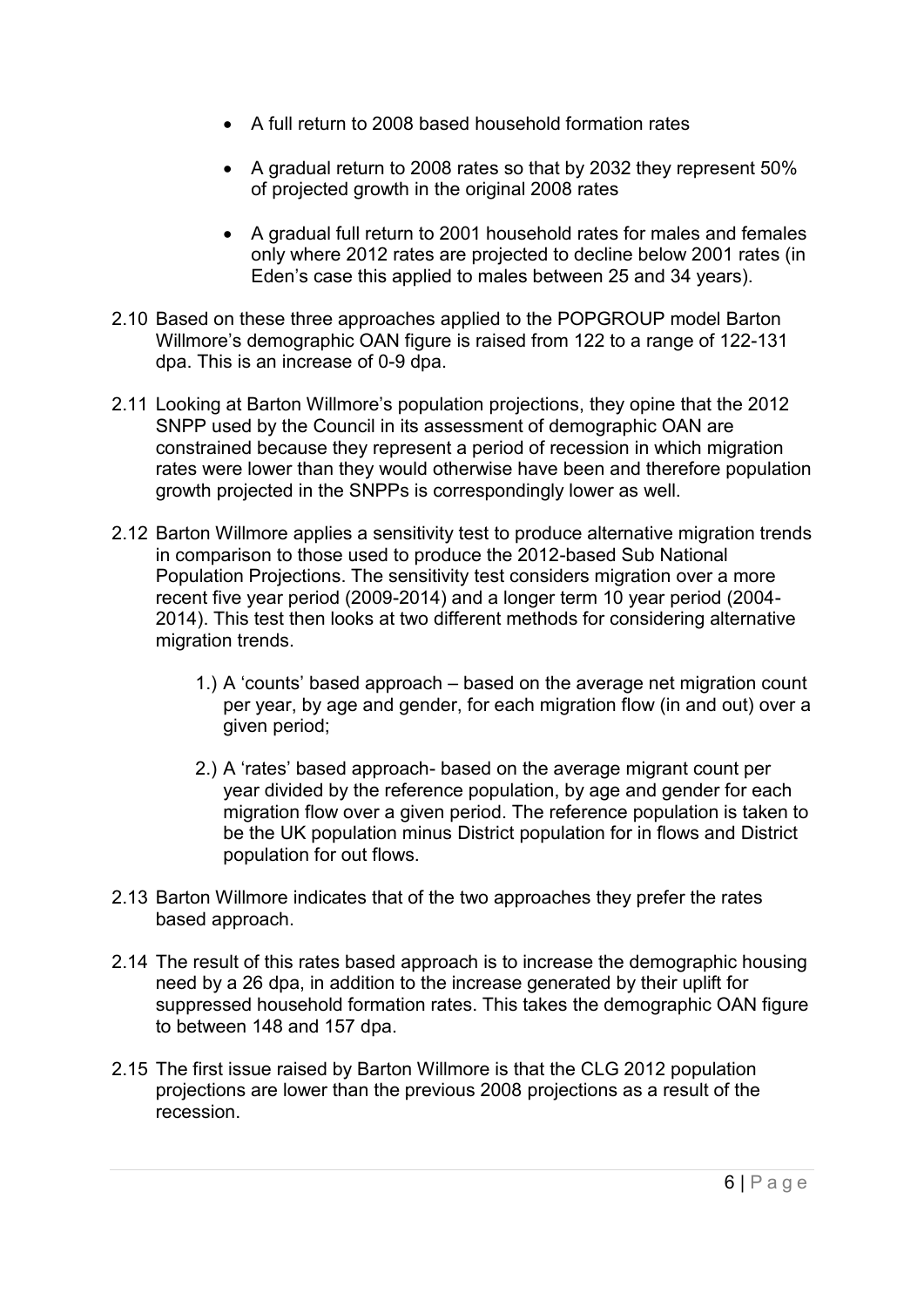- 2.16 For clarity the Office of National Statistics considers that the economic downturn officially ran from 2008 (Quarter 2) and 2009 (Quarter 2).
- 2.17 It is acknowledged in the SHMA that when comparing the 2012 SNPP rates to the earlier sets from 2008 our predicted population increase declines from 3,200 to 700. In terms of housing projections the increase falls from 3,363 to 1,194 (-1,379).
- 2.18 The SHMA, in accordance with PAS guidance<sup>4</sup> 'sensitivity tested the 2012 projections using the POPGROUP model provided by Cumbria County Council. This assessment helps to identify the reasons for the difference in the two sets of projections.
- 2.19 The POPGROUP model outputs three scenarios which are set out in Table 3 of the SHMA $^5$ . They are, a zero net population, a population led five year migration trend, and a population led ten year migration trend. The three scenarios produce the following results:
	- 1. Zero net population = 9 dpa
	- 2. Population led five year migration trend = 53 dpa
	- 3. Population led ten year migration tend = 152 dpa
- 2.20 The POPGROUP 'sensitivity test' discussed in the SHMA showed that if the Council were to only seek to meet the requirements of its existing population then only 9 dwellings per annum would be needed within the plan period. However when migration is factored into the model the number of dwellings required per year increases significantly to 152 based on a ten year migration trend. This tells us that migration is the main factor affecting population growth in the District. When we compare the five and ten year trends and the effect they have on potential dwelling requirements over the Plan Period it is clear that there is a difference in the projected need for dwellings depending on if we apply a 5 or 10 year migration trend.
- 2.21 Natural population change in the District is fairly constant in both sets of population projections while the amount of in migration into the District in 2012 is projected to be half the number projected in 2008. Moreover 1,900 people projected to move overseas are expected to stay.
- 2.22 The SHMA analyses who is moving in and out of the District by looking at age profiles. Table 5 of the SHMA $^6$  shows that the 2012 and 2008 projections both

\_\_\_\_\_\_\_\_\_\_\_\_\_\_\_\_\_\_\_\_\_\_\_\_\_\_\_\_\_\_\_\_\_\_\_\_<br><sup>4</sup> Objectively Assessed Need and Housing Targets, Peter Brett for the Planning Advisory Service, July 2015. Paragraph 6.17.

 $<sup>5</sup>$  SHMA Taking Stock 2015 (Parts 1-4) p.15.</sup>

 $^6$  SHMA Taking Stock (Parts 1-40, Table 5,p.19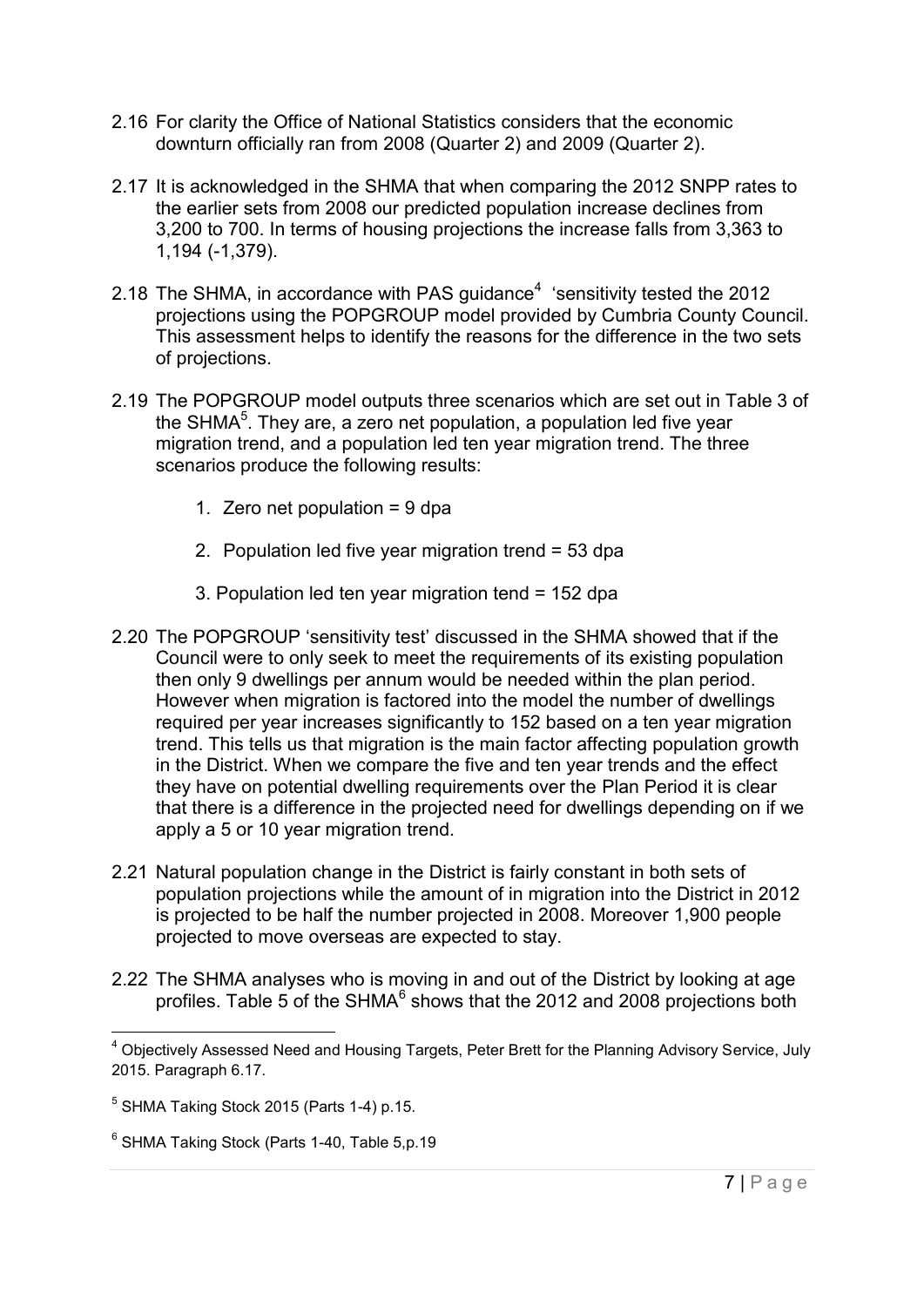predict that we should expect to see the proportion of all age groups below the age of 65 decrease over the plan period. The SHMA does not consider that the only factor affecting population increases in the District will come from older people moving into Eden and retiring.

- 2.23 The SHMA 'unpacks' the in-migration trends further by looking at the ages of those projected to move into the District in the Plan Period<sup>7</sup>. It shows the largest numbers coming into the District are in fact of working age, but that we still have an ageing population. The SHMA considers that what may be happening is that working age people are moving into the District, bringing children with them and that over the Plan Period they subsequently retire and their children leave the District (this would account for our ageing population, which was present in both sets of projections).
- 2.24 The fact that the working age population is predicted to decrease in both the 2008 and 2012 projections (albeit to differing degrees) would also suggest that the trend for working age people to leave the District is not solely a consequence of the recession and was a feature of Eden's demographic profiled even during the economic prosperity that preceded the recession.
- 2.25 When considering the potential impact of the recession we should be careful not to confuse a correlation with a cause. For example based on an assessment of Mid-Year Population Estimates 2001 – 2015 for Eden it is noticeable that there are instances where in migration falls significantly that are not clearly related to a recession, for example in 2005-6 when in migration fell from 349 to 73 and rose again to 286 in 2006-7. Similarly in- migration rose from -78 in 2009-10 to 227 in 2011-12 and then fell again in 2012-13.
- 2.26 From this evidence it can be concluded that although the recession may have had some impact on in-migration into the District it is also clear that rates of in migration into Eden tend to fluctuate quite considerably independently of the economic downturn. This is not surprising given the small numbers of inmigrants we are dealing with.
- 2.27 An assessment of internal migration statistics set out in Table 9 of the SHMA $8$ provides a useful summary of the Council's findings:
	- 1) Internal migration to and from Eden from the rest of the UK fluctuates, and can vary year on year given the small numbers involved.
	- 2) Internal migration is a bigger driver of population change than the rest of Cumbria (except South Lakeland) and the North West region.
	- 3) There does seem to be some recessionary effect possibly at work as the and the percentage of total population in migration decline from

 7 SHMA Taking Stock (Parts 1-4), Table 6,p.20

 $^8$  SHMA – Taking Stock (Parts 1-4),p.29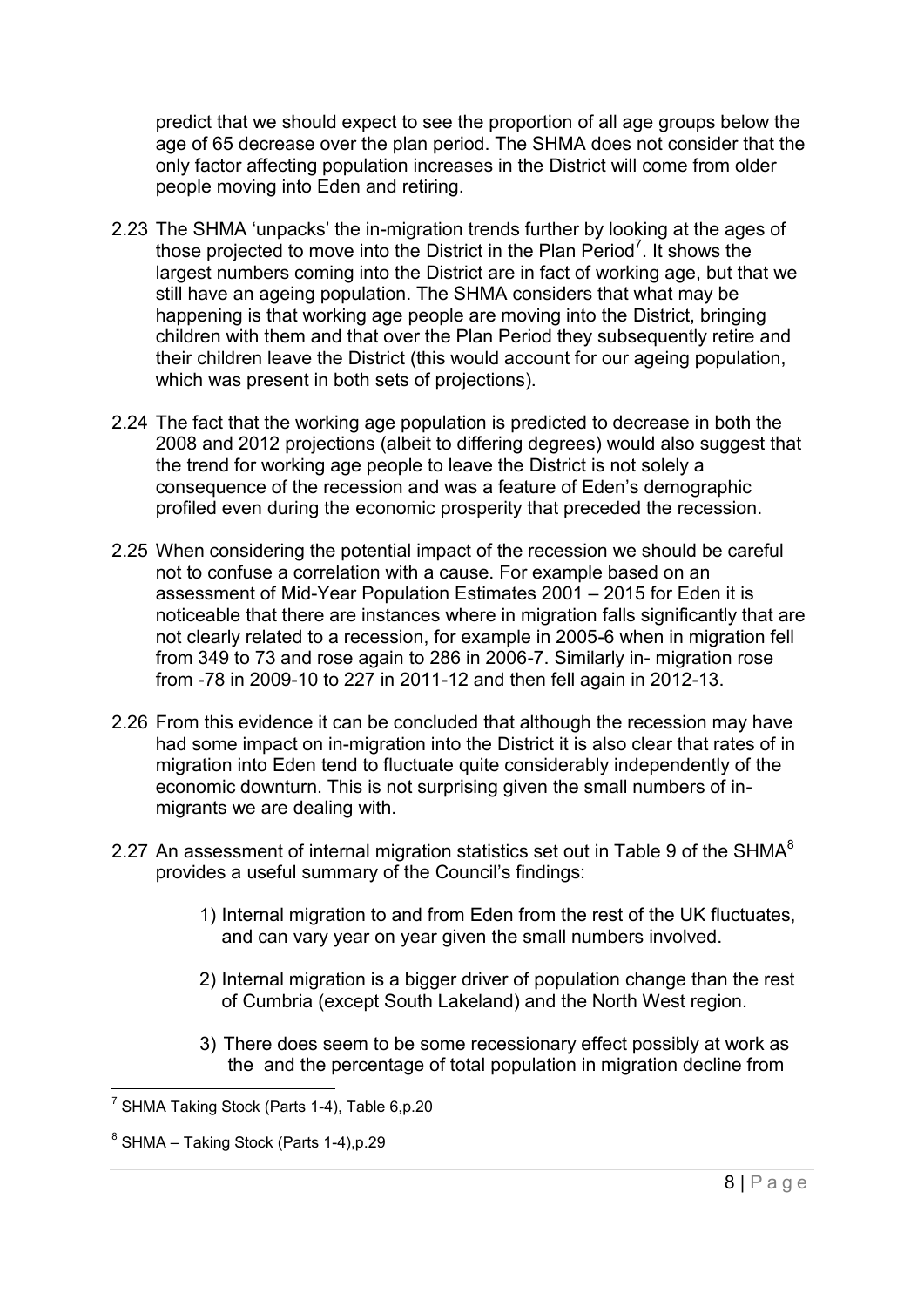2007 onwards although this picked up over the past couple of years (2012/13 and 2013/14)

- 4) It is not clear what the recessionary effect may be reflecting. It could be a reduction in housebuilding restricting choice (as the PAS guidance suggests). But given that most migrants into Eden are of working age it is more likely to be a response to fewer job opportunities in the District.
- 2.28 The Council concludes that given the District's falling levels of in-migration, increase in overcrowded households, falling completion rates during the recession and the fact that Eden does seem to have underperformed. While the PPG advised that demographic projections can be adjusted, it does not specify a method. Therefore the Council looked to the PAS technical note which advised that the Council could apply 10% uplift to its demographic projections in light of the issues above.
- 2.29 Based on the SHMA's assessment the Council considers that while the impact of the recession should not be wholly discounted as a reason for the difference between the two sets of population projections pointed out by Barton Willmore, care should be taken not to overestimate its effect, or to set aside the 2012 projections.

#### <span id="page-8-0"></span>**3.0 Does the Council agree with Barton Willmore's assessment of household formation rates?**

- 3.1 In terms of household projections Barton Willmore considers that the CLG 2012 based household formation rates should be adjusted to account for supressed household formation rates for 25-44 year olds in the District.
- 3.2 The adjustment is based on an average of sensitivity tests which look at three approaches to 'amend' the household formation rates;
	- 1) A full return to 2008 based household formation rates;
	- 2) A gradual return to 2008 rates so that by 2032 they represent 50% of projected growth in the original 2008 rates;
	- 3) A gradual full return to 2001 household rates for males and females only where 2012 rates are projected to decline below 2001 rates (in Eden's case this applied to males between 25 and 34 years).
- 3.3 The Council determined that its projections should be based on the OAN assessment on the 2012 projections. The rationale for this decision was based on a number of considerations.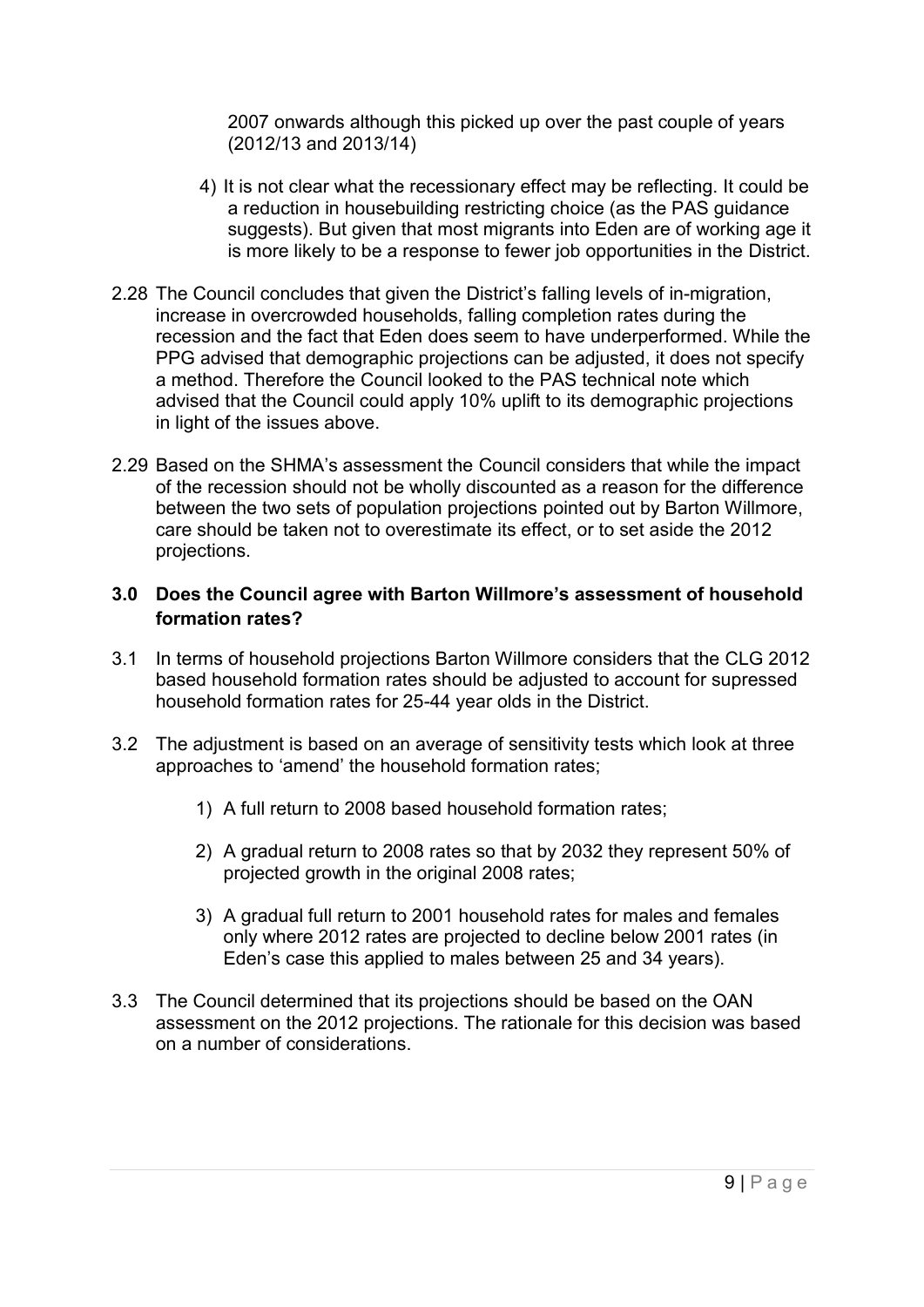- 3.4 Eden was one of the first authorities to apply the 2012 projections to its calculations. At the time these were confirmed in Planning Practice Guidance<sup>9</sup> as the most up to date official projections for local authorities.
- 3.5 We would draw the Inspector's attention to the article referenced in the PAS guidance<sup>10</sup>. In this article it is pointed out that the 2008 rates have been criticised as being based on a period of economic optimism contrasted to the period of economic down turn purportedly represented by the 2012 projections. The article and PAS guidance both indicate that it is no longer relevant to appeal to the previous household projections as though they represented an underlying trend in household formation. This argument applies equally to attempts to project in-migration at rates present in previous sets of figures. Simply seeking to steer a middle ground in the hope that there will be a return to previous levels of activity is not considered sound.
- 3.6 PAS guidance<sup>11</sup> at the time clearly indicated that:

"But when starting on a new housing assessment or updating an earlier one, plan-makers should set aside HRRs that pre-date 2012:

- The CLG 2011 interim HRRs are no longer helpful because the historical facts on which they were based are now considered inaccurate.
- The CLG 2008 HRRs are no longer helpful because they are based on very old evidence, and anyway may not reflect the true long-term trend (a recent study<sup>12</sup> argues the 2008 rates came at a time when rates had already turned down ahead of the recession, and are '*only evidence of the optimism of the period* ')."
	- Therefore alternative scenarios based on one or both of these sets of HRRs are also unhelpful. This includes rates that are midway between the two (indexed , partial return to trend etc) and those that use the 2008 set (full return to trend)"

 9 Planning Practice Guidance (Reference ID: 2a-016)

<sup>&</sup>lt;sup>10</sup> L Simpson and McDonald, *Making Sense of the New English Household Projections, in Town & County Planning* April 2015

<sup>&</sup>lt;sup>11</sup> Objectively Assessed Need and Housing Targets, Peter Brett for the Planning Advisory Service, July 2015. Paragraph 6.41

<sup>&</sup>lt;sup>12</sup> L Simpson and McDonald, *Making Sense of the New English Household Projections*, in *Town & County Planning* April 2015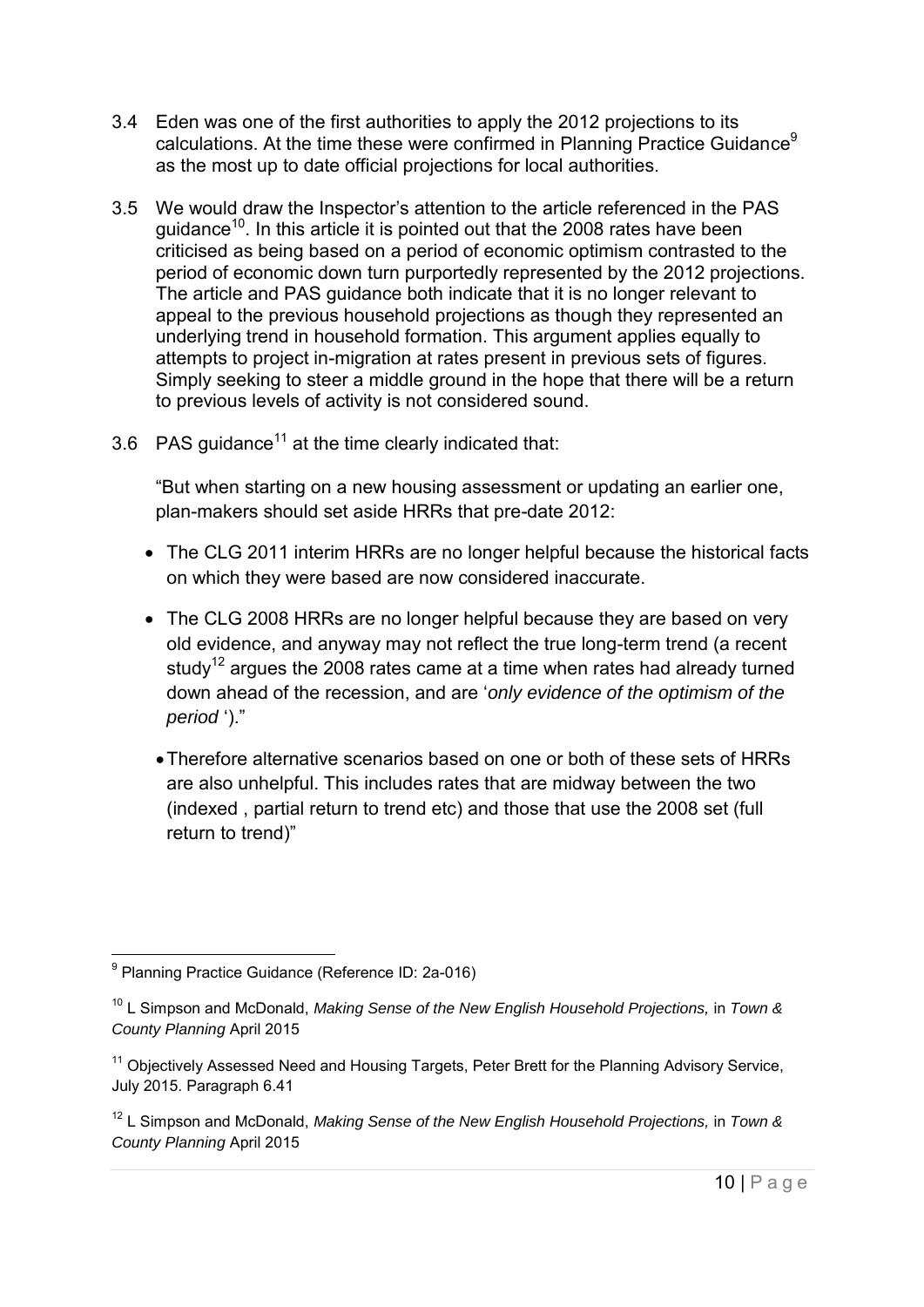- 3.7 PAS<sup>13</sup> guidance indicates that prior to the arrival of the 2012 projections many housing needs studies applied 'indexed' or 'partial return' or even 'full return' approaches to their household formation rates. Barton Willmore proposes just such an approach. However in their case they apply a combination of all three of the above approaches.
- 3.8 Given the similarities between Barton Willmore's approach and those which PAS guidance advises the Council avoid, particularly with reference to return to trend approaches it is not considered that such an approach would be appropriate in the case of Eden's OAN.
- 3.9 While we don't necessarily discount the issues that Barton Willmore has raised we do not consider their approach to be sound in light of guidance indicating that we should not be looking to re-establish old projections in the hopes that things will return to 'business as usual' or that the economy will return to the same level of economic prosperity that was present in past years.
- 3.10 While PAS guidance<sup>14</sup> does permit alterations to the 2012 projections to take account of local circumstances, it considers approaches such as indexing and return to trend to be unsuitable and out of date.
- 3.11 PAS guidance suggests two possible 'rule of thumb' approaches to uplifting the 2012 projections.
	- 1) Applying a 10% increase to projected housing needs.
	- 2) Try to estimate what household growth would have been if land supply had not been especially constrained. This approach relies on having demographic data that reflects an unconstrained period, which is not readily available in Eden's case.
- 3.12 The Council applied the suggested 10% adjustment suggested in PAS guidance.
- 3.13 It is clear that both the Council's and Barton Willmore's approaches apply an adjustment to the demographic OAN. The Council considers that its approach is sound on the grounds that it is in compliance with the available PAS guidance and Planning Practice Guidance, whilst PAS guidance specifically advises against using an approach similar to Barton Willmore's.

 $\overline{a}$  $13$  Objectively Assessed Need and Housing Targets, Peter Brett for the Planning Advisory Service, July 2015.

<sup>&</sup>lt;sup>14</sup> Objectively Assessed Need and Housing Targets, Peter Brett for the Planning Advisory Service, July 2015. Paragraph 7.19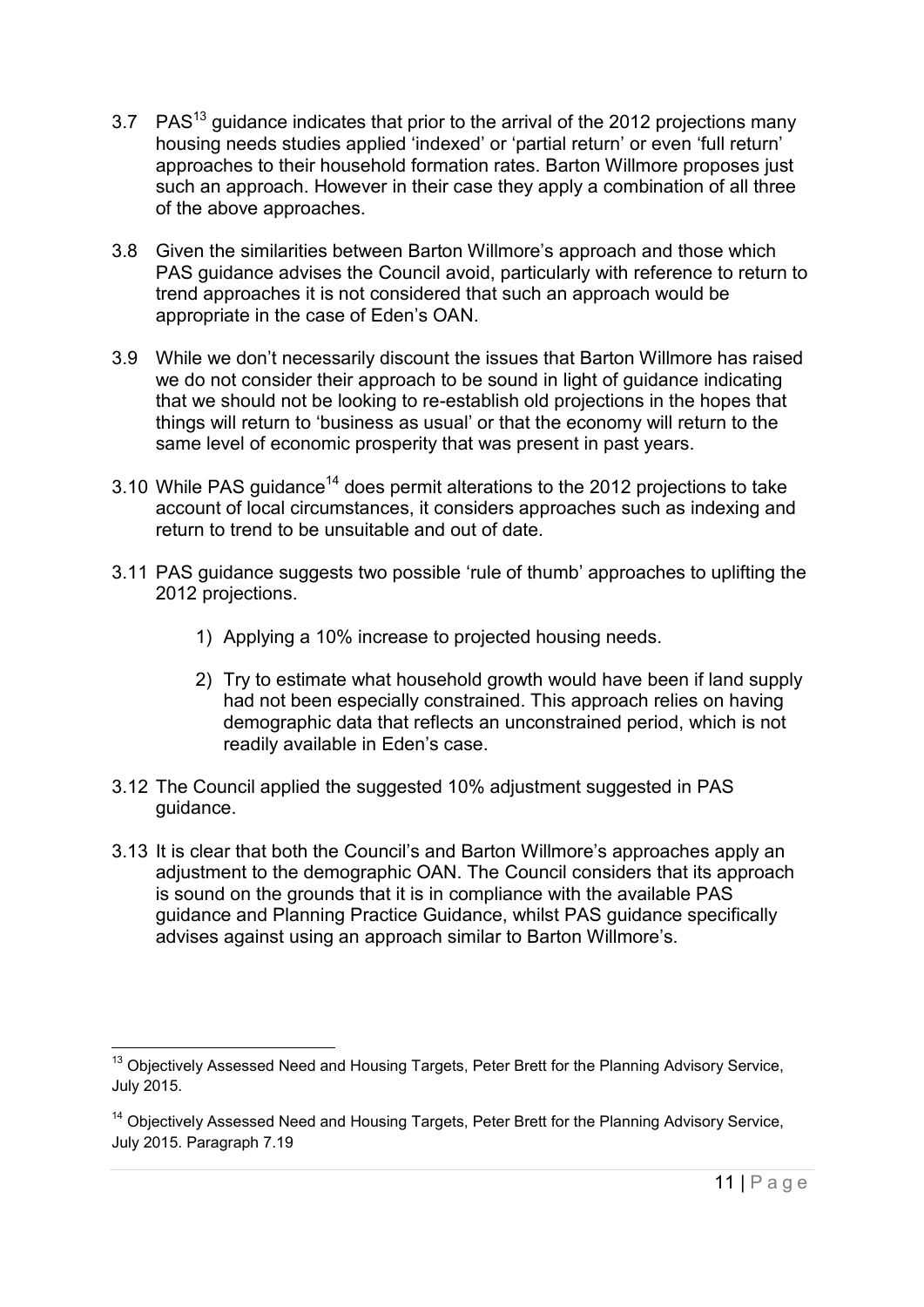#### <span id="page-11-0"></span>**4.0 Economic OAN**

- 4.1 The next stage in the OAN process is to assess the level of housing needed to support job growth in the Plan Period. This is acknowledged by both the Council and Barton Willmore as being the most difficult to model accurately and as the section of the assessment likely to generate the most varied results depending on the method used to calculate need.
- 4.2 Barton Willmore concludes that the labour force capacity of the demographic assessment will not support the job growth in line with the likely demand for jobs arising during the Plan Period, as does the Council in its own methodology. Barton Willmore cite the ageing population of Eden as being a potential contributor to the fall in potential productivity in the District, the corollary of which is that there will be increased demand for new working age people to come into the District to fill jobs and point out that much of this need will be met by net migration into the District as migrants into the District tend to be younger working age families.
- 4.3 Barton Willmore proposes that 66 jobs per annum (jpa) are required over the plan period. This calculation is based on a 'triangulated' average of forecasts by Experian Economics, Cambridge Econometrics, and Oxford Economics.
- 4.4 The reason for the triangulation of the three figures arises from the significant variation in the projected jobs in each assessment. Experian predicts 67 jobs per annum, Oxford Economics predicts -16 and Cambridge Econometrics predicts 147.
- 4.5 To meet this figure Barton Willmore considers that the housing need in Eden District would have to increase to between 225 and 236 dwellings per annum. This represents an uplift of 77-79 dpa on their Demographic OAN. This is noticeable in that it represents more houses than workers.
- 4.6 Barton Willmore's OAN assessment concludes that based on a job demand of 66 jobs per annum; there is a need for between 225 and 236 dpa.
- 4.7 Barton Willmore's method for determining the economic element of the OAN differs from the Council's in several ways;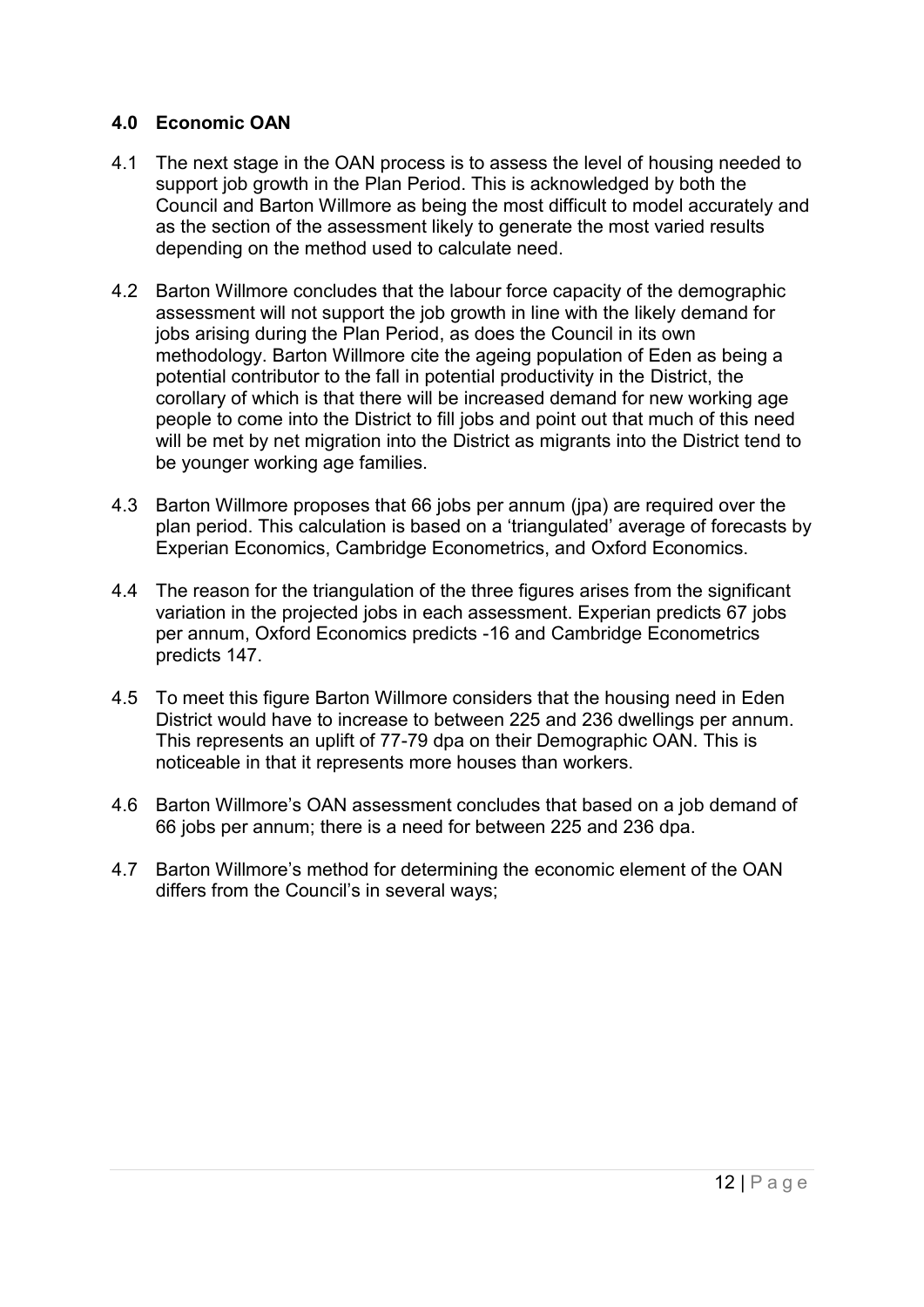| 100111100<br><b>EDC</b>                                           | <b>BW</b>                                                                                                                                                                                   |
|-------------------------------------------------------------------|---------------------------------------------------------------------------------------------------------------------------------------------------------------------------------------------|
| Range of growth based on 2011<br>Census figures and sensitivity   | Triangulated average of Experian<br>Economics (march $2016$ ) – 67 jpa                                                                                                                      |
| tested economic forecasts.                                        | Oxford Economics (March 2016) --16<br>jobs per annum                                                                                                                                        |
|                                                                   | <b>Cambridge Econometrics (November</b><br>$2015 - 147$ jpa                                                                                                                                 |
|                                                                   | Average = $66$ (jpa)                                                                                                                                                                        |
|                                                                   |                                                                                                                                                                                             |
|                                                                   |                                                                                                                                                                                             |
| <b>Economic Activity Rates</b><br>$2011 - (held constant)$        | 2011 Census rate by 5 year age group<br>and sex for Eden projected following<br>OBR Nov15 national projection which<br>assumes increased activity based on<br>increasing state pension age. |
| Dwellings Calculator does not<br>apply unemployment rate directly | 3.9% unemployment returning to pre-<br>recession average of 2.0% by 2021<br>baes on ONS data provided by APS<br>for Eden.                                                                   |
| Dwelling Calculator does not apply<br>commuting ratio directly    | 2011 Census value of 0.95 fixed over<br>the forecast period.                                                                                                                                |

Table 1: Economic OAN assumptions

4.8 There are several differences in the data sources used in the two alternative methodologies. It is difficult to argue which forecasts to adopt because different forecasting bodies can produce very different figures despite all claiming to be accurate, this is certainly the case regarding Barton Willmore's choice of three forecasts, each of which predicts a markedly different number of required jobs per annum.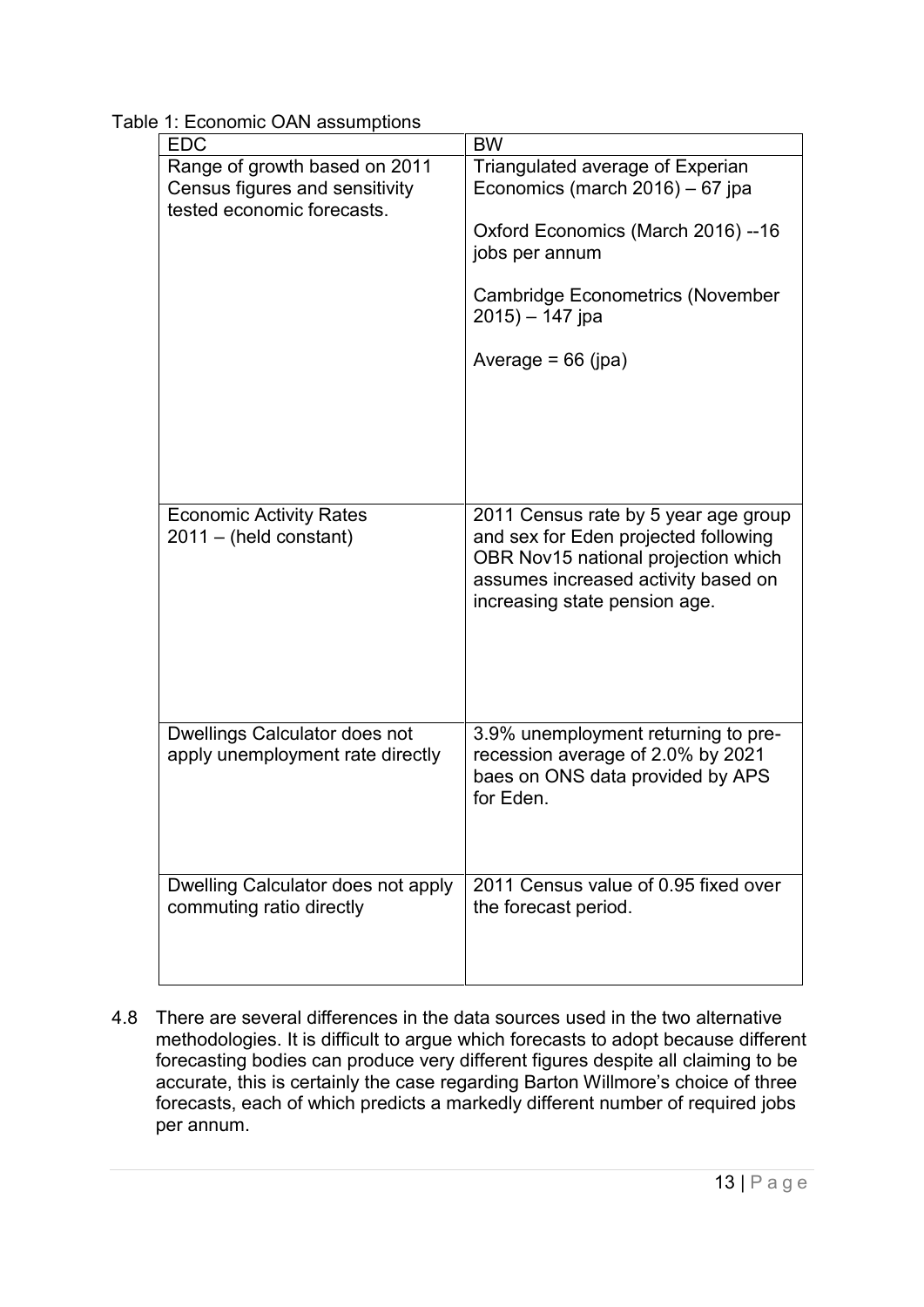- 4.9 The SHMA makes it clear that any assessment of the number of jobs needed in the District and what level of housing requirement they will generate over the plan period has the potential to vary depending on initial data assumptions. The Council concluded that the appropriate course of action (in order to avoid under representing potential jobs need) was to look at each piece of data available and use a range in the case of future jobs. It was hoped this would act as a form of 'sensitivity test' for the Council's preferred model (all of the available data sources are set out in the SHMA<sup>15</sup>). The SHMA also bases its assessment of economically active workers in 2014 on a figure derived from census data as opposed to survey data. The Council considers that census data is more robust than survey data given the small size and population of the District.
- 4.10 Barton Willmore's methodology increases the economic activity rates over the plan period to account for possible increases in the state pension age. The Council does not. The reason given in the SHMA for holding economic activity rates constant is that while some methods assume a higher future economic activity rate due to increasing retirement ages, the Council thinks that to do so without factoring in an ageing population to possibly offset this would not be methodologically robust and has been criticised in other examinations. It is however accepted that this is a possible weakness in the methodology.
- 4.11 Barton Willmore includes an unemployment rate in their calculations. The Council by comparison does not directly apply one. Eden has one of the lowest unemployment rates in the Country 0.7% of all workers in December 2014. This indicates that there is very little in the way of an untapped workforce in the District to take up new jobs. It also means that very few new dwellings would be taken up by unemployed people.
- 4.12 Barton Willmore also applies a Commuting ratio to their calculation. While the Council does not apply one directly, a net commuting is factored into the jobs to dwellings calculator.
- 4.13 The Council considers that its approach to calculating the economic OAN is robust but acknowledges that there is no single way to calculate an economic OAN. With this in mind the Council has set out an overview of how it 'sensitivity tested' its own preferred methodology.
- 4.14 Throughout the process of assessing the economic OAN, which is set out in detail in the SHMA and in Appendix 1 of this document the Council has sought to use the most robust data in assessing its economic OAN.
- 4.15 The Council makes a number of decisions when applying its methodology which are likely to mean that it is both robust and may in fact over estimate the amount of provision required in the District.

 <sup>15</sup> SHMA – taking Stock (Parts1-4),pp.42-50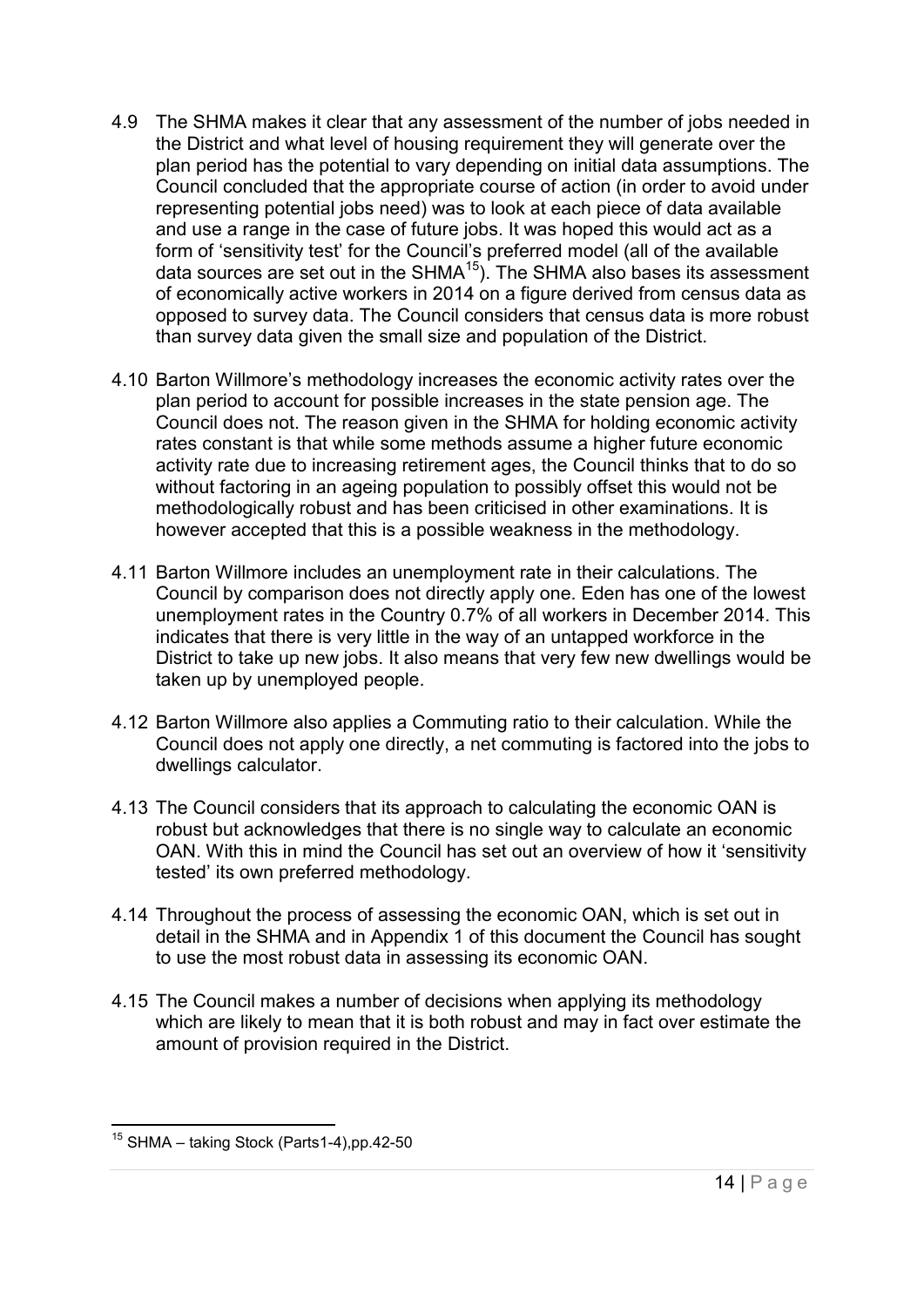- 4.16 The starting figure for how many workers will be required in Eden is based on the 2011 Census as this is considered to be more reliable than survey data which is less reliable when applied to small populations.
- 4.17 In deciding whether to use its figures representing economically active or employees in employment in the calculations for potential housing demand the Council decided to take the higher figure to ensure that it would avoid an underestimation.
- 4.18 The Council notes that its calculations do not take account of how many 'lost' workers will be releasing housing for new workers coming into the District. Although most 'lost' workers are likely to be due to people retiring or young people leaving the District
- 4.19 It is assumed that all part time workers have only one job. In reality there will be some 'double jobbing' meaning that the figures are likely to be an overestimate.
- 4.20 At District, and in particular Eden's level, forecasts become less reliable. Experian's national projections are distributed according to the proportion of employment per sector located in the area. The assumption is that Cumbria's sectors will follow national trends. The Council considers that this means the District-level projections from Experian are at best a guide.
- 4.21 To address the difficulties surrounding this stage of the OAN the Council has compared their range of 194-206 dpa with additional scenarios which use different calculation methods.
- 4.22 The outcome of these alternative methods are set out below.

| Method                        | <b>Homes Per Year Needed</b> |
|-------------------------------|------------------------------|
| Demographic Projections and   | 186-204                      |
| <b>Economic Forecasts</b>     |                              |
| <b>POPGROUP Forecasts</b>     | 307                          |
| <b>Projecting Past Growth</b> | 179                          |

Table 2: Jobs driven housing growth potential methodologies

- 4.23 The outcome of these methods are useful in that they demonstrate that the Council's preferred methodology will ensure an uplift on the number of houses needed if it used a method based on projecting forward past growth (2001- 2011).
- 4.24 The POPGROUP figure of 307 dpa is significant in that it is clearly much higher than both the Council's preferred method and the Projecting Past Growth method.
- 4.25 A key element of POPGROUP models is that they can only be driven by one element at a time (population, housing or employment), whereas these variables are often interrelated. A new job in the District does not always lead to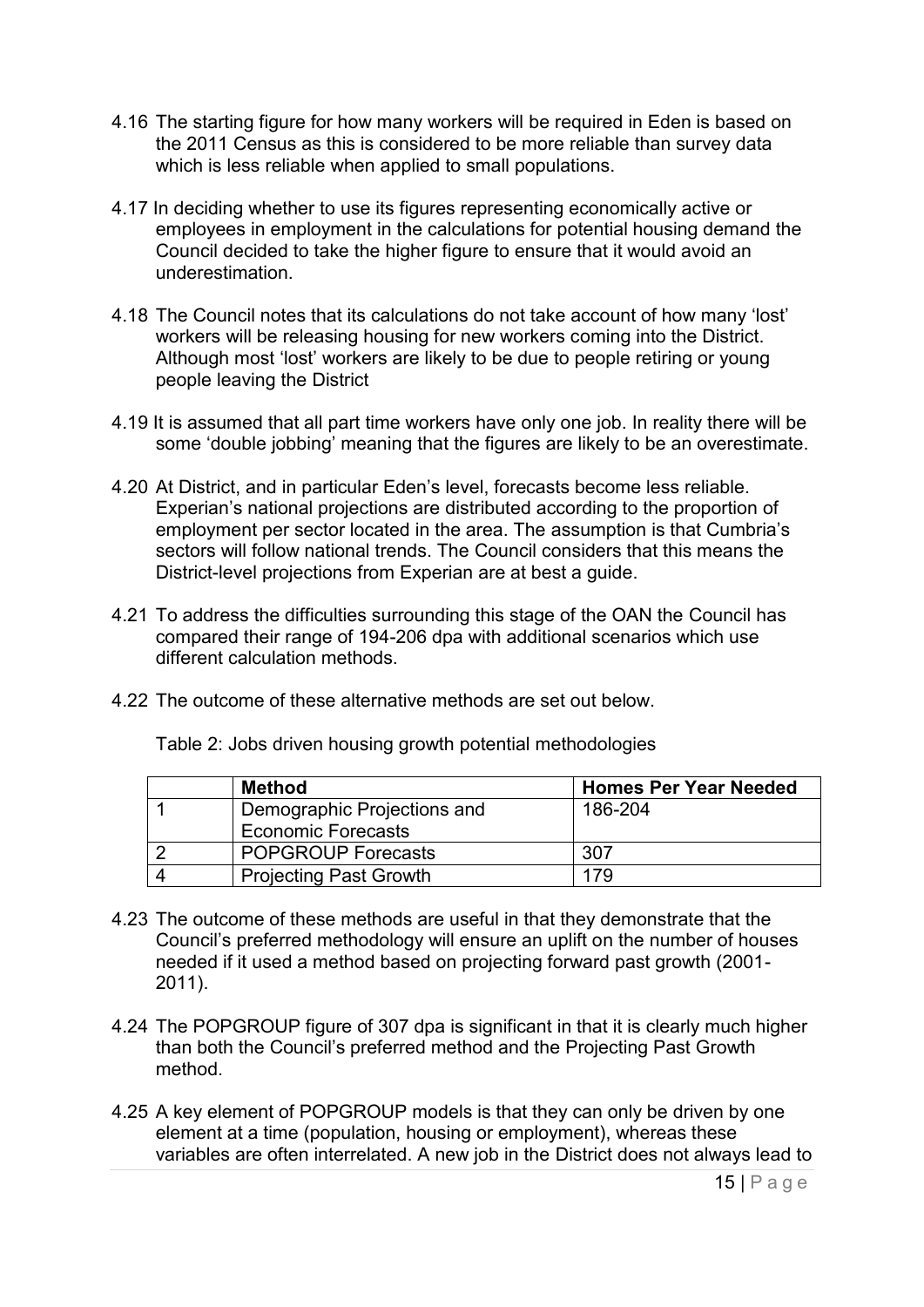a new household and neither do new households always generate jobs. Depending on the driving assumption the outcome of the POPGROUP model will often vary widely. For example if jobs are used as the driving assumption in the model then it will assume that there are enough workers coming into the District to fill all jobs, which is not always true in reality (particularly in Eden where we have established that both in the 2008 and 2012 sets of figures population under 65 is projected to decrease over the plan period).

- 4.26 In addition to assuming that new workers will come to the District to fill new jobs POPGROUP models also bring in extra people to fill jobs being generated by retiring residents. The model then adds in extra population as the new assumed in-migrants have children. We have already established that in both sets of population projections all age groups under retirement age are predicted to fall. Importantly it is also clear they didn't stay in the 2008 projections either. POPGROUP models react by bringing in more hypothetical in-migrants who then also have more hypothetical children. This trend can become selfreinforcing.
- 4.27 In short POPGROUP assumes there will always be new in-migrants to fill jobs that are new or vacated. It also assumes that new jobs will create new housing need. These figures rely heavily on the assumption that new workers always come to fill vacant or expected new jobs and will live in the District.
- 4.28 This explains why jobs led POPGROUP modelling tends to produce housing targets significantly larger than other models (including other housing or population driven POPGROUP models, such as those set out in Table 3 of the  $SHMA^{16}$ ).
- 4.29 In contrast to a POPGROUP model the other potential method for determining an economic OAN which is explored in the SHMA is to rely on projecting past growth.
- 4.30 The past growth method<sup>17</sup> is based on actual past job growth over a 10 year period and generates a requirement of 179 new homes per annum assuming that job growth continued at the same rate as it did from 2001 to 2011. This is less than what would be provided by the Council's Demographic Projections and Economic Forecasts. More importantly it demonstrates two points. Firstly that the Council's chosen method will provide a significantly higher number of houses than we would need if past growth were to continue and secondly it demonstrates that the a jobs led POPGROUP model tends to produce much higher levels of housing need than other methods.
- 4.31 The Council does not consider that the POPGROUP jobs led model can reflect a true need.

  $16$  SHMA – Taking Stock (Parts 1-4), table 3, p.15

<sup>&</sup>lt;sup>17</sup> SHMA- Taking Stock (Parts 1-4), p56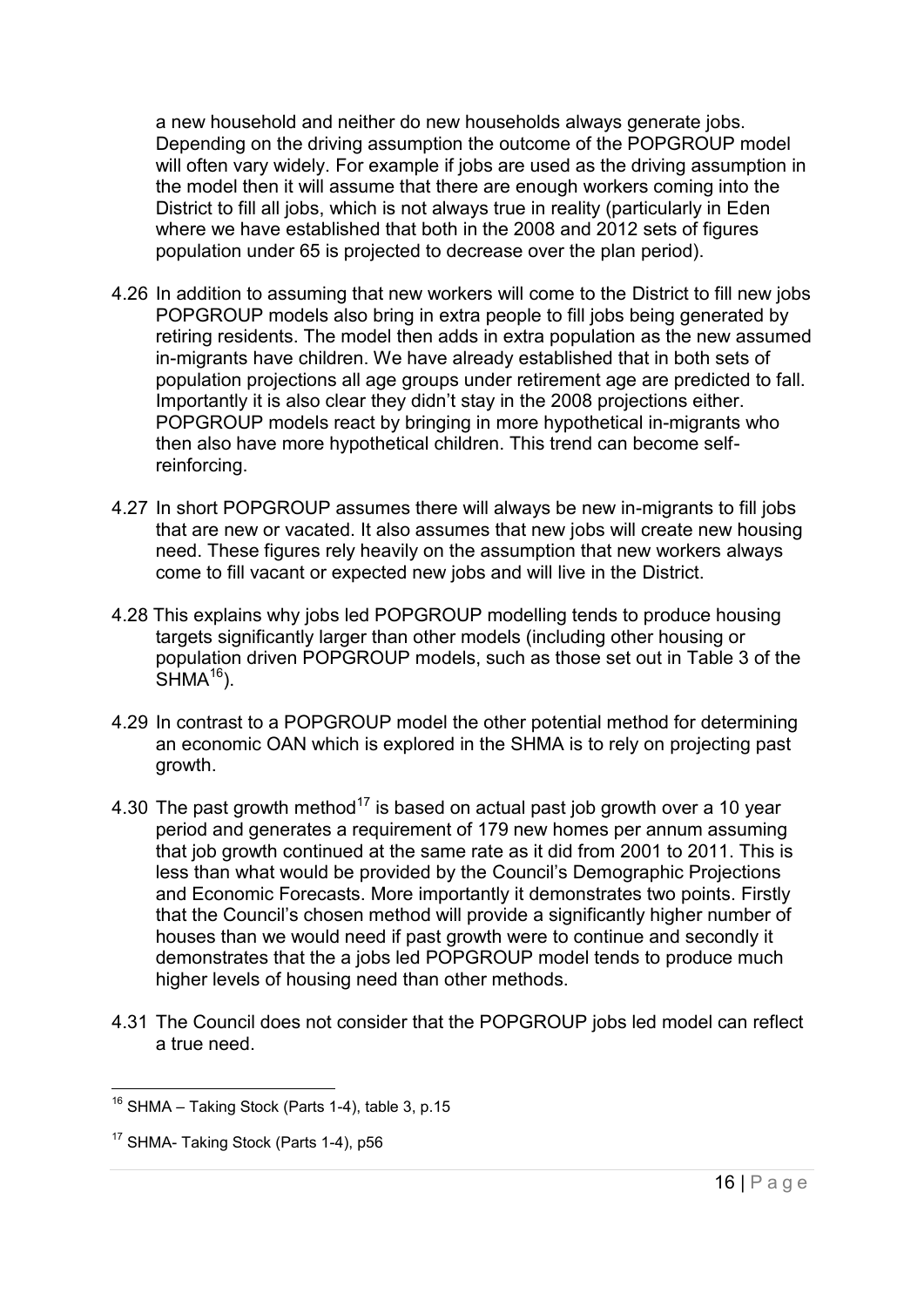4.32 Based on the sensitivity testing set out above the Council considers that its preferred Demographic Projections and Economic Forecasts assessment of need are the most appropriate methodology.

#### <span id="page-16-0"></span>**5.0 EDC Conclusions - Demographic and Economic OAN**

- 5.1 From the assessment of Barton Willmore's methodology for producing a demographic and economic OAN the Council has concluded that;
	- The use of a 10 year migration trend as the basis for the OAN may simply reflect a period of economic boom rather than the recession. PAS guidance tells us that periods of economic prosperity are not necessarily indicative of underlying trends.
	- The Council adjusts its demographic OAN to take account of falling levels of in-migration, increases in overcrowded households, falling completion rates during the recession and the apparent underperformance on housing completions compared to national trends. It does this by applying the 10% adjustment supported by PAS guidance.
	- Barton Willmore's approach to Household formation rates runs counter to PAS quidance.
	- The Council considers that its economic OAN methodology uses the most robust data sets available to the Council and provides for both the demographic needs of the District as well as providing an uplift to support future job growth.

#### <span id="page-16-1"></span>**6.0 Affordable Housing**

- 6.1 Barton Willmore states that their OAN would provide a significant uplift to address affordability issues in Eden.
- 6.2 This argument is essentially correct but affordable housing cannot be considered in isolation when we determine our 'policy on' factors. The Council must consider its ability to maintain a five year housing land supply it must be based on achievable aspirations set out by the Council.
- 6.3 In assessing its affordable housing need the Council follows guidance set out by the Government to rely on 'secondary' data. The Council then followed the methodology for establishing need set out in Government guidance.
- 6.4 The Council breaks this process down into 5 stages which are set out in the SHMA and Appendix 1. In brief they identify the following;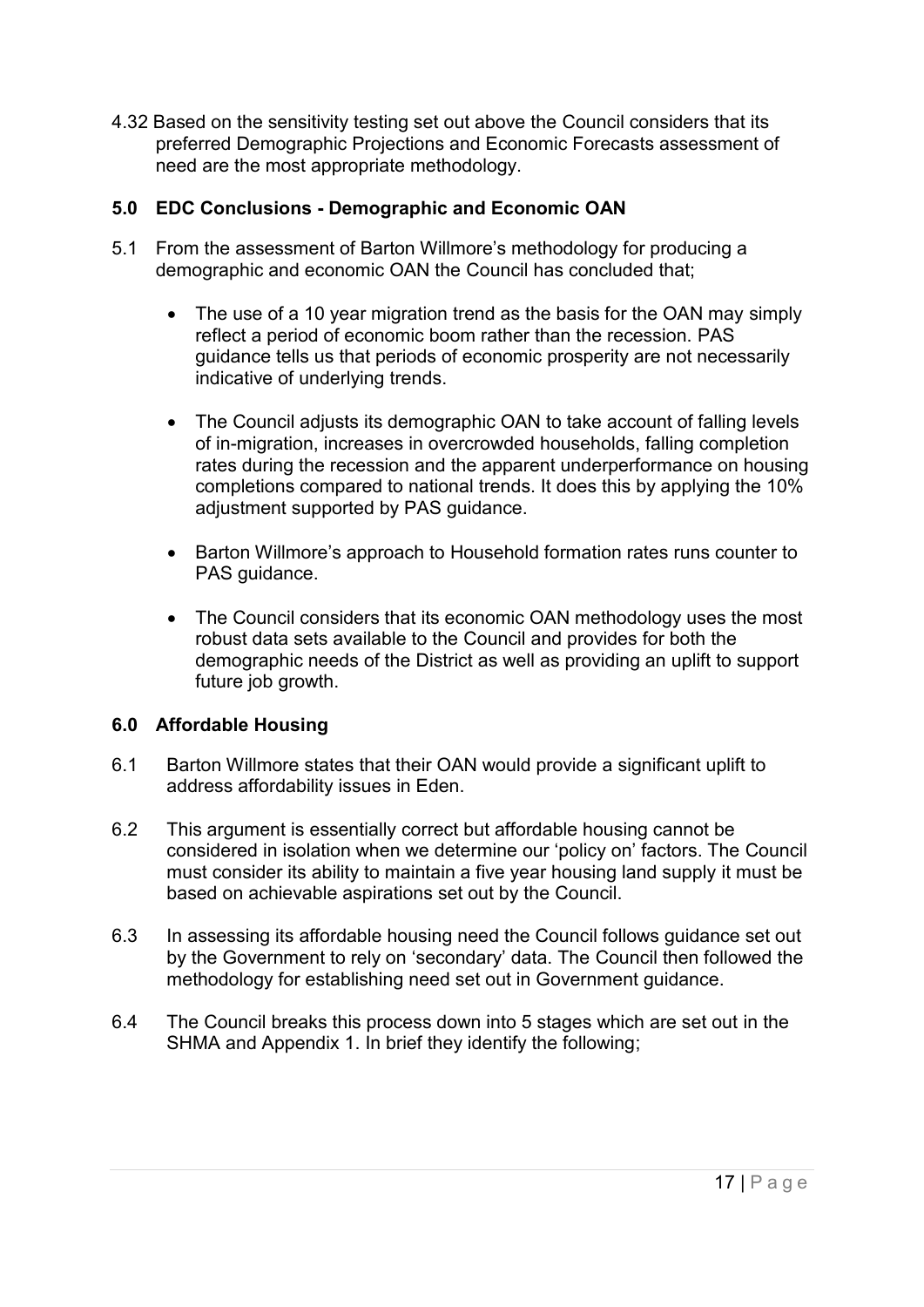Table 3: Overview of affordable housing calculations

| <b>Stage</b>                        | <b>Affordable housing figure</b>         |
|-------------------------------------|------------------------------------------|
| Stage 1: Current Need               | 824 overcrowded households               |
| Stage 2: Future Need                | 150 newly-arising housing need (gross    |
|                                     | each year)                               |
| Stage 3: Affordable Housing Supply  | 140 annual supply of social re-lets (not |
|                                     | new build, net)                          |
| Stage 4: Estimate of Annual housing | 199 annual affordable supply             |
| <b>Need</b>                         |                                          |
| Stage 5: net annual shortfall       | 116 net annual shortfall                 |

- 6.5 The net annual shortfall figure above represents a snapshot in time and cannot be multiplied across the plan period.
- 6.6 The Council's approach is to apply a 'trajectory of need', which tracks the supply and need across the plan period. The Council programmes its current backlog of households in need to clear over the first five years of the plan. It then factors in newly arising need of 86 units and existing households falling into need of 64 units, which when added together these figures results in a need for 3,524 new affordable homes over the plan period.
- 6.7 In terms of supply the Council then identifies a committed supply of 279 affordable homes available over the first 5 years. Then the Council estimates the likely supply after the first five years. The Council assumes 30% affordable housing on the 200 figure which will generate 60 affordable units per year after the first 5 years of the plan period. In addition to this there is an annual supply of re-lets of 140 units per year plus 3 units per year on average intermediate stock. When our potential supply is added together over the plan period it gives a total of 3,633 affordable homes. Therefore the housing target of 200 dpa would slightly outstrip need. Furthermore it would do this comfortably without having a negative impact on deliverability.
- 6.8 We consider that while Barton Willmore's proposed housing targets would have a greater impact on affordable housing by virtue of representing a greatly increased overall housing figure. However the Council would not be able to demonstrate a 5 year housing land supply were it to adopt a 'policy on' figure at the level suggested by Barton Willmore.
- 6.9 The figure of 56 (committed supply of new affordable stock) affordable homes per year between 2014 and 2018 represents committed supply and therefore it is likely to be delivered. However, our subsequent 30% target remains aspirational and actual delivery is based on viability considerations. If we look at the annual average, proportion of affordable housing provision delivered over the last five years it is 28.5% which indicates that supply is achievable. These figures are influenced by large 100% affordable housing schemes which have been delivered in Penrith.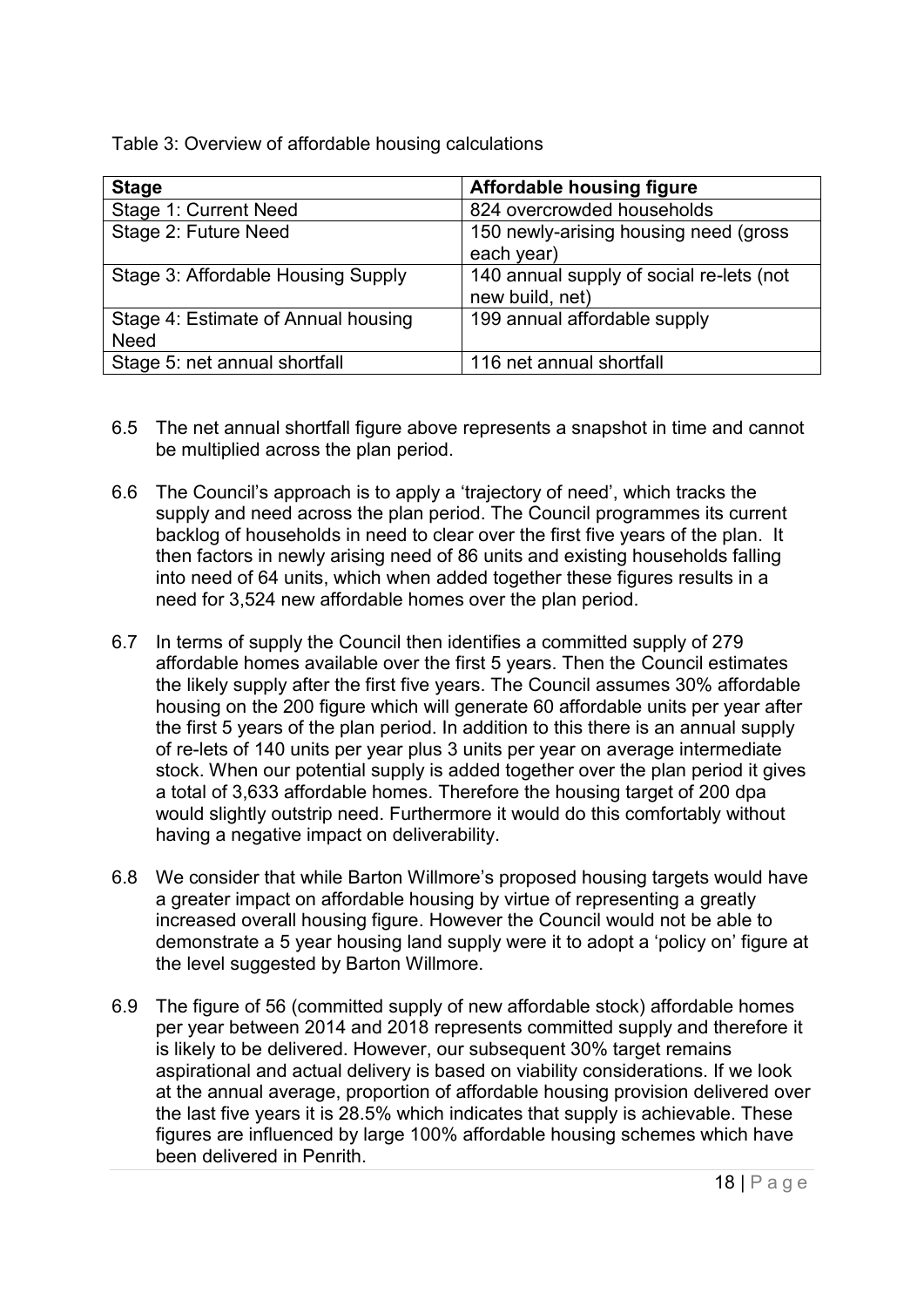6.10 The Court of Appeal Judgement issued on 11 May 2016 in the case between the Secretary of State for Communities and Local Government and West Berkshire has implications for the provision of affordable housing in Eden District:

Within the former Urban District of Penrith:

- $\bullet$  Sites of 1 10 dwellings with no more than 1,000 square metres of floor space: no contribution;
- Sites of 11 and above: 30% affordable housing on site.

Within the designated rural area (i.e. excluding Penrith):

- $\bullet$  Sites of 1 5 dwellings: no contribution, except in locations outside the settlements named in Policy LS1 where new housing will be restricted to 100% affordable 'rural exception' homes only;
- $\bullet$  Sites of  $6 10$  dwellings: commuted sum;
- Sites of 11 and above: 30% affordable housing on site.
- 6.12 Since April 2003, 47% of all housing completions in the District have been delivered in sites with 11 or more units. Projecting this forward, it would mean that 94 units a year (based on the current OAN of 200 per annum) would be delivered on large sites. The annual affordable housing supply (providing 30% is achieved on all sites) would therefore be 28 units per annum. This would result in an undersupply of 32 units per year, or 509 units by the end of the remaining plan period. This undersupply would be offset, in part, by commuted sums and rural exceptions housing. Furthermore the impact of the Starter Homes Initiative will have an effect.
- 6.13 The Starter Homes initiative will also have an impact on affordable housing provision over the plan period. Starter Homes are intended to sit alongside existing affordable housing products although they won't be subject to a perpetuity clause, meaning they will only benefit the purchaser and not future occupiers. Starter Homes are likely to reduce the amount of traditional affordable housing products delivered within Eden.
- 6.14 The SHMA does not take account the effect of the Court of Appeal Judgement or the potential impact of Starter Homes on the Council's ability to deliver traditional affordable housing products. Therefore it is likely that the Council will have to carry out additional work to ascertain the exact effect of both the changes to affordable housing regulations and the Starter Homes initiative on the its aspirations regarding affordable housing.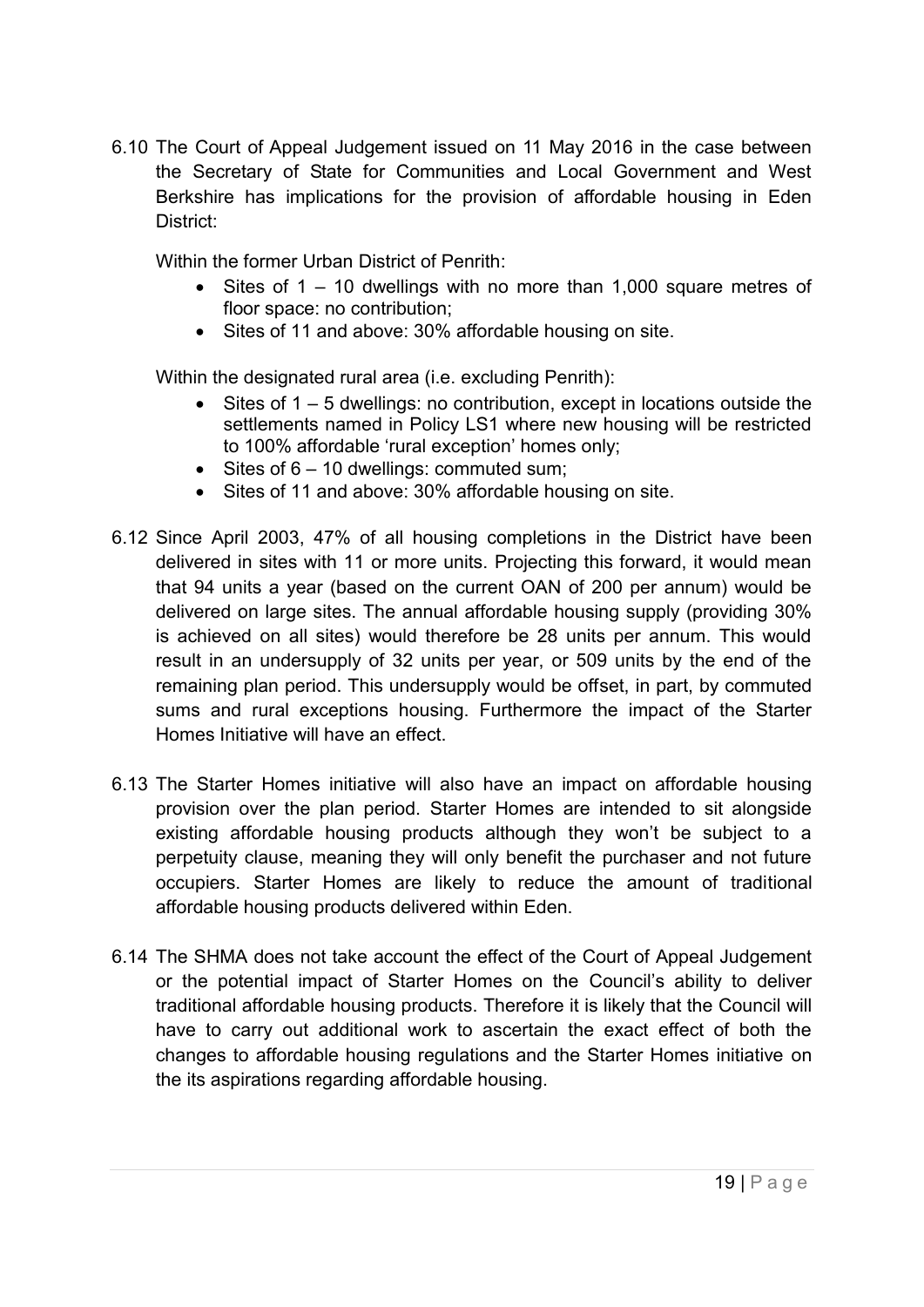#### <span id="page-19-0"></span>**7.0 Potential suppression of the CLG 2012 projections**

- 7.1 The Inspector indicated that the Communities and Local Government 2012 projections which underpin part of the Council's assessment of demographic OAN may be suppressed as a result of the recessionary period which they cover. The same may be true for certain rates of household formation. The assessment of Barton Willmore's alternative OAN has considered this issue in detail and the Council's position is as follows.
- 7.2 The SHMA takes account of the fact that the recession may have affected the 2012 projections. It includes an assessment of what may be driving the differences between the 2008 and 2012 projections and concludes that inward migration into the District is the main variable in driving population growth and that there may be some recessionary effect on the District. However it also finds that the level of immigration into the District does fluctuate from year to year and that these fluctuations are not necessarily related to specific recessionary periods. It notes that issues such as supply may also have played a role in supressing household formation or may have deterred people from moving into the District.
- 7.3 The Council's approach to dealing with this issue is to apply the 10% uplift to its demographic OAN. This is suggested in PAS guidance.
- 7.4 In determining whether or not to adjust the 2012 projections household formation rates the Council has decided that its approach, which is based on PAS guidance and Planning Practice Guidance, is the correct one. This guidance<sup>18</sup> specifically warns against taking an approach that would involve mixing or blending protections. The starting point for our initial OAN figure is therefore based on the 2012 projections.
- 7.5 At this point the Council would like to draw the Inspector's attention to the 2014 household projections, which were released on the  $12<sup>th</sup>$  of July 2016. The Council has not been able to assess these projections in detail however it notes that the number of households predicted for the district drops compared to the 2012 projections. The table below illustrates the respective trends of each set of projections.

 $\overline{a}$ <sup>18</sup> Objectively Assessed Need and Housing, Peter Brett for the Planning Advisory Service, July 2015. Paragraph 6.41.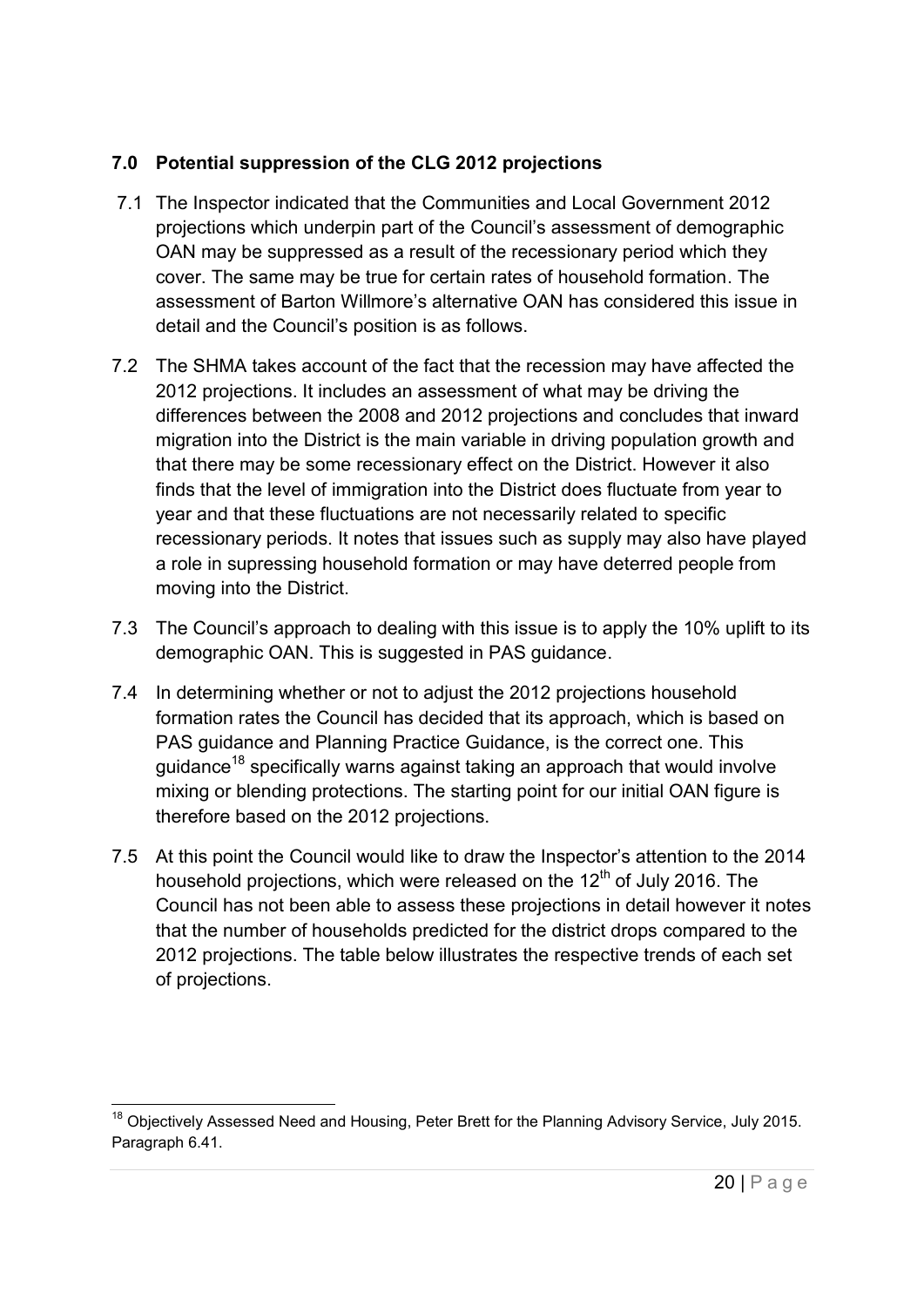

#### Figure 1: Household Projections – comparison of trajectories

7.6 This matter may merit discussion during the hearings and we would welcome the Inspector's views on the latest projections.

#### <span id="page-20-0"></span>**8.0 The 10% uplift applied to the demographic OAN should be removed from the methodology all together or applied later**

- 8.1 The Inspector indicated that the 10% uplift applied to the demographic OAN in the SHMA to account for market signals be applied later in the methodology or removed entirely.
- 8.2 This 10% uplift is applied to take account of falling levels of in-migration, increases in overcrowding, falling completion rates during the recession and apparent underperformance in housing completions compared to national trends.
- 8.3 The Council considers that the application of the 10% uplift is appropriate and applying it later in the methodology would mean uplifting the Council's economic OAN, which is not its purpose. The Council requests that we revisit the issue of where to apply the 10% uplift.
- 8.4 The Council's request notwithstanding a brief assessment of the effect of moving the 10% uplift to later in the methodology was carried out. Assuming that the rest of the OAN methodology were to remain unchanged and we were to apply the 10% market uplift after we had made our assessment of both demographic and economic OAN then the Council could expect its Full OAN to increase to between 200 and 213 dpa.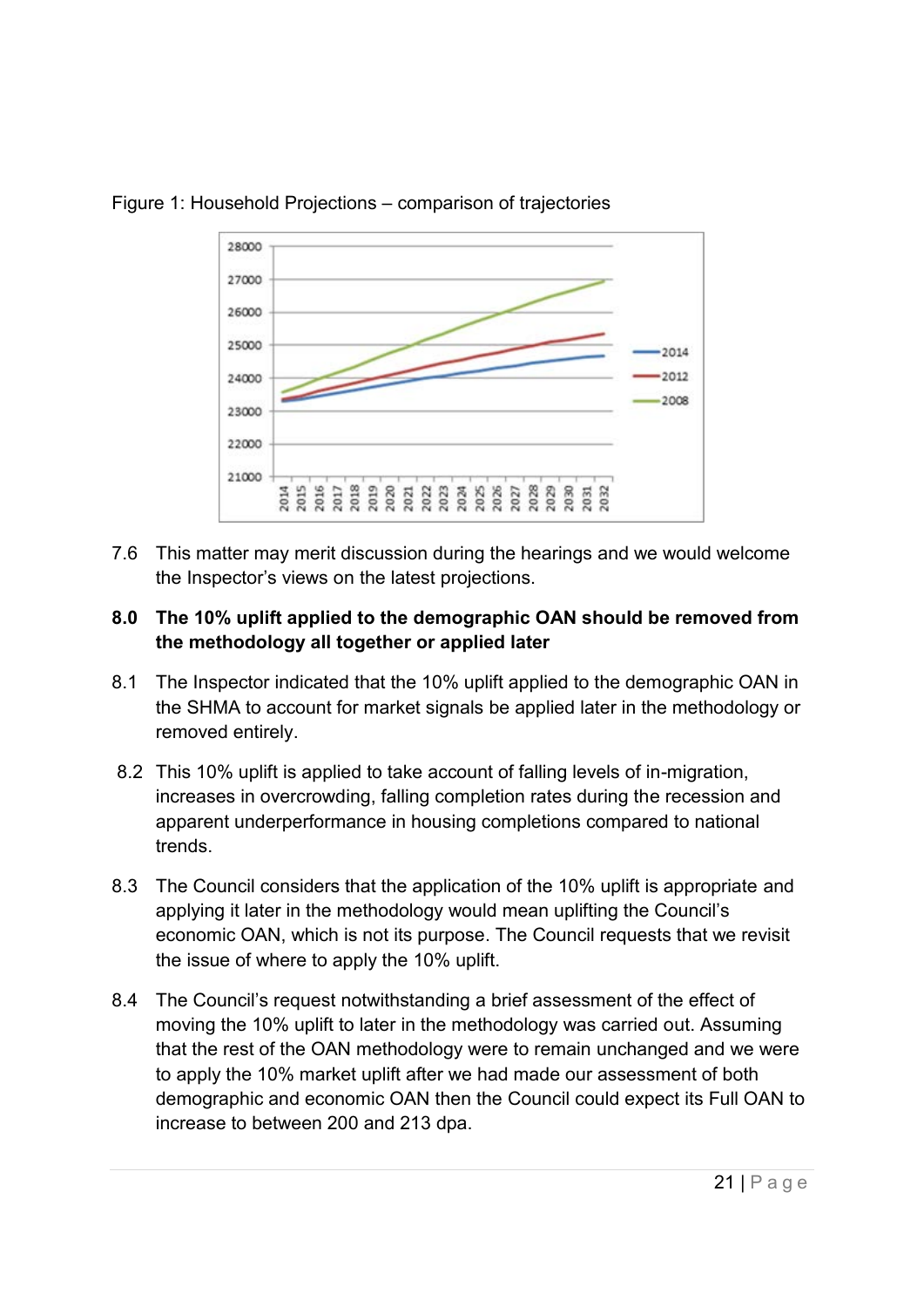- <span id="page-21-0"></span>**9.0 The Inspector advised that the Council should ensure that its employment forecasts are justified. The Inspector pointed out that this section of the OAN assessment has the most potential for variation between given methodologies**
- 9.1 The Council considers that its assessment of economic OAN is justified. The step by step approach to the economic elements of the OAN is set out in Appendix 1.
- <span id="page-21-1"></span>**10.0 The Inspector asked the Council to provide a 'policy off' OAN**
- 10.1 This SHMA proposes to meet the Full OAN which is identified as 194-206 dpa.

#### <span id="page-21-2"></span>**11.0 The Inspector asked the Council to demonstrate that the OAN would provide a boost in supply beyond past delivery rates.**

- 11.1 The Council considers that the figure of 200 dpa will boost significantly the supply of housing above past rates as demonstrated when it is compared to table 4 below, which shows an average of 167 dwelling completions per year between April 2003 and March 2016.
- 11.2 It's clear that the Council has only seen completion rates beyond its proposed OAN figure on three occasions between April 2013 and March 2016. Only once did completions exceed the Core Strategy figure of 239.

| <b>Monitoring Year</b>  | <b>Total Number of Completions</b> |
|-------------------------|------------------------------------|
| April 2003 - March 2004 | 186                                |
| April 2004 - March 2005 | 210                                |
| April 2005 - March 2006 | 148                                |
| April 2006 - March 2007 | 165                                |
| April 2007 - March 2008 | 158                                |
| April 2008 - March 2009 | 153                                |
| April 2009 - March 2010 | 104                                |

Table 4: Completions (April 2016)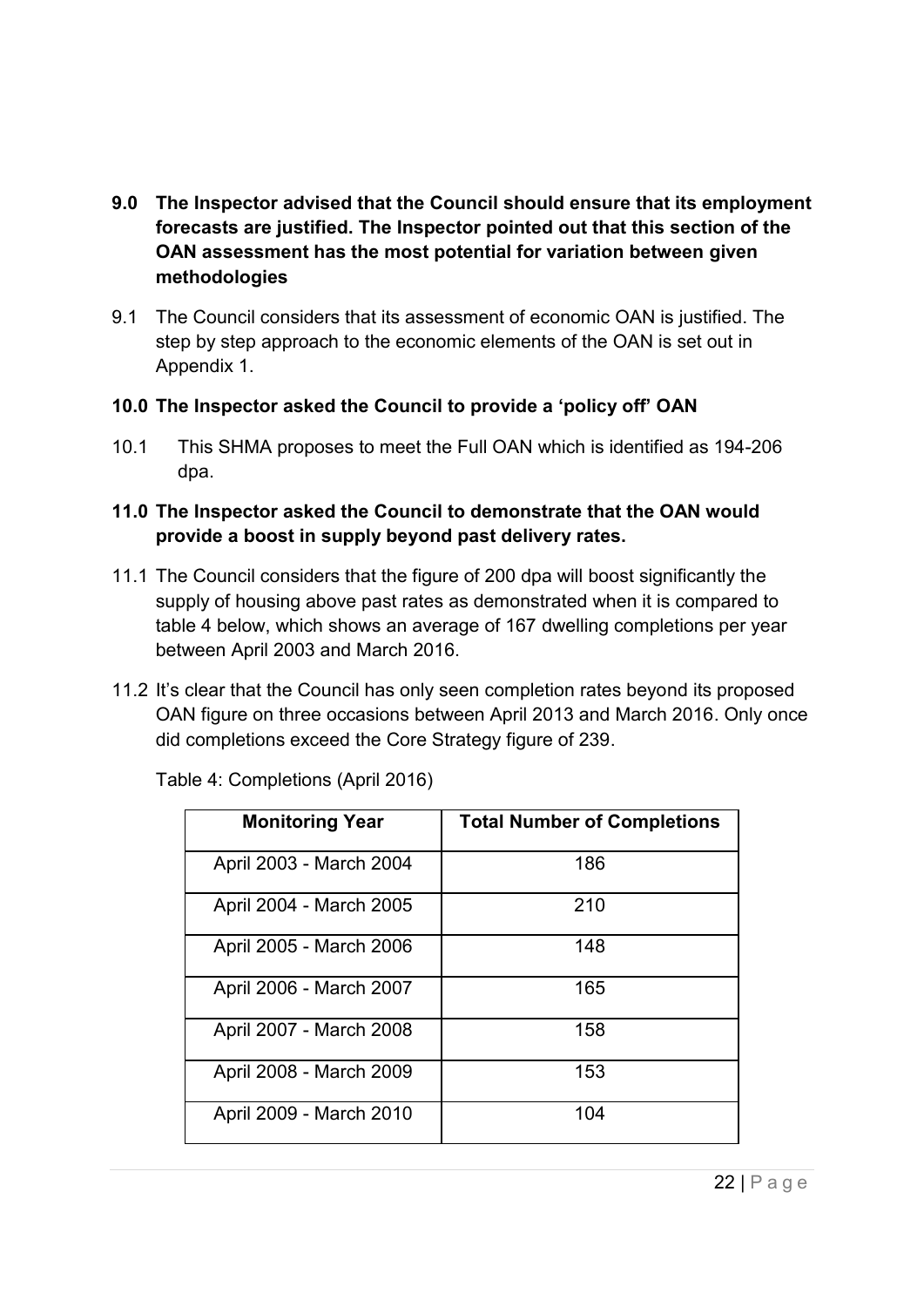| <b>Monitoring Year</b>  | <b>Total Number of Completions</b> |
|-------------------------|------------------------------------|
| April 2010 - March 2011 | 129                                |
| April 2011 - March 2012 | 121                                |
| April 2012 - March 2013 | 237                                |
| April 2013 - March 2014 | 175                                |
| April 2014 - March 2015 | 129                                |
| April 2015 - March 2016 | 258                                |

#### <span id="page-22-0"></span>**12.0 The Inspector indicated that the Council must be able to demonstrate that the OAN is deliverable in the District.**

- 12.1 Table 4 above indicates that historical completions have consistently fallen below the Core Strategy's housing target (which is considered to be overly optimistic and was based on a desire to stimulate economic activity). One of the considerations in developing the OAN for the Emerging Local Plan was to ensure that a realistic housing target was identified, particularly one which would allow the Council to maintain a five year housing land supply.
- 12.2 Table 5 below shows an indicative breakdown of the Council's current land supply. It is clear that once the Council begins to approach a figure of 220 dpa our ability to deliver a five year housing land supply will become tenuous.
- 12.3 If the Council were to apply its current OAN of 200 dpa then it would indeed be deliverable.
- 12.4 Another issue that has arisen based on consideration of a possible increase in the Council's OAN figure comes from the fact that Cumbria County Council's assessment of infrastructure capacity and future requirements in the District is based on an OAN figure of 200dpa. The Council was concerned that increases in the housing target may have a knock on effect on infrastructure in Penrith.
- 12.5 Discussions were held on the  $7<sup>th</sup>$  of July with representatives of Cumbria County who have agreed to produce a technical note for the hearing. At present it is understood that an increase in the housing target up to 220 dpa would not be expected to have a significant impact on infrastructure in Penrith.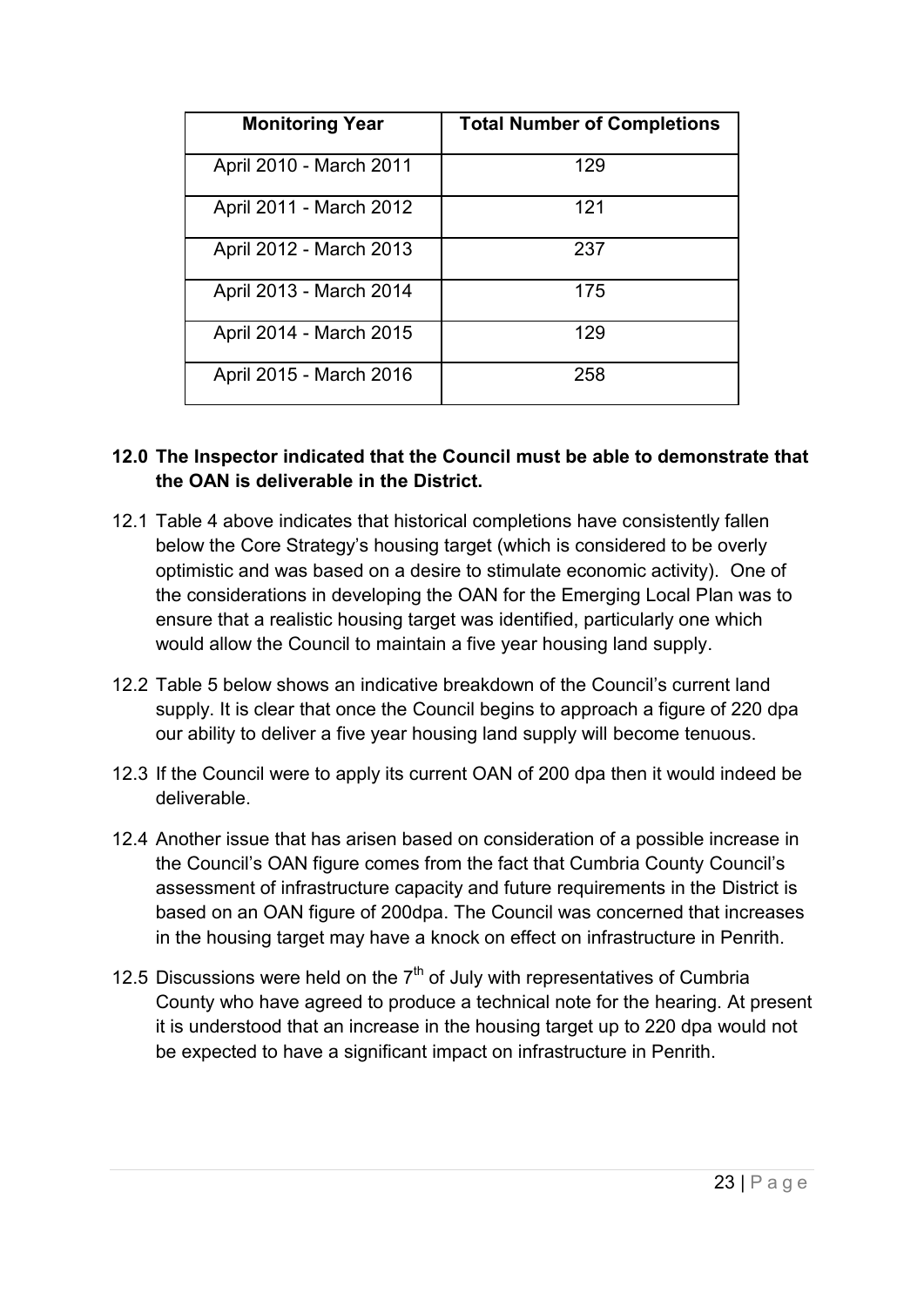|                              | <b>New Local Plan</b> | 250   | 245   | 240   | 235   | 230  | 225   | 220   | 215   | 210   | 205   |
|------------------------------|-----------------------|-------|-------|-------|-------|------|-------|-------|-------|-------|-------|
| Local Plan Target (18 Years) | 3600                  | 4500  | 4410  | 4320  | 4230  | 4140 | 4050  | 3960  | 3870  | 3780  | 3690  |
| <b>Completions to Date</b>   | 385                   | 385   | 385   | 385   | 385   | 385  | 385   | 385   | 385   | 385   | 385   |
| <b>Target Completions</b>    | 400                   | 500   | 490   | 480   | 470   | 460  | 450   | 440   | 430   | 420   | 410   |
| Undersupply                  | 15                    | 115   | 105   | 95    | 85    | 75   | 65    | 55    | 45    | 35    | 25    |
| Undersupply + 20%            | 45                    | 138   | 126   | 114   | 102   | 90   | 78    | 66    | 54    | 42    | 6     |
| 5 Year Requirement           | 1000                  | 1250  | 1225  | 1200  | 1175  | 1150 | 1125  | 1100  | 1075  | 1050  | 1025  |
| 5 Year Requirement + 20%     | 1200                  | 1500  | 1470  | 1440  | 1410  | 1380 | 1350  | 1320  | 1290  | 1260  | 1230  |
| Requirement + Undersupply    | 1245                  | 1638  | 1596  | 1554  | 1512  | 1470 | 1428  | 1386  | 1344  | 1302  | 1236  |
| <b>Annual Requirement</b>    | 249                   | 327.6 | 319.2 | 310.8 | 302.4 | 294  | 285.6 | 277.2 | 268.8 | 260.4 | 247.2 |
|                              |                       |       |       |       |       |      |       |       |       |       |       |
| <b>Total Units</b>           | 1,534                 | 1534  | 1534  | 1534  | 1534  | 1534 | 1534  | 1534  | 1534  | 1534  | 1534  |
| <b>Supply (Years)</b>        | 6.16                  | 4.7   | 4.8   | 4.9   | 5.1   | 5.2  | 5.4   | 5.5   | 5.7   | 5.9   | 6.2   |

Table 5: Land Supply Indicative Table (April 2016)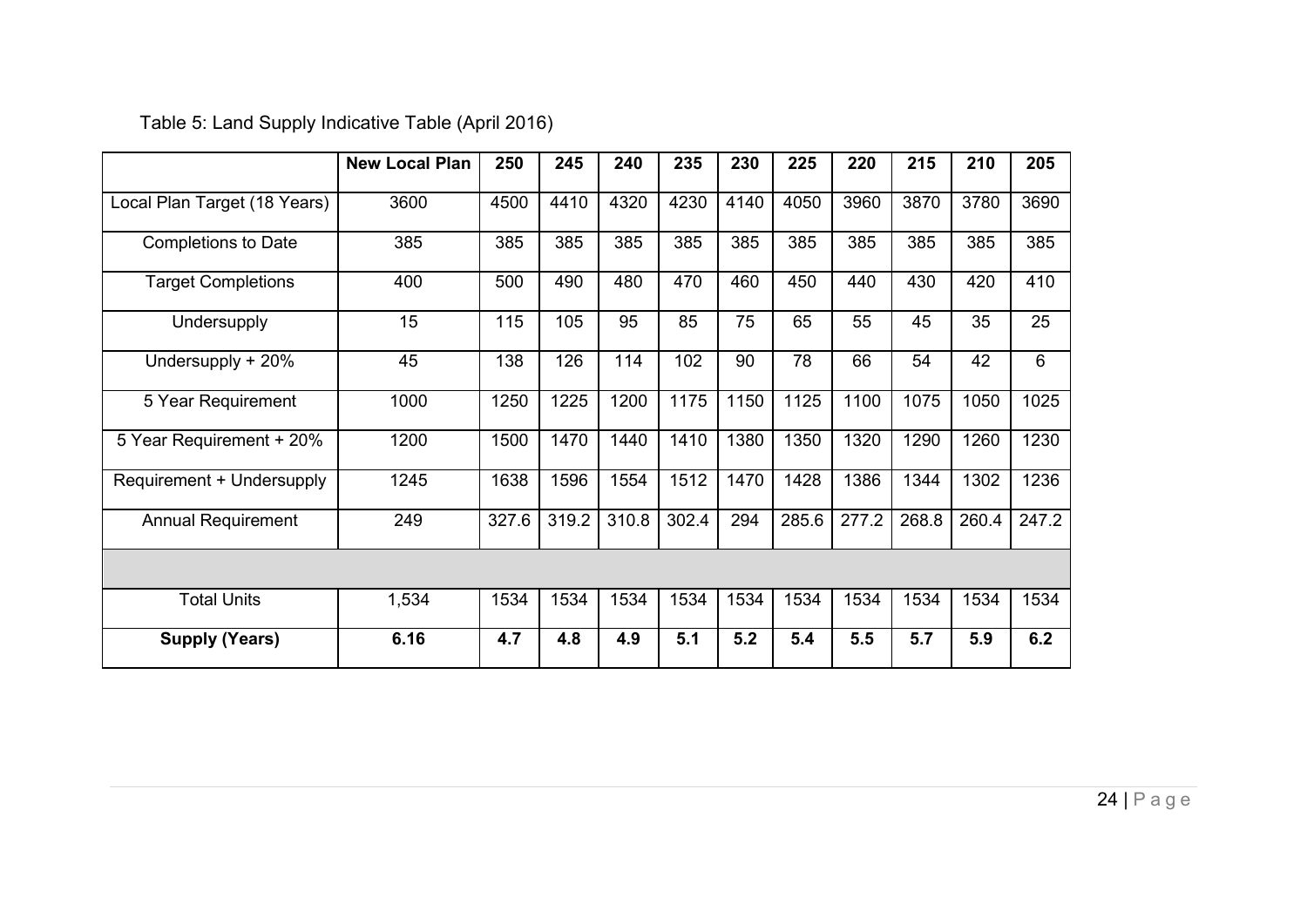## **Appendix 1: EDC OAN Methodology Reference Table**

<span id="page-24-0"></span>

| <b>EDC Methodology</b> | <b>Source</b> | <b>Explanation</b>                                                                                                                                                                                                                                                                                                                              |
|------------------------|---------------|-------------------------------------------------------------------------------------------------------------------------------------------------------------------------------------------------------------------------------------------------------------------------------------------------------------------------------------------------|
|                        |               |                                                                                                                                                                                                                                                                                                                                                 |
| Overview               |               | To meet Household growth we will need 110 households per<br>year. To adjust for market signals we apply an uplift of 10% (in<br>accordance with PAS guidance). So 110 households per annum<br>becomes 121 households per annum.                                                                                                                 |
|                        |               | We convert the figure of 121 households into a dwelling number<br>by applying the current ratio of households to dwellings, which is<br>1.089 according to the 2011 Census (this reflects vacant and<br>second home ownership). Applying this figure gives us a<br>starting point figure of 132 dpa to meet future demand.                      |
|                        |               | The second stage of the process is to consider possible market<br>pressures or signals. We conclude that there is no 'hotspot' type<br>behaviour compared to neighbouring Districts, but that<br>affordability has worsened over time, which could justify a need<br>to raise targets (this matter is dealt with later in the SHMA<br>process). |
|                        |               | The third stage is to look at the need to support future job<br>growth. Several methods of looking at job growth were<br>considered with the conclusion that up to 194-206 homes per<br>year may be needed to support jobs growth.                                                                                                              |
|                        |               | The fourth stage of the assessment considered whether the<br>OAN figure which was reached in stage three would result in<br>enough housing being developed to meet the District's                                                                                                                                                               |

25 | P a g e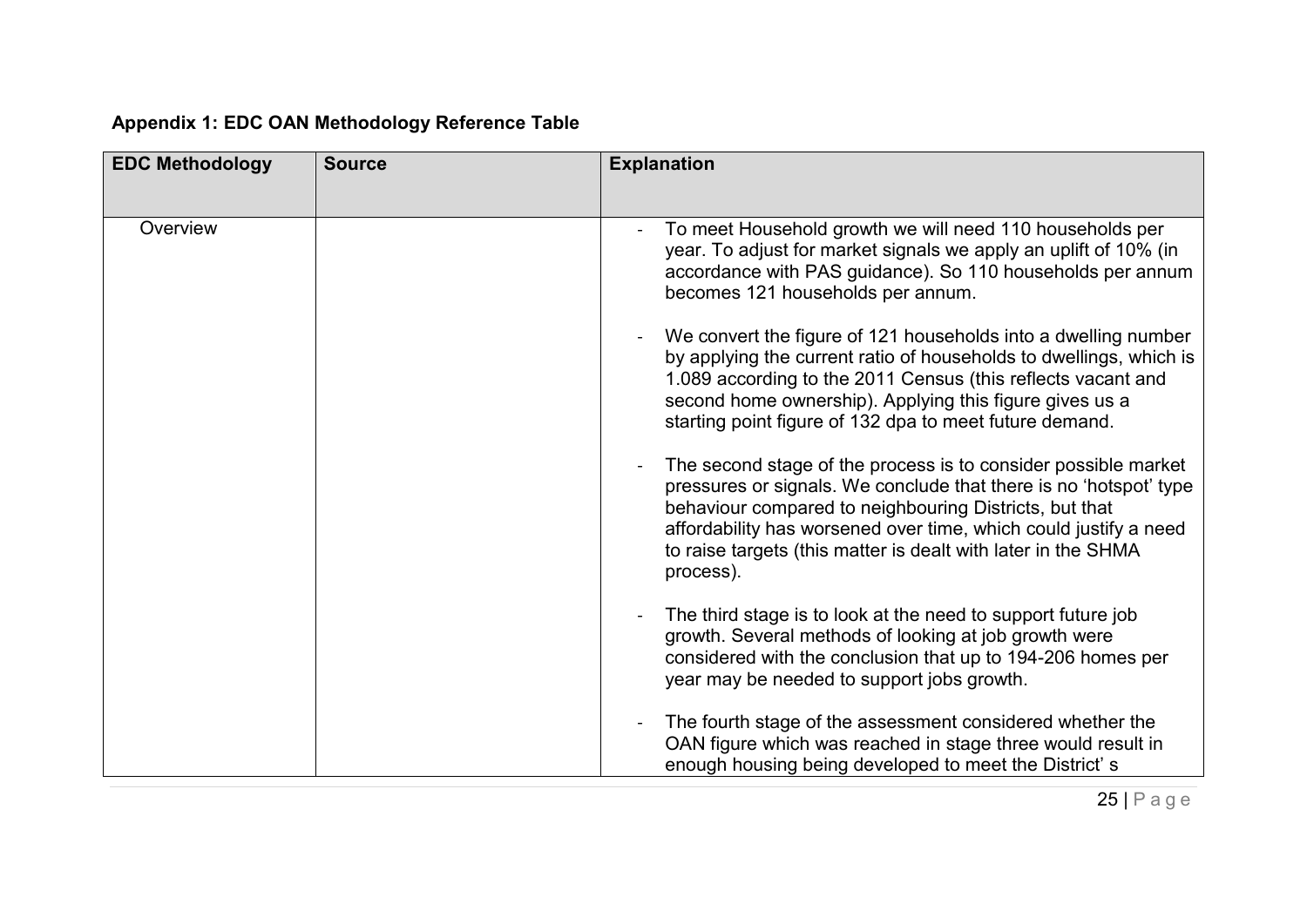| <b>EDC Methodology</b>          | <b>Source</b> | <b>Explanation</b>                                                                                                                                                                                                                                                                                                                                                  |
|---------------------------------|---------------|---------------------------------------------------------------------------------------------------------------------------------------------------------------------------------------------------------------------------------------------------------------------------------------------------------------------------------------------------------------------|
|                                 |               |                                                                                                                                                                                                                                                                                                                                                                     |
|                                 |               | affordable housing need. It concludes that our figure of 200 per<br>annum, together with new affordable housing supply will meet<br>this need.                                                                                                                                                                                                                      |
|                                 |               | The fifth stage considers if we need to cater for neighbouring<br>Districts. A small amount of need is identified in the part of Eden<br>which lies in the Lake District National Park. We conclude that<br>the figure of 200 homes per year will meet this need, and that it<br>can be accommodated outside the National Park within the rest<br>of Eden District. |
|                                 |               | Based on the assessment outlined above we conclude that a<br>figure of 200 dwellings per annum is the appropriate figure.                                                                                                                                                                                                                                           |
| Identify housing<br>market area |               | Eden is a largely rural District and its major employers and<br>many of its residents are located at its biggest town (Penrith)<br>which is centrally located within the area.                                                                                                                                                                                      |
|                                 |               | The area does not have any major settlements sitting next to its<br>boundaries that cannot meet their own needs.                                                                                                                                                                                                                                                    |
|                                 |               | The area has previously been established through joint working<br>with other Cumbrian authorities and common HMA geography<br>has been agreed.                                                                                                                                                                                                                      |
|                                 |               | No significant cross boundary housing supply and demand<br>issues have been identified through the duty to co-operate, and<br>there have been no requests from other authorities for Eden to                                                                                                                                                                        |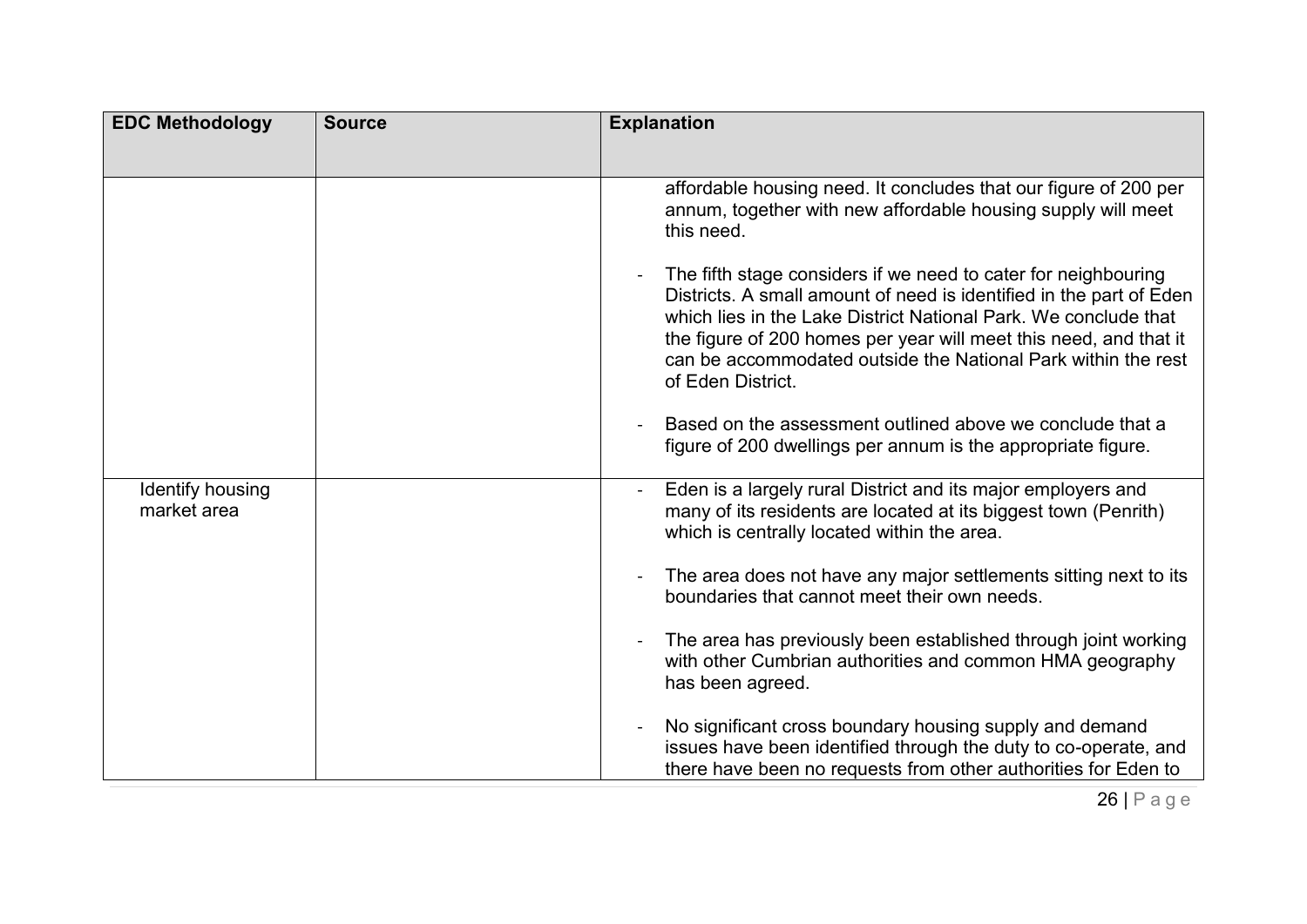| <b>EDC Methodology</b>                              | <b>Source</b>                                                           | <b>Explanation</b>                                                                                                                                                                                                                                                                                                                                                                                                                                                                                                                                                                                    |
|-----------------------------------------------------|-------------------------------------------------------------------------|-------------------------------------------------------------------------------------------------------------------------------------------------------------------------------------------------------------------------------------------------------------------------------------------------------------------------------------------------------------------------------------------------------------------------------------------------------------------------------------------------------------------------------------------------------------------------------------------------------|
|                                                     |                                                                         |                                                                                                                                                                                                                                                                                                                                                                                                                                                                                                                                                                                                       |
| <b>CLG Household</b><br>Projections (2012)<br>base) | The 2011 census is the starting<br>point.<br>2012 household projections | accommodate housing demand from elsewhere.<br>The area corresponds to the 'single tier' area set out in the<br>'Geography of Housing Market Areas' study referred to in the<br>Planning Advisory Services technical note on establishing need.<br>This work carried out by Newcastle University and published by<br>the Department of Communities and Local Government in 2010<br>set out a 'top down' national set of housing market areas based<br>on migration and commuting patterns from the 2001 Census.<br>Task 1:<br>110 households per year based on 2011 census.<br>(Equivalent to 120 dpa) |
| 10% uplift to address<br>market signals             | PAS Guidance <sup>19</sup>                                              | In response to identified Market signals (falling levels of in migration,<br>increase in overcrowded households, falling completion rates during<br>recession and Eden's underperformance on housing completions<br>when compared nationally) an uplift of 10% is applied to the 110<br>households per year figure, which gives us an uplift of 121 households<br>per annum.                                                                                                                                                                                                                          |
| Demographic<br>Projections                          | 2012 - Based SNPP<br>CLG 2012 based household                           | The figure of 121 households per annum is converted into a dwelling<br>number by applying the current ratio of households to dwellings (based<br>on 2011 Census - 1.089 dwellings to households, meaning there is                                                                                                                                                                                                                                                                                                                                                                                     |

 $\overline{\phantom{a}}$  $^{19}$  PAS: Objectively Assessed Need and Housing Targets; Technical Advice Note, p.31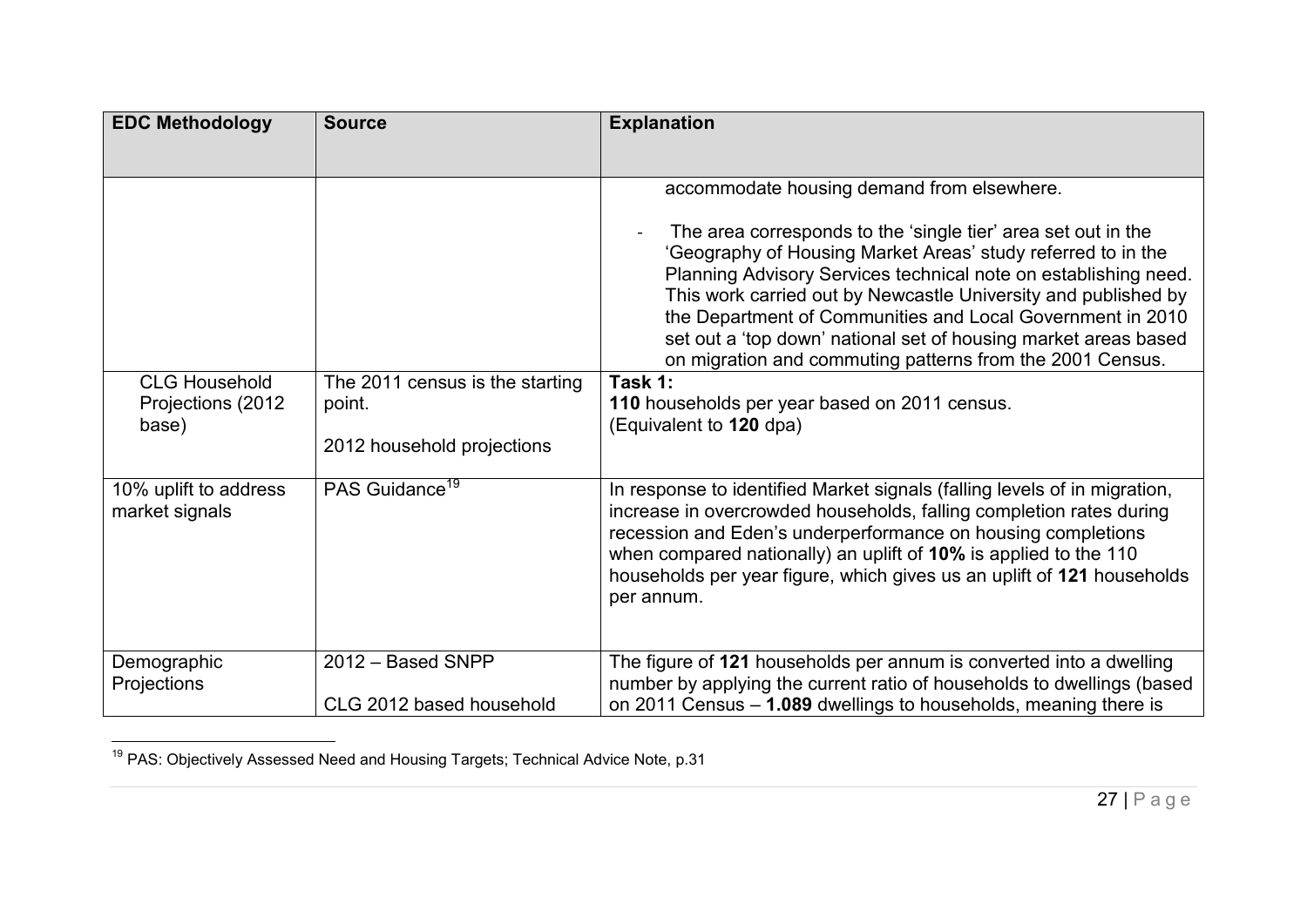| <b>EDC Methodology</b>                       | <b>Source</b>                                                                                                                                                                                                                                                                                                      | <b>Explanation</b>                                                                                                                                                                                                                                                                                        |
|----------------------------------------------|--------------------------------------------------------------------------------------------------------------------------------------------------------------------------------------------------------------------------------------------------------------------------------------------------------------------|-----------------------------------------------------------------------------------------------------------------------------------------------------------------------------------------------------------------------------------------------------------------------------------------------------------|
| Past delivery & market<br>signals            | formation rates<br>Royal Institute of Chartered<br><b>Surveyors</b><br><b>Valuation Office</b><br>Department of Communities and<br>Local Government (collected up<br>to 2011)<br>(House prices used as proxy for<br>land prices)<br>Department of Communities and<br><b>Local Government</b><br>Zoopla 'Zed-index' | second home ownership in the District).<br>132 dwellings per annum (inclusive of vacancy and second<br>$\bullet$<br>homes rate)<br>Task 2<br>No changes applied to the OAN at this stage, following assessment of<br>land and house prices, rents, affordability, development rates, and<br>overcrowding. |
|                                              |                                                                                                                                                                                                                                                                                                                    |                                                                                                                                                                                                                                                                                                           |
| Other local                                  |                                                                                                                                                                                                                                                                                                                    | None Identified.                                                                                                                                                                                                                                                                                          |
| circumstances not<br>captured by past trends |                                                                                                                                                                                                                                                                                                                    |                                                                                                                                                                                                                                                                                                           |
| <b>Future Jobs</b>                           | <b>Jobs and workers now:</b>                                                                                                                                                                                                                                                                                       | Task 3: Future job growth (Economic OAN).                                                                                                                                                                                                                                                                 |
|                                              | National online Manpower                                                                                                                                                                                                                                                                                           |                                                                                                                                                                                                                                                                                                           |
|                                              | Information Service (NOMIS),                                                                                                                                                                                                                                                                                       | 2011 Census                                                                                                                                                                                                                                                                                               |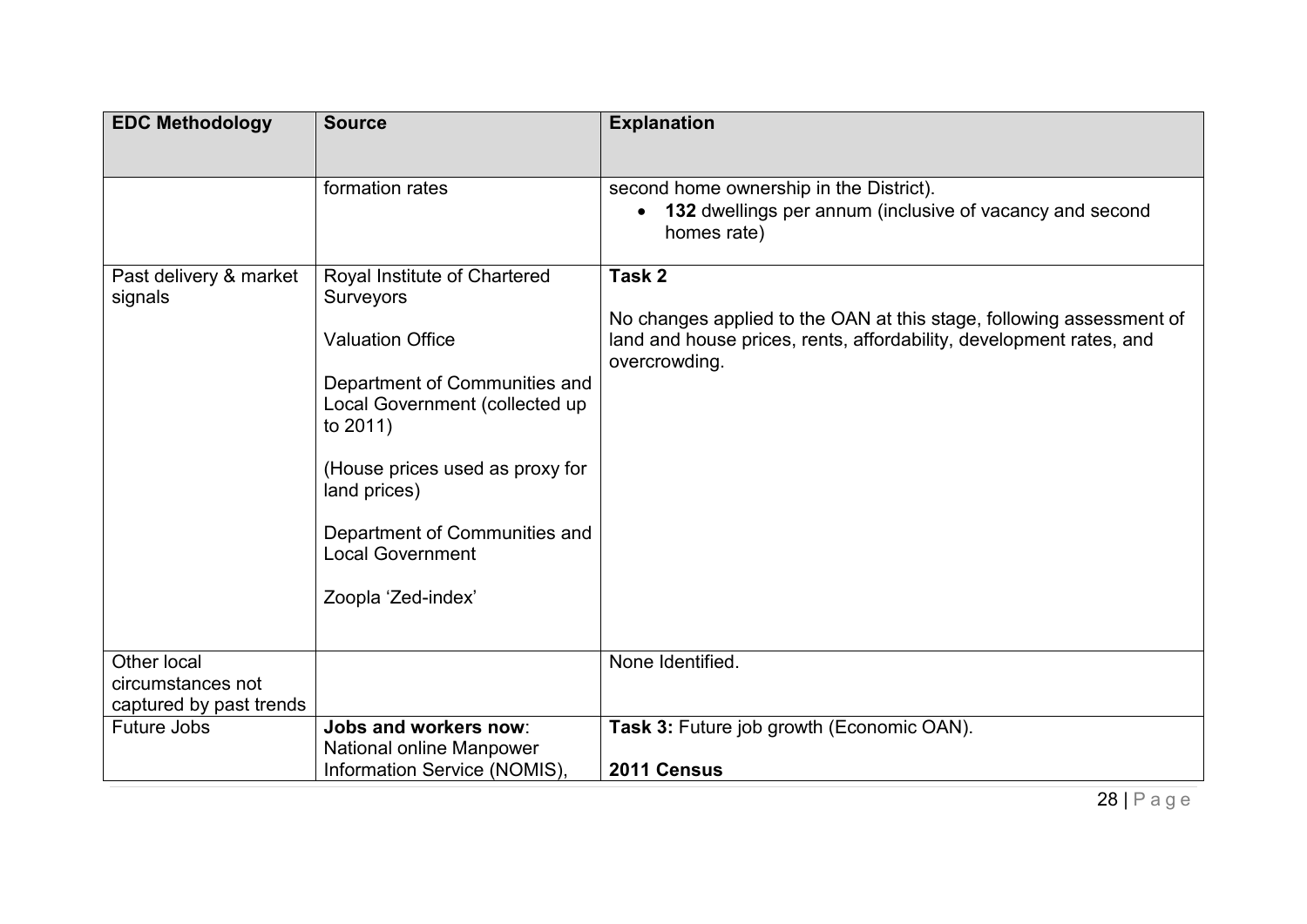| <b>EDC Methodology</b> | <b>Source</b>                                                                                                                                                                                                            | <b>Explanation</b>                                                                                                                                                                                                                                                                                                                                                                                                                                                                                                                                                                                                                                                                                                                                                                                                                                                                                                                                                                                                                                                                                                                                                                              |
|------------------------|--------------------------------------------------------------------------------------------------------------------------------------------------------------------------------------------------------------------------|-------------------------------------------------------------------------------------------------------------------------------------------------------------------------------------------------------------------------------------------------------------------------------------------------------------------------------------------------------------------------------------------------------------------------------------------------------------------------------------------------------------------------------------------------------------------------------------------------------------------------------------------------------------------------------------------------------------------------------------------------------------------------------------------------------------------------------------------------------------------------------------------------------------------------------------------------------------------------------------------------------------------------------------------------------------------------------------------------------------------------------------------------------------------------------------------------|
|                        | run by ONS.<br>Jobs now and in the future:<br>Based on bespoke "Experian"<br>projection data. (the data is<br>commissioned for the County-<br>wide POPGROUP analysis)<br><b>ONS Statistics 2012 SNPP</b><br>projections. | 38,375 residents aged 16+, of whom 28,413 are economically active.<br>26,527 are in work and 6,685 are self-employed.<br><b>Travel Flows</b><br>1,466 more people travel in to Eden daily than travel out of Eden.<br>Therefore the District is a net importer of labour. 75% of working<br>residents work in the District (70% is considered to represent a self-<br>contained housing market).<br><b>NOMIS data</b><br>ONS Annual Population Survey - 28,500 economically active residents<br>at 2014.<br>'Employment b occupation' for 2014 based on ONS Annual Population<br>Survey estimates 27,600 workers.<br>ONS Business Register and Employment Survey (BRES) suggest<br>22,200 'employee jobs' at 2013. This excludes self-employed and<br>those working in agriculture.<br>NOMIS reports a figure of 31,000 jobs at 2013. It includes part time<br>workers and self-employed, as well as Government supported<br>trainees. This compared to the resident working age population of<br>31,800 gives a job density ratio of 0.98.<br><b>Job Seekers Allowance data</b><br>Eden has low levels of unemployment (1.3%) and therefore has little in<br>the way of an untapped workforce. |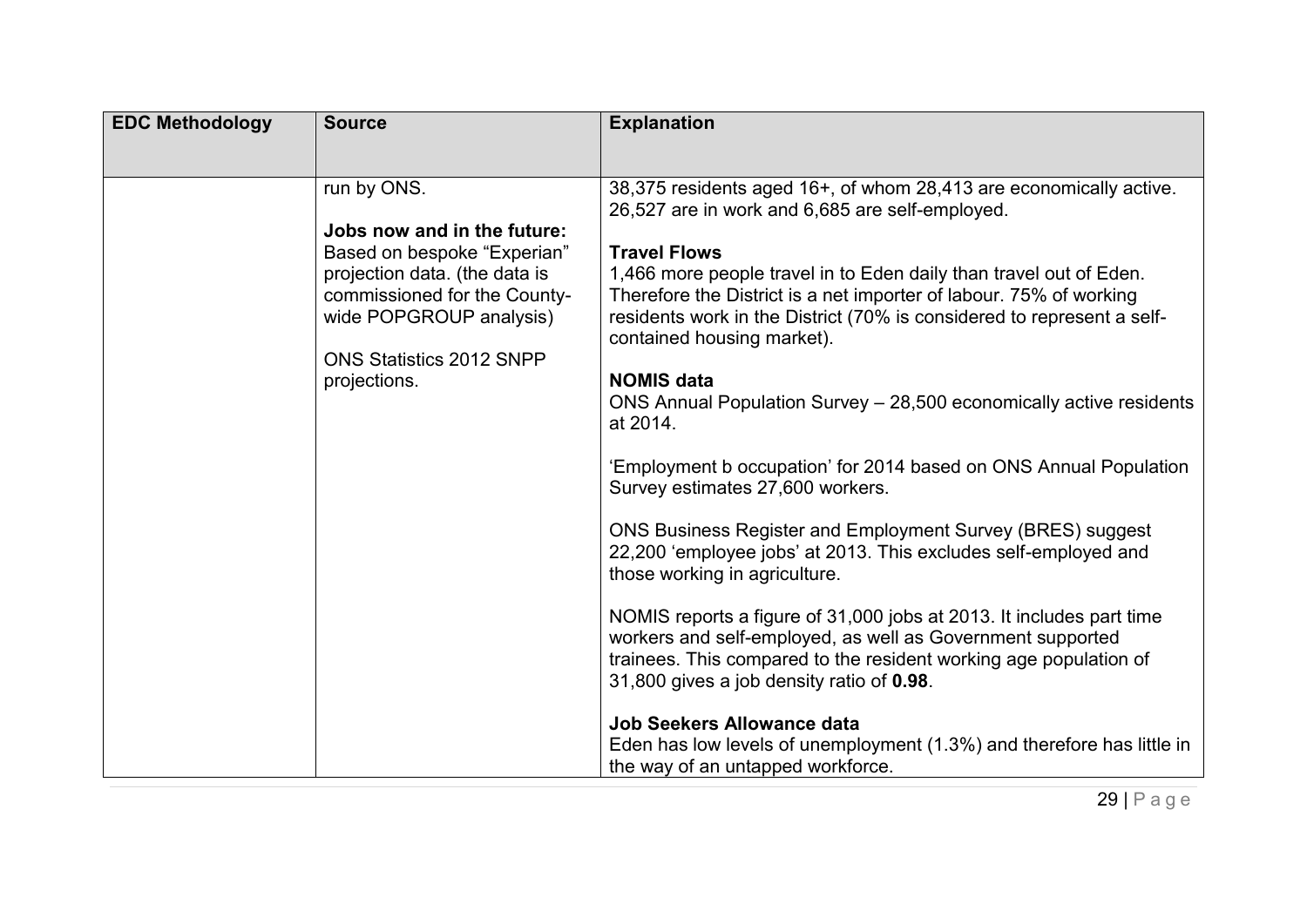| <b>EDC Methodology</b> | <b>Source</b> | <b>Explanation</b>                                                                                                                                                                                                                                                                                                                                 |
|------------------------|---------------|----------------------------------------------------------------------------------------------------------------------------------------------------------------------------------------------------------------------------------------------------------------------------------------------------------------------------------------------------|
|                        |               |                                                                                                                                                                                                                                                                                                                                                    |
|                        |               | <b>Experian Data</b><br>2014 Experian job projections data prepared for the County Council.<br>This shows 22,037 full time equivalent and jobs at 2014 and 27,228<br>total employment.                                                                                                                                                             |
|                        |               | (FTE equivalent are defined as full time employees plus 40% of the<br>hours worked by full time employees).                                                                                                                                                                                                                                        |
|                        |               | Experian projections assume a forecast growth of 1,571 additional full<br>time equivalent jobs over the period 2014-31 To account for the<br>shortfall of 1 year between the projections and the end of our plan<br>period we assume a proportional rate of growth for this year, giving us<br>1,663 additional jobs to 2032, meaning 23,700 jobs. |
|                        |               | The total employment figure is 29,722.                                                                                                                                                                                                                                                                                                             |
|                        |               | <b>ONS 2012 SNPP</b><br>Demographic OAN = 110 dpa.                                                                                                                                                                                                                                                                                                 |
|                        |               | Economic activity rates derived from the 2011 Census (16-74 year<br>olds, which is the age range provided by the census).                                                                                                                                                                                                                          |
|                        |               | This gives us a decline of 1,088 female workers; a decline of 832 male<br>workers; and a total decline of 1,920 workers between now and<br>$2032^{20}$ .                                                                                                                                                                                           |

 $\overline{\phantom{a}}$  $^{\rm 20}$  SHMA, Table 19, p.50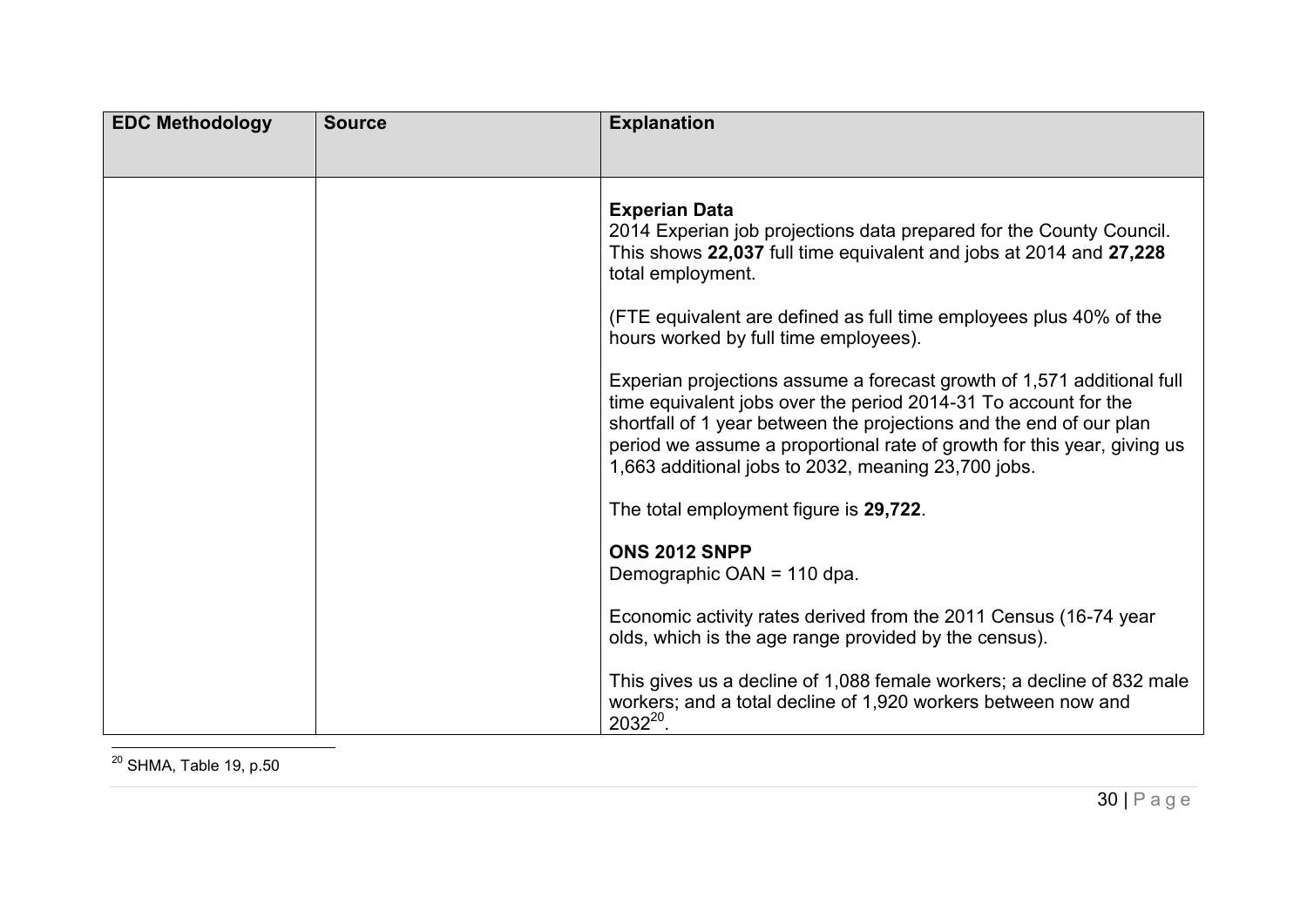| <b>EDC Methodology</b> | <b>Source</b> | <b>Explanation</b>                                                                                                                                                                                                                                                                                   |
|------------------------|---------------|------------------------------------------------------------------------------------------------------------------------------------------------------------------------------------------------------------------------------------------------------------------------------------------------------|
|                        |               |                                                                                                                                                                                                                                                                                                      |
|                        |               | Workers now and in the future                                                                                                                                                                                                                                                                        |
|                        |               | For 2014 – The 2011 Census data gives us 28,400 workers for our<br>calculation.                                                                                                                                                                                                                      |
|                        |               | For 2032 – The 2012 SNPP for 2014 with 2011 economic activity rates<br>applied to the age range 16-74 gives us 26,480 workers in 2032. A<br>decrease of 1,920 over the plan period.                                                                                                                  |
|                        |               | (Some Local Plans assume increasing economic activity rates due to<br>increasing retirement ages. However this has been criticised and is not<br>methodologically robust).                                                                                                                           |
|                        |               | Jobs now and in the future<br>For 2014 – Experian - 27,228 in employment or 22,037 FTE jobs at<br>2014.                                                                                                                                                                                              |
|                        |               | For 2032 – Experian - 29,583 in employment and 23,608 FTE jobs to<br>2031To calculate the extra year of our plan period. Take the 2031<br>figure 29,583 and minus the 2014 figure 27,228 to equal 2,355. Divide<br>2,355 by 17 years to give you 138.5 and add this to 29,583 to give you<br>29,722. |
|                        |               | 29,722 in employment and 23,700 FTE to 2032.                                                                                                                                                                                                                                                         |
|                        |               | This is an increase of 2,494 over our plan period (or 1,663FTE)                                                                                                                                                                                                                                      |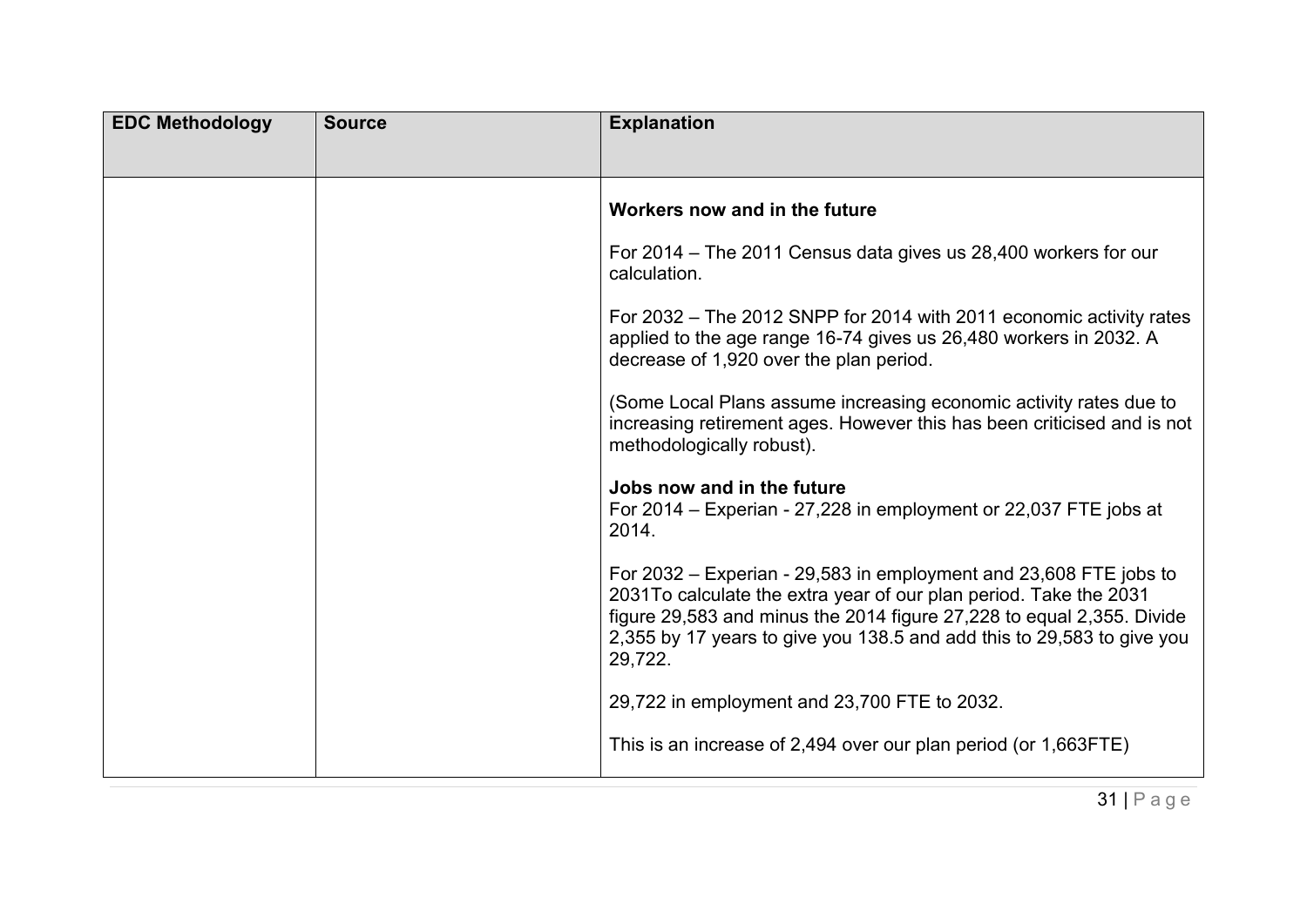| <b>EDC Methodology</b> | <b>Source</b> | <b>Explanation</b>                                                                                                                                                                                                                                                                                                                                                                                             |
|------------------------|---------------|----------------------------------------------------------------------------------------------------------------------------------------------------------------------------------------------------------------------------------------------------------------------------------------------------------------------------------------------------------------------------------------------------------------|
|                        |               | We apply the growth rate of 9.16% over the period 2014-2032 for all                                                                                                                                                                                                                                                                                                                                            |
|                        |               | jobs to the 2011 Census 'employees resident workforce in employment<br>plus net commuting' figure of 27,993 this would result in 30,557 jobs<br>and- an additional 2,564 jobs.                                                                                                                                                                                                                                 |
|                        |               | We apply a percentage increase based on the ONS NOMIS 2014<br>figure of 31,000 jobs quoted in the job density calculations this would<br>result in 33,374 jobs - an additional 2,374 jobs.                                                                                                                                                                                                                     |
|                        |               | This gives us a range of 2,293-2,564 jobs.                                                                                                                                                                                                                                                                                                                                                                     |
|                        |               | Converting the loss of 1,920 economically active workers and the gain<br>of somewhere between 2,293 and 2,564 new jobs into housing<br>demand.                                                                                                                                                                                                                                                                 |
|                        |               | We chose the economically active figures of 2014-28,400 and 2032-<br>26,441 to use in our calculations. We chose these because they<br>represent the bigger number.                                                                                                                                                                                                                                            |
|                        |               | We then apply the existing labour force ratio (employees to jobs) and<br>apply this to the future jobs, to give us the future additional workforce.<br>This is then converted into a population equivalent by assuming the<br>current ratio of residents to employees, and then to households by<br>dividing the figure by average household size according to the 2011<br>census (2028 people per household). |
|                        |               | Households are then converted to dwellings using the ratio that applied<br>at the time of the 2011 Census i.e. (1.089 dwellings to households).                                                                                                                                                                                                                                                                |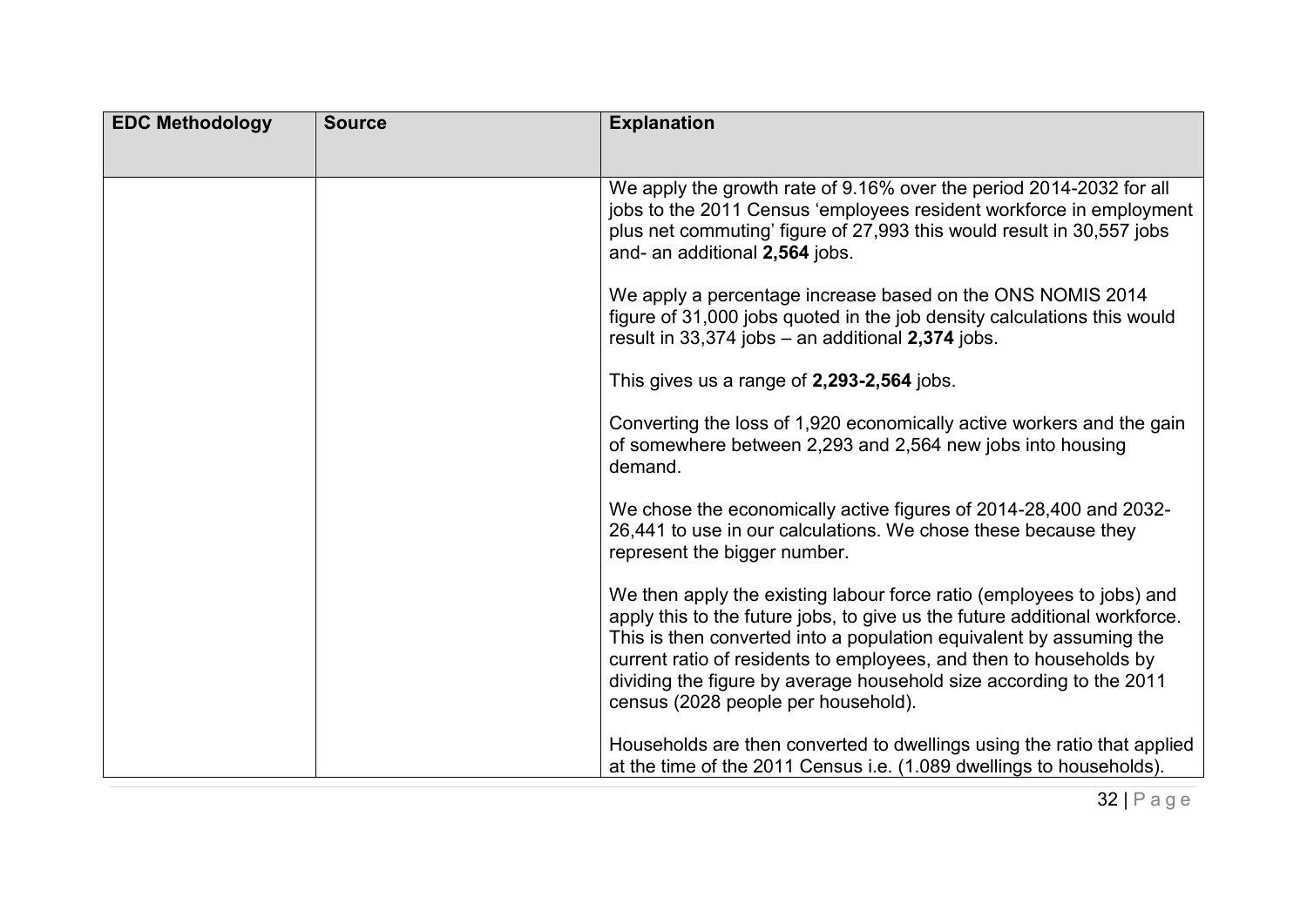| <b>EDC Methodology</b> | <b>Source</b> | <b>Explanation</b>                                                                                                                                                                                                                                                                                                                                                                                                       |
|------------------------|---------------|--------------------------------------------------------------------------------------------------------------------------------------------------------------------------------------------------------------------------------------------------------------------------------------------------------------------------------------------------------------------------------------------------------------------------|
|                        |               |                                                                                                                                                                                                                                                                                                                                                                                                                          |
|                        |               | For the loss of economically active workers we apply a ratio based on<br>the relationship between the economically active populations to<br>employees in employment figure from the 2011 Census to provide a<br>figure for 'lost' workers.                                                                                                                                                                               |
|                        |               | The full calculation to translate new jobs into dwellings is set out in the<br>SHMA Table 21: Jobs to Dwellings Calculator.                                                                                                                                                                                                                                                                                              |
|                        |               | This gives a range of 194-206 homes per year.                                                                                                                                                                                                                                                                                                                                                                            |
|                        |               | Given the methodological weaknesses of this part of the OAN other<br>scenarios are tested to see if 194-206 seems reasonable.                                                                                                                                                                                                                                                                                            |
|                        |               | In brief these methods are:                                                                                                                                                                                                                                                                                                                                                                                              |
|                        |               | Method 2 – POPGROUP – Bespoke economic and housing<br>projection models<br>POPGROUP automatically assumes people automatically come<br>into an area to do new or vacant jobs. This produces an unrealistic<br>figure. It gives a figure of 307 new homes per year. For Eden the<br>modelled rate was 307 dwellings per year, based on 2011<br>household formation rates (2012 rates not being available at the<br>time). |
|                        |               | Method 3-Estimates based on past trends this gives a figure of<br>$\bullet$<br>179 new homes per year, which is below the figure we have<br>identified through our demographic projections and job forecast                                                                                                                                                                                                              |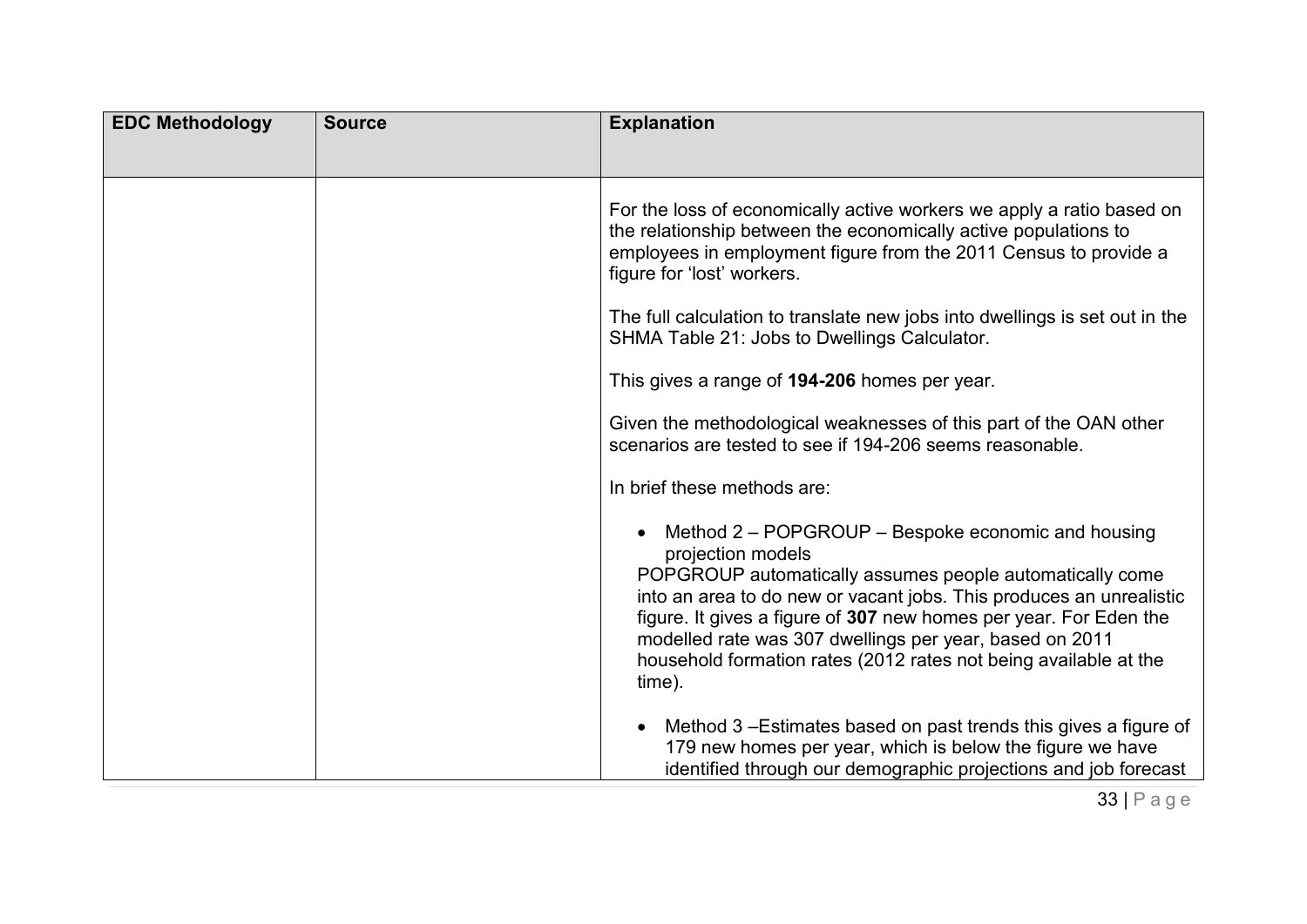| <b>EDC Methodology</b>                      | <b>Source</b> | <b>Explanation</b>                                                                                             |
|---------------------------------------------|---------------|----------------------------------------------------------------------------------------------------------------|
|                                             |               |                                                                                                                |
|                                             |               | calculations.                                                                                                  |
| * this will give<br>the OAN (Policy<br>off) |               | The range of 194-206 new homes per year is considered to represent<br>what we need to meet future jobs growth. |
|                                             |               | We take the midpoint of this range to be our Objectively Assessed<br>Housing Need.                             |
| Policy and                                  |               | Task 4.                                                                                                        |
| supply factors                              |               | From this point we consider what is needed to meet our Policy<br>Objectives.                                   |
|                                             |               | Our policy objective is to deliver enough affordable housing for those<br>unable to access market housing.     |
| Affordable                                  |               | <b>Affordable Housing Need</b>                                                                                 |
| housing need                                |               | OAN and Affordable housing are calculated by alternate methods.                                                |
|                                             |               | <b>Estimation of Housing Need</b>                                                                              |
|                                             |               | The model: New demand into the system - existing demand - demand<br>leaving the system.                        |
|                                             |               | The basic method set out in Government guidance is;                                                            |
|                                             |               | 1. Current need - People on the housing waiting list or in<br>overcrowded or unsuitable accommodation.         |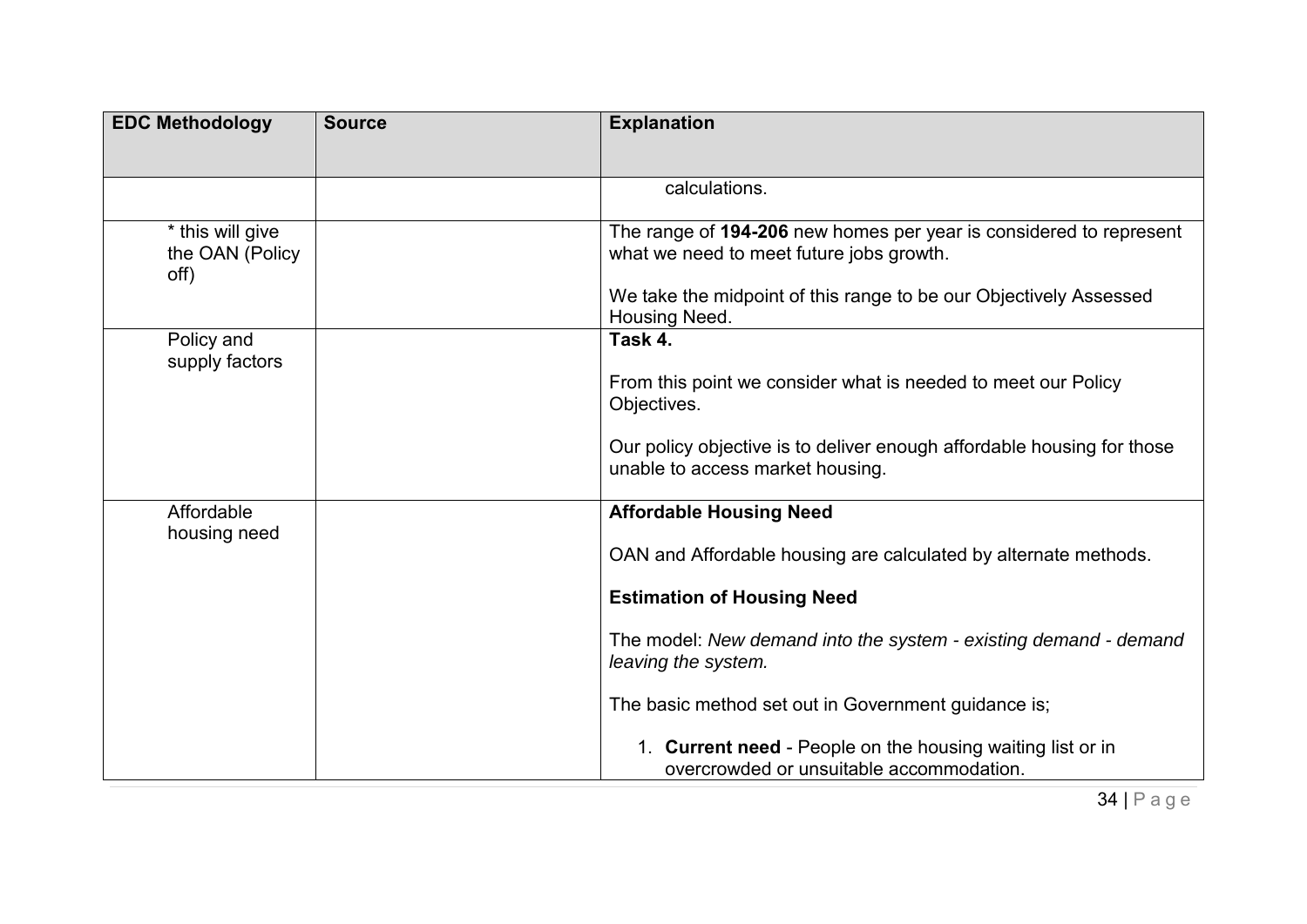| <b>EDC Methodology</b> | <b>Source</b> | <b>Explanation</b>                                                                                                                                                                                                                                                                                                                                                                                                                                                                                                                                                                                   |
|------------------------|---------------|------------------------------------------------------------------------------------------------------------------------------------------------------------------------------------------------------------------------------------------------------------------------------------------------------------------------------------------------------------------------------------------------------------------------------------------------------------------------------------------------------------------------------------------------------------------------------------------------------|
|                        |               | 2. People falling into need - Total newly arising housing need<br>(gross per year). The number of newly forming households<br>multiplied by the proportion of those unable to afford market<br>housing plus existing households falling into need. Then<br>subtract current supply of available affordable housing stock,<br>along with any that will already be built in the future given<br>eventual figures. (There are several data sources available -<br>Household projections/ English Housing Survey/ Local Authority<br>and registered social landlords databases, and mortgage<br>lenders. |
|                        |               | <b>Results:</b><br><b>Stage1: Current Need</b><br>Census 2011 = 824 overcrowded households.                                                                                                                                                                                                                                                                                                                                                                                                                                                                                                          |
|                        |               | Our approach is to take the highest figure we can find to avoid<br>underestimating need and to compensate for the fact that the 2011<br>census does not provide information on adult children living with<br>parents.                                                                                                                                                                                                                                                                                                                                                                                |
|                        |               | <b>Stage 2: Future Need</b><br>2012 household projections = 110 households per year<br>CACI data indicates that 78.4% of dual person households will fall into<br>need.<br>$110x0.784 = 86$ affordable homes per year.                                                                                                                                                                                                                                                                                                                                                                               |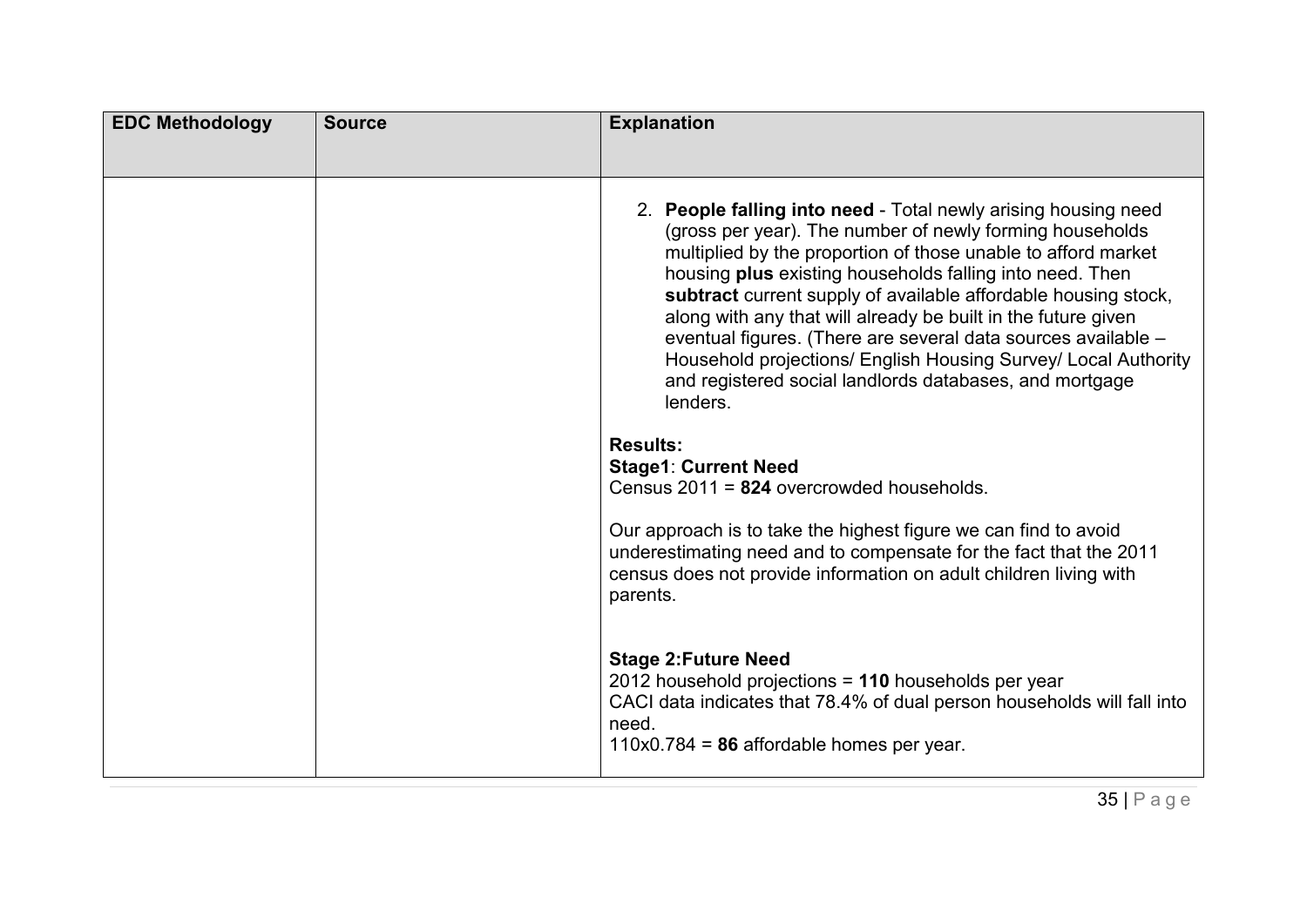| <b>EDC Methodology</b> | <b>Source</b> | <b>Explanation</b>                                                                                                                                                                                                                                                                                                                                                                                                               |
|------------------------|---------------|----------------------------------------------------------------------------------------------------------------------------------------------------------------------------------------------------------------------------------------------------------------------------------------------------------------------------------------------------------------------------------------------------------------------------------|
|                        |               | Existing households falling into need is based on Continual Recording<br>of Lettings and Sales (CORE) Data = 64 households Combining 86<br>and $64 = 150$ households per year.                                                                                                                                                                                                                                                   |
|                        |               | Stage 3: Affordable Housing Supply<br>Minus affordable housing supply.<br>Surplus stock = $0$<br>Committed supply of new affordable stock =56<br>Unit to be taken out of management = $0$<br>Annual supply of social re-lets (net) = $140$<br>Annual supply of intermediate stock available for re-let/sale at sub<br>market levels $=$ 3<br>Total supply of affordable housing $= 199$ for the first 5 years, 203<br>thereafter |
|                        |               | Stage 4; converting the stock and flow of need into an annual<br>affordable housing figure                                                                                                                                                                                                                                                                                                                                       |
|                        |               | Total households = 23,043                                                                                                                                                                                                                                                                                                                                                                                                        |
|                        |               | The following sub-stages are then applied to the total number of<br>households.                                                                                                                                                                                                                                                                                                                                                  |
|                        |               | Stage 1. Current Need<br>1a – homeless households and those in temporary accommodation –<br>annual requirement $= 0$<br>$1b -$ Overcrowded households – current need = 824                                                                                                                                                                                                                                                       |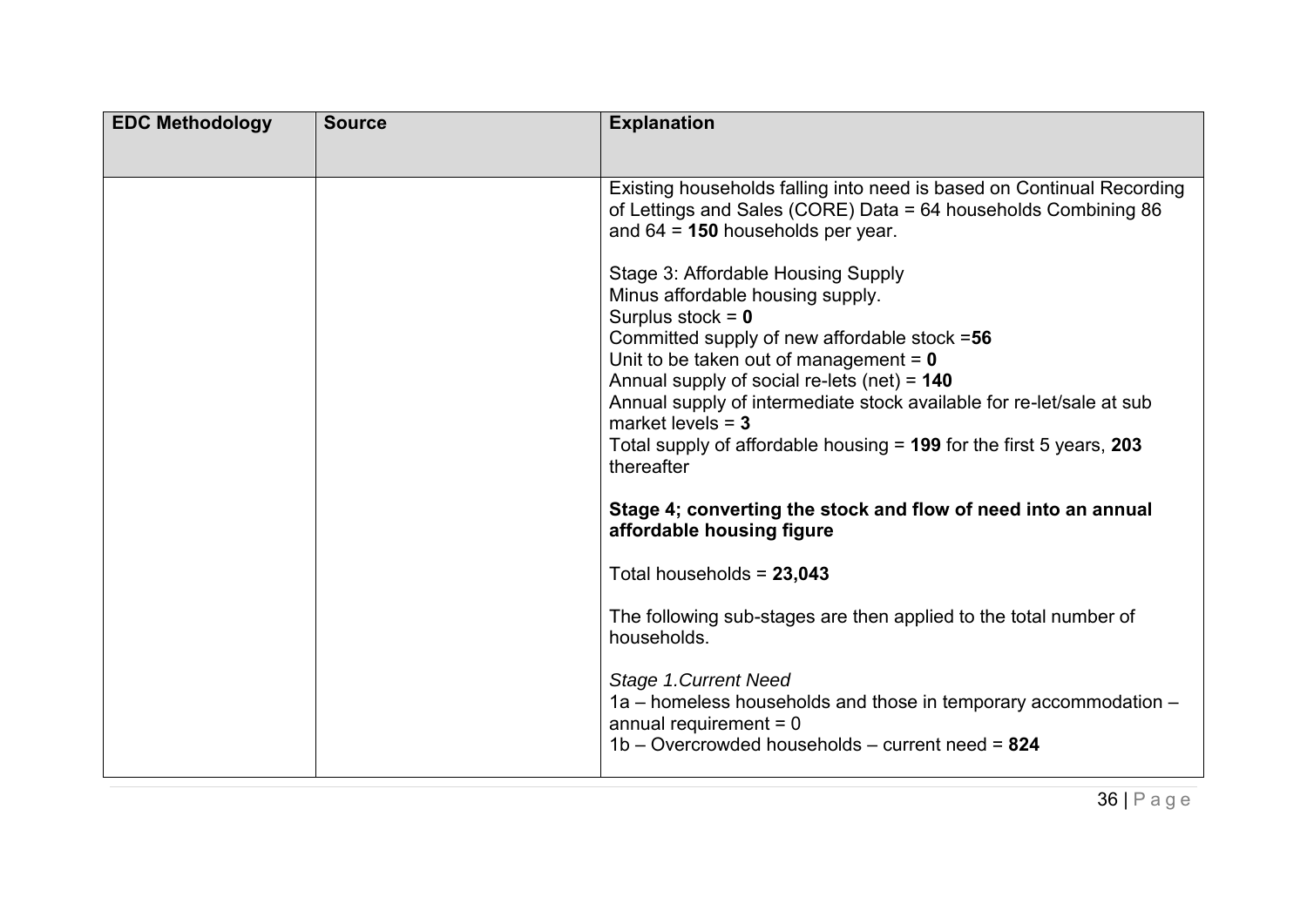| <b>EDC Methodology</b> | <b>Source</b> | <b>Explanation</b>                                                                                                                                                                                            |
|------------------------|---------------|---------------------------------------------------------------------------------------------------------------------------------------------------------------------------------------------------------------|
|                        |               | Stage 2: Future Need<br>2a – number of new households who can't afford based on ONS<br>household formation (adjusted) and Paycheck Data – 78.4% new<br>households cannot afford a lower quartile house = $86$ |
|                        |               | $2b$ – Existing households falling into need – Annual requirement = 64<br>$2c$ – Total newly arising housing need (gross each year) – $2a+2b =$<br>150                                                        |
|                        |               | Stage 3: Affordable Housing Supply                                                                                                                                                                            |
|                        |               | 3a – Committed supply of new affordable units – Total annual = $56$                                                                                                                                           |
|                        |               | 3b - Units to be taken out of management - none assumed = $0$                                                                                                                                                 |
|                        |               | 3c - Total affordable housing stock available - $3a + 3b = 56$                                                                                                                                                |
|                        |               | 3d – Annual supply of social re-lets (not new build, net) – Annual<br>Supply $(3 \text{ yr. average}) = 140$                                                                                                  |
|                        |               | Total Households: 23,043                                                                                                                                                                                      |
|                        |               | 3e - Annual supply of intermediate affordable housing available for re-<br>let or resale at sub-market levels $= 3$                                                                                           |
|                        |               | $3f$ – Annual supply of affordable housing – $3b+3c+3d+3e = 199$                                                                                                                                              |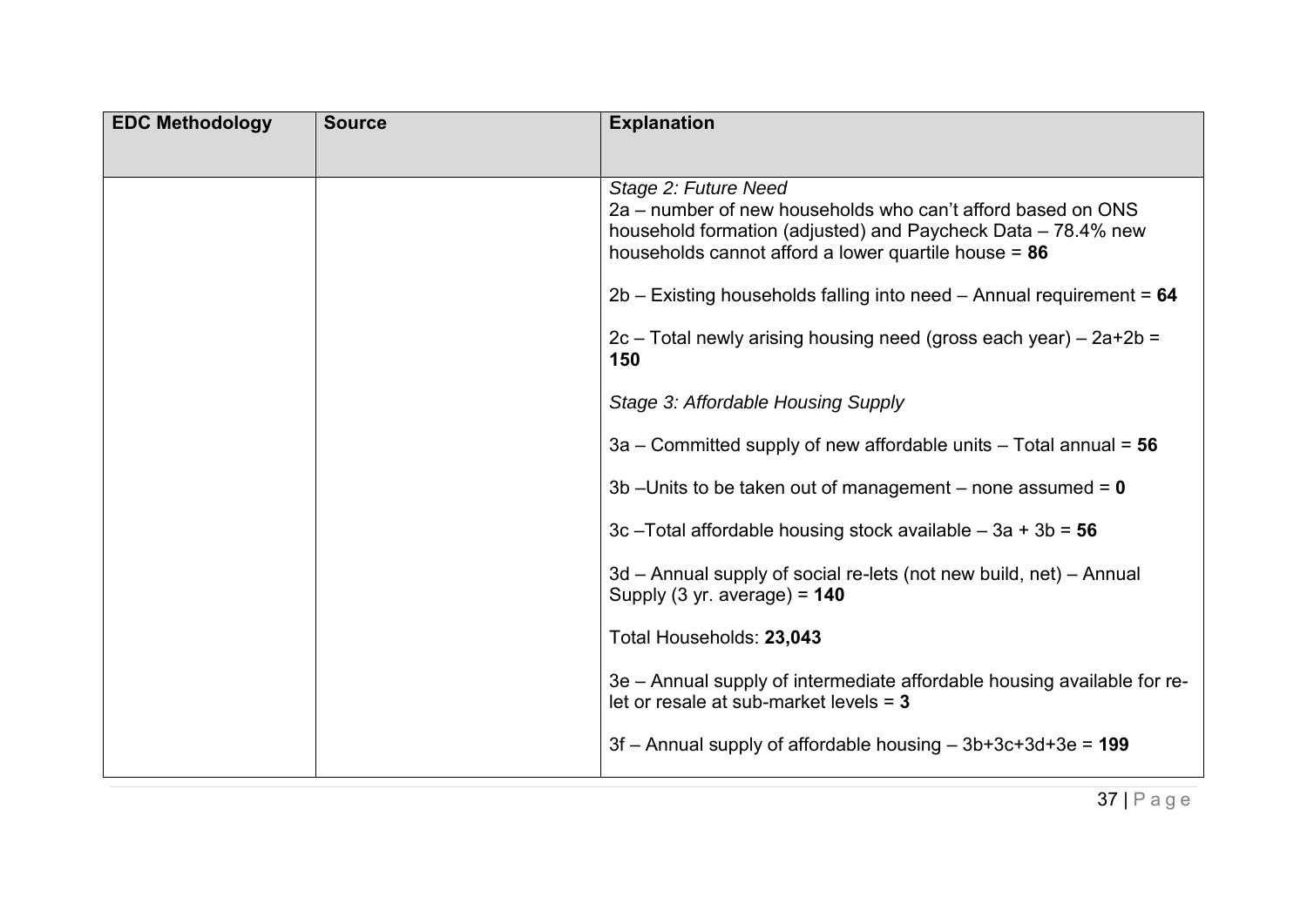| <b>EDC Methodology</b> | <b>Source</b> | <b>Explanation</b>                                                                                                                                                                                      |
|------------------------|---------------|---------------------------------------------------------------------------------------------------------------------------------------------------------------------------------------------------------|
|                        |               | Stage 4: Estimate of Annual Housing Need<br>$4a - total$ backlog need $-1b = 824$                                                                                                                       |
|                        |               | $4b$ – annual backlog reduction – assume backlog is removed over 5<br>years $(20\% \text{ p.a.}) - 4b + 4c = 165$                                                                                       |
|                        |               | 4c - -Plus newly arising need includes existing households falling into<br>$need - 2c = 150$                                                                                                            |
|                        |               | $4d$ – Total annual affordable need-4b+4c = $315$                                                                                                                                                       |
|                        |               | 4e $-A$ nnual affordable supply- $3f = 199$                                                                                                                                                             |
|                        |               | $5$ – net annual shortfall-4d-4e = 116 (total affordable housing need,<br>annualised over the next 5 years)                                                                                             |
|                        |               | Stage 5: Applying an element of housing need to the plan target                                                                                                                                         |
|                        |               | Establishing a 'trajectory of need'<br>824 overcrowded households<br>+86 annually (newly arising need) x 18=1,548<br>+64 annually (households falling into need) x18=1,152<br>There is a need for 3,524 |
|                        |               | Amount of affordable housing supply coming forward:<br>279 committed supply available over the first 5 years.                                                                                           |
|                        |               | New affordable housing coming forward: 30% of 200                                                                                                                                                       |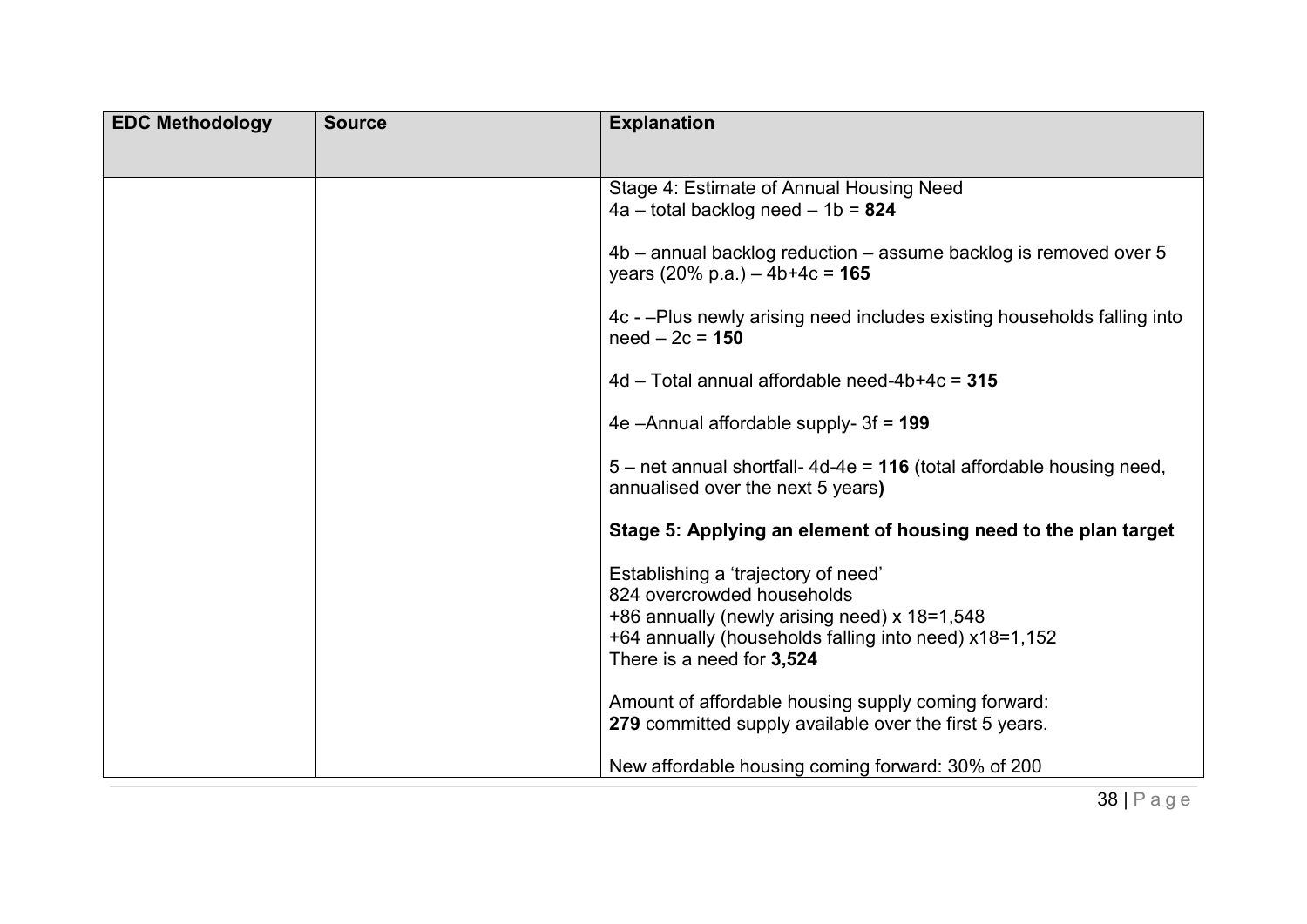| <b>EDC Methodology</b>       | <b>Source</b>                              | <b>Explanation</b>                                                                                                                                                                                                                                                                                                                                                                                                                                                                                                                    |
|------------------------------|--------------------------------------------|---------------------------------------------------------------------------------------------------------------------------------------------------------------------------------------------------------------------------------------------------------------------------------------------------------------------------------------------------------------------------------------------------------------------------------------------------------------------------------------------------------------------------------------|
|                              |                                            |                                                                                                                                                                                                                                                                                                                                                                                                                                                                                                                                       |
|                              |                                            | $= 60$ units per year after the first 5 years factoring in relets (properties<br>that are occupied by people in need and then become available again):<br>140 per year plus 3 per year on average of intermediate stock<br>becoming available.                                                                                                                                                                                                                                                                                        |
|                              |                                            | Added to the potential supply over the plan period we get 3,633<br>affordable homes 2014-2032 (including re-lets).                                                                                                                                                                                                                                                                                                                                                                                                                    |
|                              |                                            | This means we have no need to increase our OAN beyond 200 units<br>per year.                                                                                                                                                                                                                                                                                                                                                                                                                                                          |
| Cross boundary unmet<br>need | None identified                            | No other neighbouring Councils have requested that we meet any of<br>their housing need.                                                                                                                                                                                                                                                                                                                                                                                                                                              |
| Policy objectives            | To meet the whole OAN for the<br>District. | The OAN 'Policy Off' figure is 194-206.                                                                                                                                                                                                                                                                                                                                                                                                                                                                                               |
|                              |                                            | A figure of 200 is identified as the amount of housing we should plan<br>for based on a consideration of potential policy on figures. This is<br>based on the grounds that the 200 homes per year figure will;<br>Meet the objectively assessed requirements for both market and<br>affordable housing.<br>Significantly exceed available household projections<br>Boost significantly the supply of housing above past trends<br>Meet job growth aspirations<br>Provides an anticipated level of affordable housing to meet<br>need. |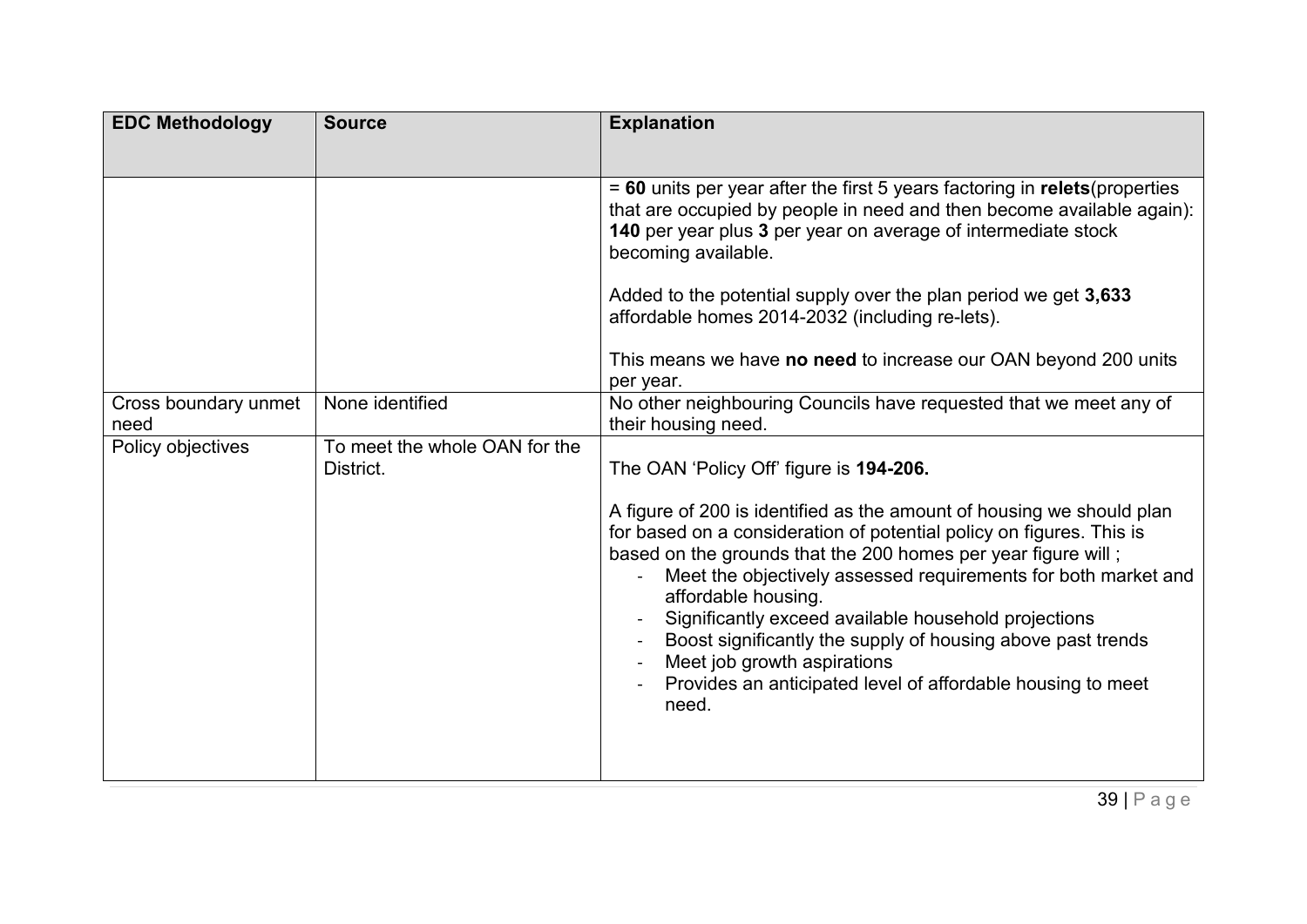| <b>EDC Methodology</b>        | <b>Source</b> | <b>Explanation</b>                     |
|-------------------------------|---------------|----------------------------------------|
| Housing target<br>(Policy On) |               | The Policy On target is therefore 200. |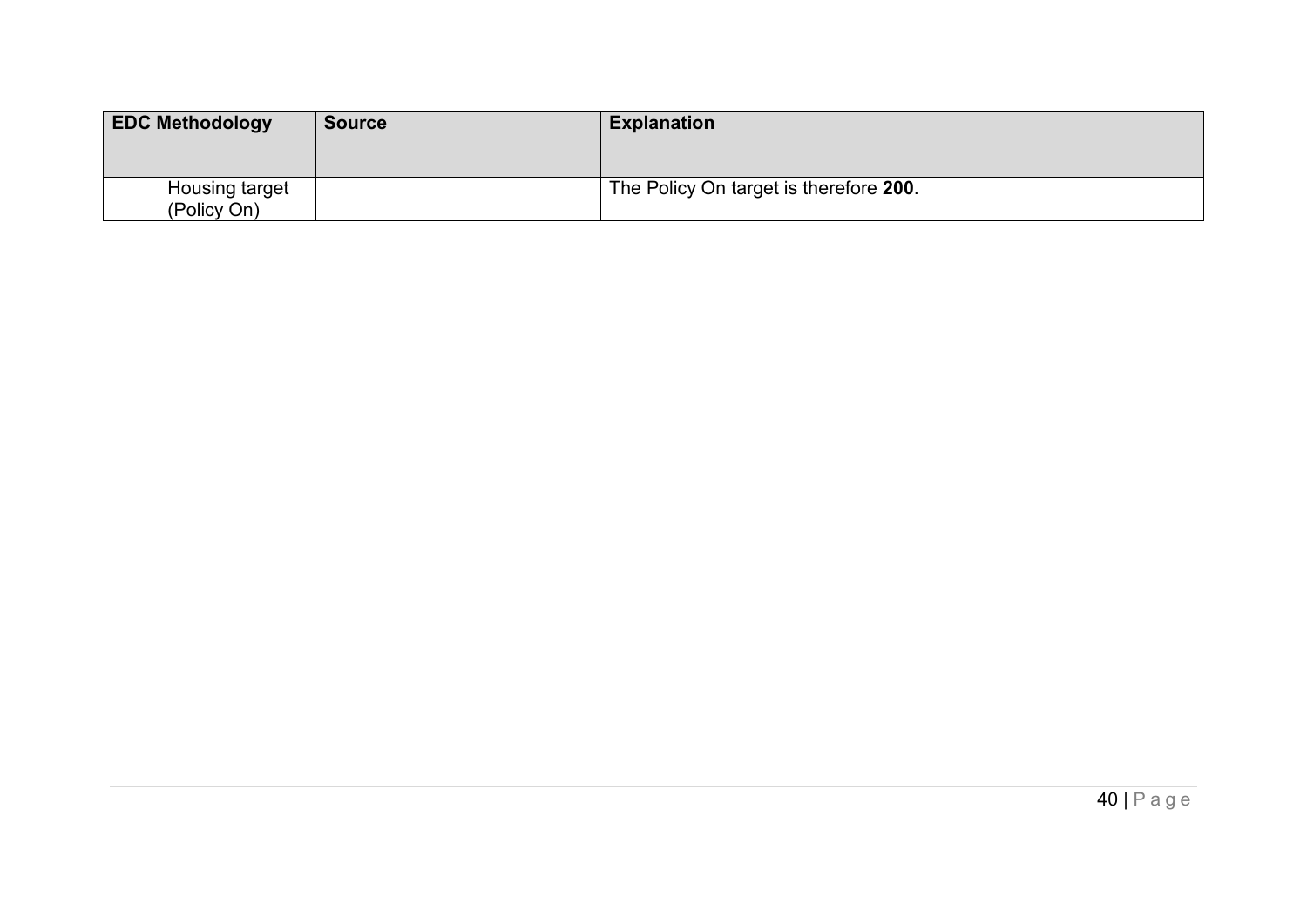<span id="page-40-0"></span>

|                | <b>Barton Willmore OAN Methodology</b>                                                                                                                                                                                                                                                                                                                                                                                                                                                                                                                                                                                                                                        |
|----------------|-------------------------------------------------------------------------------------------------------------------------------------------------------------------------------------------------------------------------------------------------------------------------------------------------------------------------------------------------------------------------------------------------------------------------------------------------------------------------------------------------------------------------------------------------------------------------------------------------------------------------------------------------------------------------------|
|                | 'starting point' – CLG 2012 based Household Projections. (Adjustment made to accommodate vacant and<br>second homes = $9.54\%$ )<br>= 122 net additional dwellings pa.                                                                                                                                                                                                                                                                                                                                                                                                                                                                                                        |
| $\overline{2}$ | Adjustment for 'suppressed' household formation between the ages of 25&44 years. = 122-131 net additional<br>dwellings.                                                                                                                                                                                                                                                                                                                                                                                                                                                                                                                                                       |
| 3              | Adjustment to migrant trends.<br>Migration trends from the ONS 2012 - based SNPP have been suppressed<br>These are replaced by 10 year period 2004-2014. Suggests a higher population increase.<br>The combined demographic adjustment = $148-157$<br>The 2012 SNPP = $(2007-2012)$<br>Barton Willmore replaces this with migration trends from 2004-2014 and 2009-2014.<br>They consider these in two ways. By 'Counts' and 'Rates'.<br>Counts = net migrant count per year by age and gender, for each migration flow (movement in and out) over a<br>period.<br>Rates = average migrant count per year divided by the reference population (reference population is the UK |
|                | population minus District population for in flows and District population for out flows), by age and gender for each<br>migration flow over a given period.<br>Barton Willmore prefer a 'rates' based approach.                                                                                                                                                                                                                                                                                                                                                                                                                                                               |
|                | The alternative migrant profile/ trends come from ONS Mid-Year Population Estimates 2003/04-2013/14 detailed                                                                                                                                                                                                                                                                                                                                                                                                                                                                                                                                                                  |

## **Appendix 2: Breakdown of Barton Willmore alternative OAN methodology**

41 | P a g e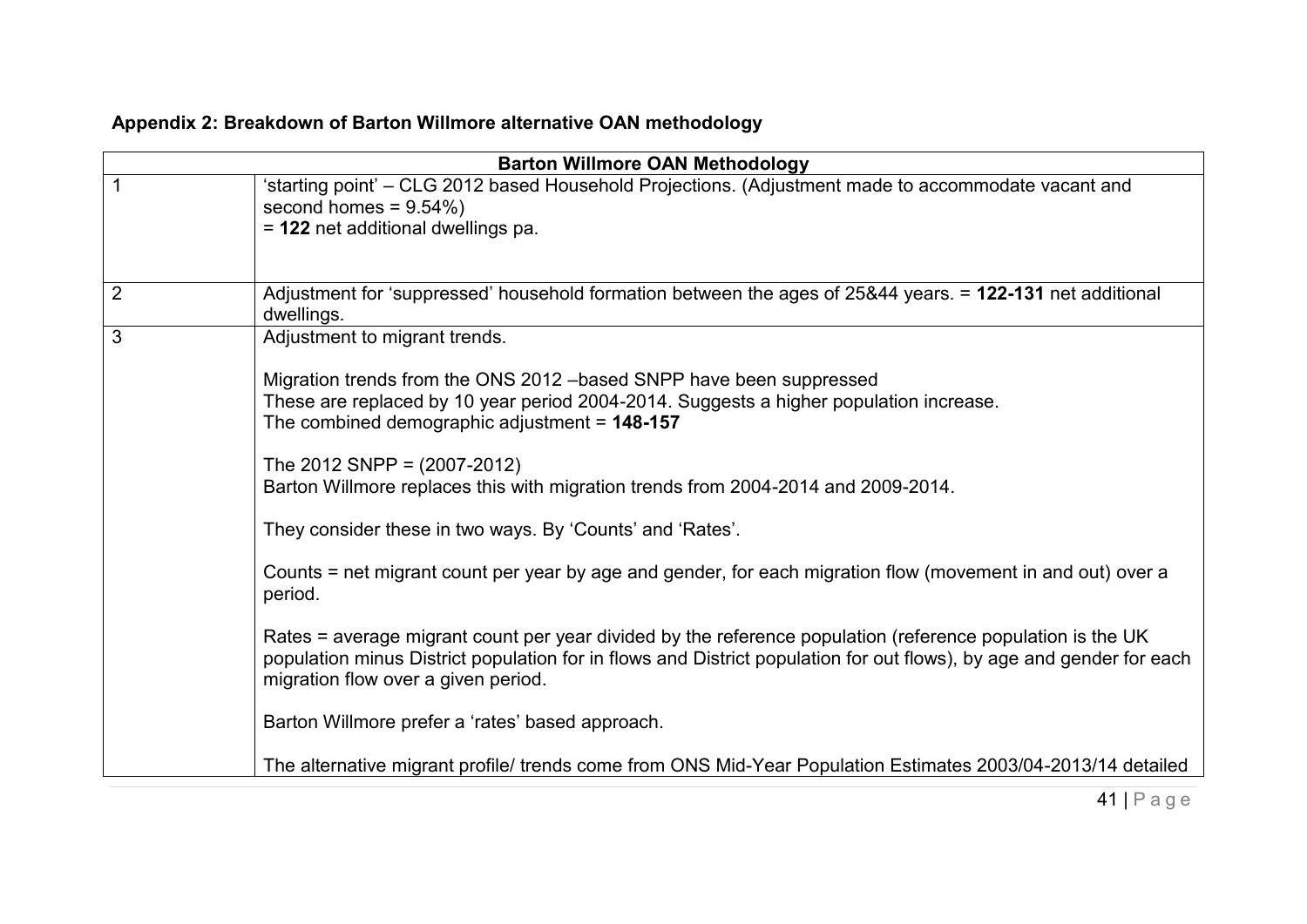|                | components of change.                                                                                                                                                                                                                                                                                                                    |
|----------------|------------------------------------------------------------------------------------------------------------------------------------------------------------------------------------------------------------------------------------------------------------------------------------------------------------------------------------------|
|                | The rates over the two time periods (2004-2014 and 2009-2014) are calculated for internal migrants only and for<br>international migrants an average of counts over the two time periods are applied.<br>Population is constrained to 2014 mid-year Population Estimates.                                                                |
|                | The household representative rates are uplifted by the following means;                                                                                                                                                                                                                                                                  |
|                | CLG 2012 based household projections are returned to 2008 rates.<br>A gradual full return to 2008 rates                                                                                                                                                                                                                                  |
|                | ii. A gradual return to the 2008 rates so that by 2032 they represent 50% of the projected growth in the<br>original 2008 rates.                                                                                                                                                                                                         |
|                | iii. a gradual full return to 2001 household formation rates for male and females aged 25-34 and 35-44<br>years, only where the 2012 rates are projected to decline below the 2001 rates (this meant an<br>adjustment to only male rates for those aged 25-34 years).                                                                    |
| $\overline{4}$ | <b>Economic OAN</b>                                                                                                                                                                                                                                                                                                                      |
|                | The 'supporting job growth' – scenario uses a triangulated average of Experian economics/ Cambridge<br>Econometrics/ Oxford Economics. Barton Willmore concludes that the labour force capacity of the demographic<br>assessment will not support the job growth in line with the likely demand for jobs arising during the Plan Period. |
|                | The following method is applied:                                                                                                                                                                                                                                                                                                         |
|                | 2011 Census rates by 5 year age group and sex for Eden projected following OBR Nov 15 national projection<br>which assumes increased activity related to increased SPA.                                                                                                                                                                  |
|                | Unemployment rates<br>3.9% (2011) returning to pre-recession average of 2.0% by 2021 based on ONS data from APS for Eden                                                                                                                                                                                                                 |
|                | Commuting ratio                                                                                                                                                                                                                                                                                                                          |